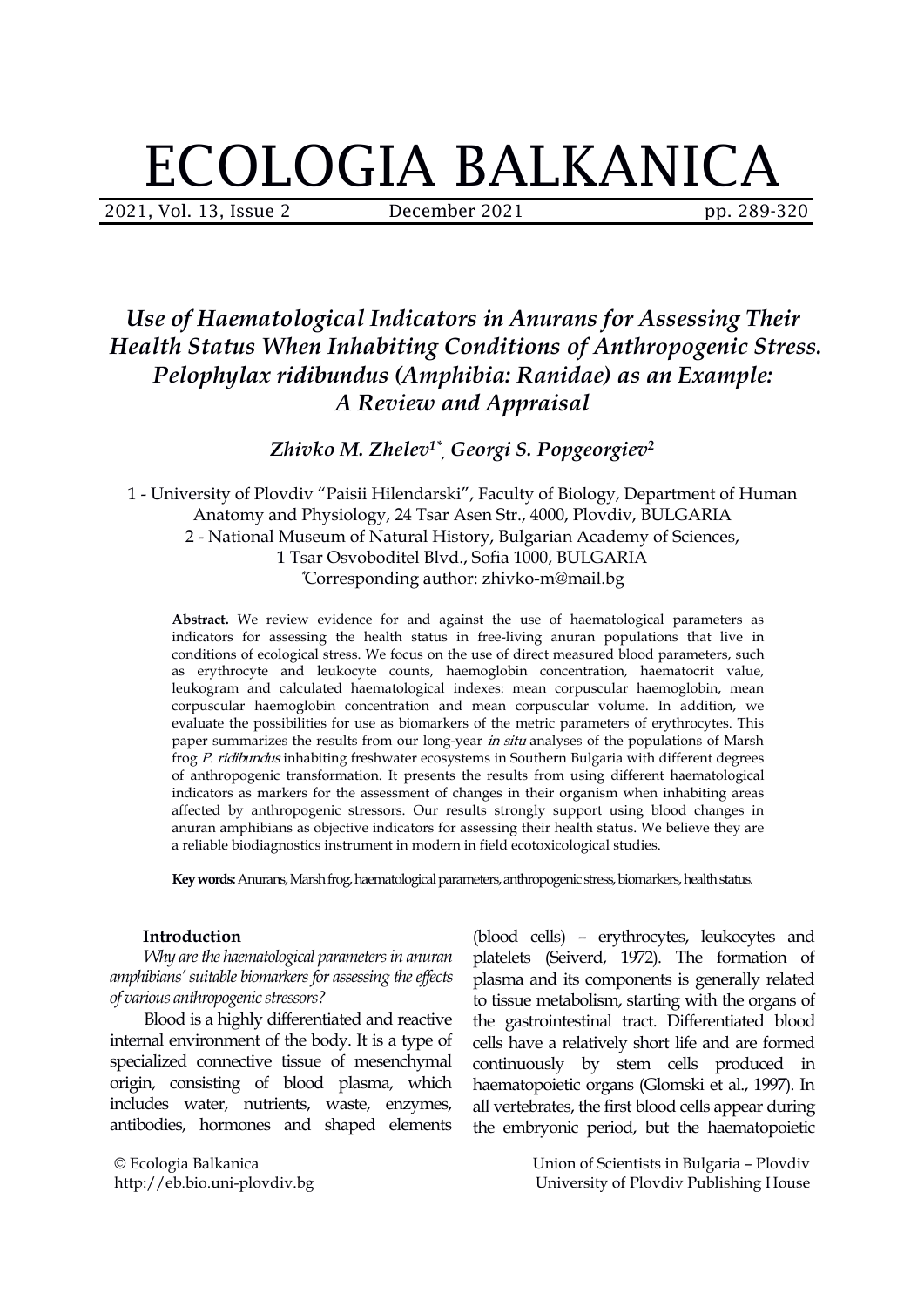centers are different in different taxonomic groups and this largely depends on the age of the individuals (Jordan, 1933; Foxon, 1964; Glomski et al., 1997). Although in amphibians (including anurans) blood composition is similar to that in other vertebrates, such as heterothermic animals, they have developed a number of adaptive structures and mechanisms to deal with changes in the environment (Foxon, 1964; Wojtaszek & Adamowicz, 2003). Many of these adaptations are the result of their phylogenetic history, involving a transition from water to land life (Wei et al., 2015; Franco-Belussi et al., 2021). In all vertebrates, blood is responsible for important bodily functions such as immune response, transport of nutrients, transport of gases and metabolic waste (Wells & Baldwin, 1990; Allender & Fry, 2008; Álvarez- Mendoza et al., 2011).

All changes in environmental factors, including those related to anthropogenic stress, cause changes in functional state of the blood (Cajaraville et al., 2000; Davis et al., 2008; Gonçalves et al., 2019; Oliveira et al., 2019). This makes it very difficult and practically impossible to derive reliable reference values for different haematological parameters in different species of tailless amphibians, although in the past many studies have been directed at this. However, research from the end of the past century and the present century give clear evidence that setting reference values for haematological parameters in anurans without parallel tracing and analysis of environmental factors and the possible presence of such with anthropogenic origin in their habitats, does not give reliable results (Cabagna et al., 2005; Romanova & Egorikhina, 2006; Davis et al., 2008; Priyadarshani et al., 2015; Pollo et al., 2016, 2017; Salinas et al., 2017; Sures et al., 2017; Corduk et al., 2018; de Assis et al., 2018; Xiong et al., 2018; Davis & Golladay, 2019; Oliveira et al., 2019; Zamaletdinov et al., 2019; Brodeur et al., 2020). Most of the above tests with anuran amphibians include mainly analyses using as biomarkers

quantitative and qualitative characteristics of the erythrogram and leukogram, since variations in their parameter values provide the main volume of information about the indication of changes in main physiological processes such as breathing and immune defense of the organism when inhabiting anthropogenically transformed environment (Venturino et al., 2004; Davis et al., 2008). In addition, this type of research can be performed immediately after the capture of the animals and does not require expensive laboratory equipment and consumables.

## *Changes in the erythrogram of anurans inhabiting under conditions of anthropogenic stress.*

The erythrogram is that part of the blood picture that quantitatively and qualitatively evaluates erythrocytes. This is done by counting the total number of these cells (RBCs), measuring haemoglobin concentration (Hb) and calculating haematocrit value (Hct) or packed cell volume (PCV). In addition, haematological indices (MCH: mean corpuscular haemoglobin: corpuscular haemoglobin concentration in erythrocytes and MCV: mean corpuscular volume) are also part of the erythrogram. Here we explicitly clarify that research on the values of haematological indices in "wild populations" of amphibians is very scarce (Johnstone et al., 2017).

The number of erythrocytes in amphibians is the lowest compared to all other groups of vertebrates (Hutchison & 1965). This is due to the morphological features of their erythrocytes: relatively large nuclear cells, and it is known that the number of erythrocytes is inversely correlated with their volume (Wintrobe, 1933; Banerjee, 1979). Researchers believe that in better physical condition maintain higher levels of Hb and Hct, so indicators should be positively correlated with body condition indexes, at least when mobilization of metabolic energy sources is beneficial for the body (Artacho et al., 2007; Norte et al., 2008). The benefit of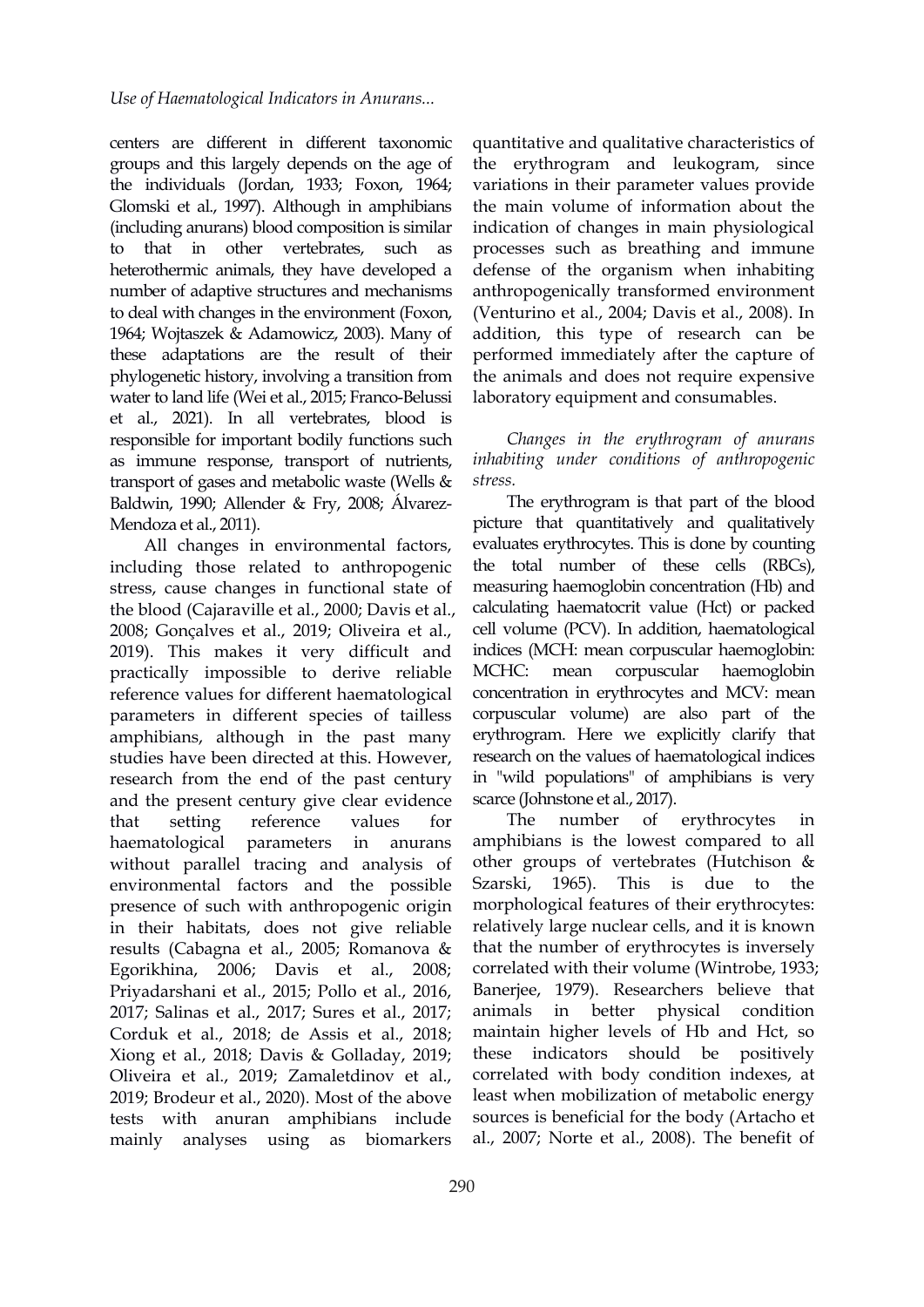higher Hb or Hct is associated with a greater ability to transport oxygen in the blood and its faster delivery to metabolizing tissues and therefore meeting high energy needs. This assumption supposes that animals in better overall physical condition have the ability to better allocate metabolic resources to maintain a higher "healthy" level of Hb and Hct. This suggests that each species should have an upper limit of Hct ("optimal releasing haematocrit"), beyond which increased (reticulocytes) blood viscosity would lead to deterioration in blood flow velocity (de Boer et al., 2006).

When *in situ* analyzes examine changes in the erythrogram of anurans, in order to obtain reliable and objective information on the condition of individuals from infection (McGrath, 1993; Tyler & Cowell, populations living under stress, it is necessary to compare the data with those obtained from a reference population (such living in optimal environmental conditions, without the presence of anthropogenic stressors) (Pollo et al., 2016, 2017; Salinas et al., 2017; Sures et al., 2017; Corduk et al., 2018; Xiong et al., 2018; Zamaletdinov et al., 2019; Şişman et al., 2021). The most objective information is obtained when complex changes in the erythrogram are monitored and analyzed, and not its individual components (Johnstone et al., 2017; Brodeur et al., 2020). According to literature data, short-term stress-induced changes in the erythrogram affecting Hb and Hct values are usually due to changes in plasma volume rather than erythrocytes. Thus, morphological variables in red blood cells, such as mean corpuscular volume (MCV) or MCHC, should not be altered by short-term stress (Johnstone et al., 2017). Haemoglobin and haematocrit values may decrease in anemia, or increase (more pronounced Hct) in general dehydration (Coppo et al., 2005). In the absence of food, or in the case of unbalanced food, as well as in the absence of minerals such as Fe, Cu, Co and Se, the values of haemoglobin and haematocrit may in populations of anurans also decrease (Jain, 1993). Johnstone et al. (2017) generally classify anemias into two

291

types: regenerative and nonregenerative. According to Lewis et al. (2006) anemia occurs as a result of either a reduced number of erythrocytes or a reduced concentration of haemoglobin in the erythrocytes [mean cell concentration, or corpuscular concentration haemoglobin - MCHC  $(g/dl)$ ]. Regenerative anemia occurs when an individual responds to this condition by immature erythrocytes from the haematopoietic centers and / or increasing erythropoiesis. Typically, the stimulus that triggers the release of immature erythrocytes is mediated by hypothalamic-pituitary-adrenal stress, such as a hemorrhage injury or parasitic 1996). Non-regenerative anemia occurs when an individual is unable to respond and / or compensate for the loss of red blood cells and this condition may be the result of food stress, certain chronic diseases or toxic substances (McGrath, 1993; Tyler & Cowell, 1996). Regenerative anemias, as well as those of hypoxemic type, caused by toxicants present in the habitats of anurans (leading to a decrease in tissue oxygen levels) are an expression of long-term toxic (or other type) negative effects on their organism (Johnstone et al., 2017). However, in wild populations, the differences between the two types of anemia may not be clear, but combined synergistic effects are possible as well, as a result of physiological reactions caused by short-term and long-term stress (Dhabhar et al., 1996; Romero & Romero, 2002, Romero & Reed, 2005). The presence of a high number of immature erythrocytes in the peripheral blood of tailless amphibians is considered as an indicator of a compensatory regenerative response caused by anemia or loss of circulating erythrocytes (Valenzuela et al., 2006; Prieto et al., 2008; Allender & Fry, 2008; Briggs & Bain, 2012). This thesis is supported by specific results obtained in *in situ* studies in populations of anurans inhabiting of anthropogenic stress in habitats heavily polluted with different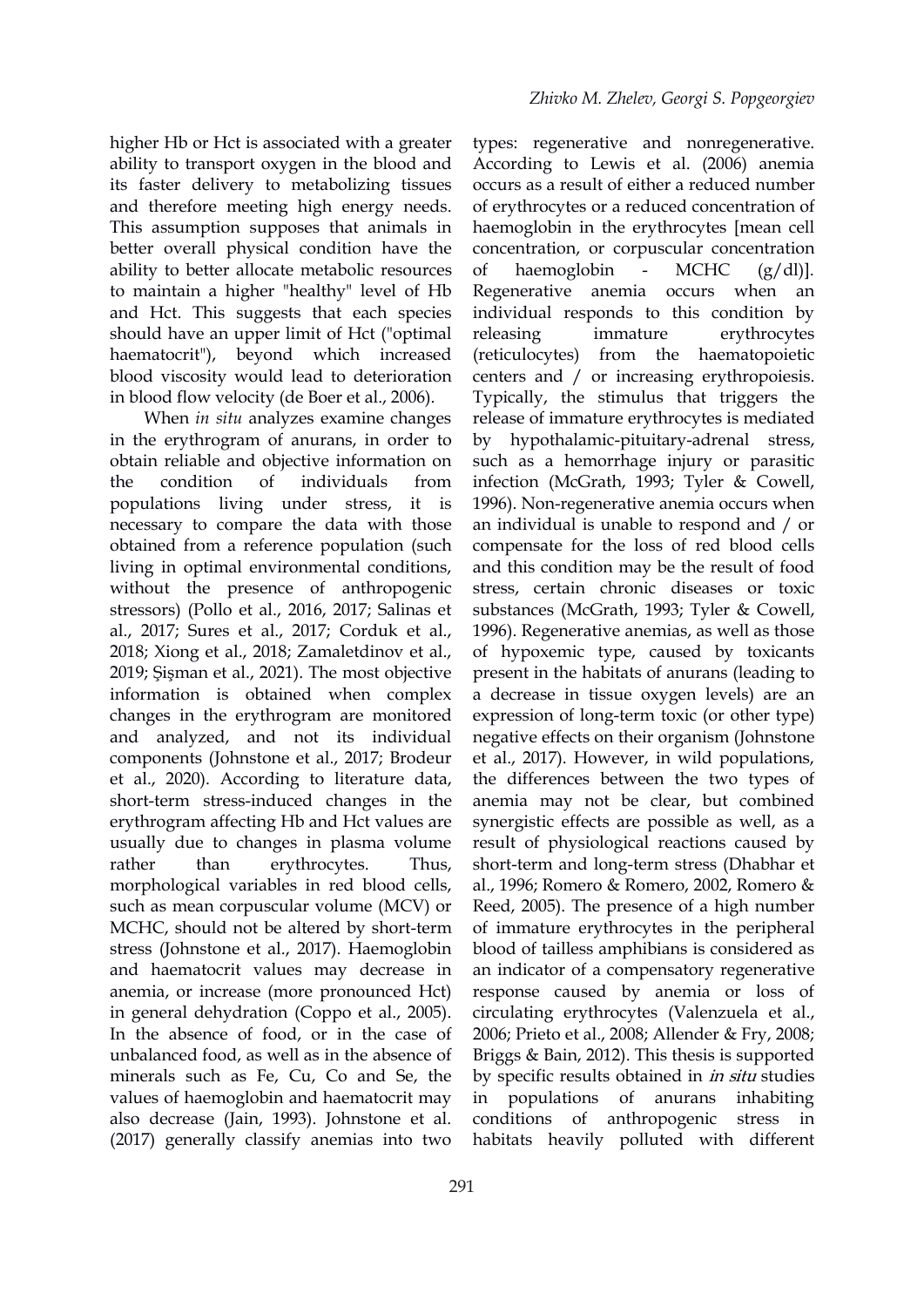types of xenobiotics (heavy metals, fertilizers and pesticides) (Peskova & Zhukova, 2005; Barni et al., 2007; Маrques et al., 2008; Spirina, 2009; Mineeva & Mineev, 2010; Pollo et al., 2017; 2019).

One of the important but very poorly studied morphological characteristic of the erythrocyte cell is the changes in its size and shape (as well as those in the nucleus) in inhabiting conditions of anthropogenic stress. The ability of erythrocytes to change the size and shape of their cell depends on mechanical properties of their cell membrane and their internal viscosity (Chien, 1987; Baskurt & Meiselman, 2003). According to Baskurt & Meiselman (2003), changes in cell shape depend on the critical ratio between cell size and volume (S/V).

When moving from an ellipse to a sphere, due to the smaller volume of the latter, its area increases. It should be noted that under conditions of environmental and physiological stress, changes in the shape of erythrocytes are accompanied by changes in the properties of blood flow such as osmotic balance, viscosity, flow rate, etc. (Baskurt  $\&$ Meiselman, 2003; Allender & Fry, 2008; Kim et al., 2015). Rounding of erythrocyte cells (oval or spherical erythrocytes) can be conditions of hypoxia, as it increases the contact surface of the cell (Wells & Baldwin, 1990) and ensures the diffusion of more oxygen to the tissues (Hartman & Lessler, 1964; Allender & Fry, 2008).

The opposite effects have also been reported in literature – increase of cell size and reducing cell contact surface leads to difficulties in gas metabolism (Nicol et al., 1988; Lay & Baldwin, 1999; Bondarieva et al., 2012). However, we must clarify that positive biological effects in tissue hypoxia can be expected not only from the presence other and with of small cells with a larger relative surface, but also from accelerated haematopoiesis,

populations of anuran amphibians may be due to changes in the osmotic the ratio of surface to volume, the shape may be due to changes in nuclear synthesis. The size of erythrocyte nuclei in tailless amphibians (and in other groups of vertebrates with erythrocytes with nuclei) depends on the size of the genome and the degree of chromatin condensation. (Macadangdang еt al., 2014; Levy & Heald, 2016), but these are not the only factors determining their size. According to Kim et al. (2015) changes in the size of the nuclei pressure of the cytoplasm and the activity of the motor structural elements of their cytoskeleton. In addition, changes in nuclear plate (Webster et al.,2009). It is known that in amphibians the rate of metabolism is inversely proportional to the size of their genome (Gregory, 2001; Vinogradov & Anatskaya, 2006), but in general the causes and mechanisms leading to changes in the size of the nuclei remain unclear and very poorly studied (Edens & Levy, 2014; Mueller, 2015). Very little work has been devoted to studies on the morphology of erythrocytes in of anuran amphibians inhabiting conditions of anthropogenic pollution (Zhelev et al., 2006; Omelykovets & Berezyuk, 2009; Mineeva & Mineev, 2010; Salinas et al., 2017; Dönmez & Şişman, 2021).

considered an adaptive response in erythrocytes in the blood of anurans accompanied by normal haemoglobin conductivity of water, dissolved oxygen, etc.Although the authors of these works report changes in the size and shape of anthropogenically polluted habitats, compared to populations of frogs inhabiting background areas, there are no definite opinions about the causes of the observed changes and their biological role. In such *in situ* studies, it is even more difficult to find causal relationships between changes in erythrocyte size and specific toxicants. One of the reasons is that toxic agents in wastewater are usually in the composition of complex mixtures and enter into synergistic interactions both with each other and with various abiotic environmental factors such as altitude, temperature, hydrogen index, electrical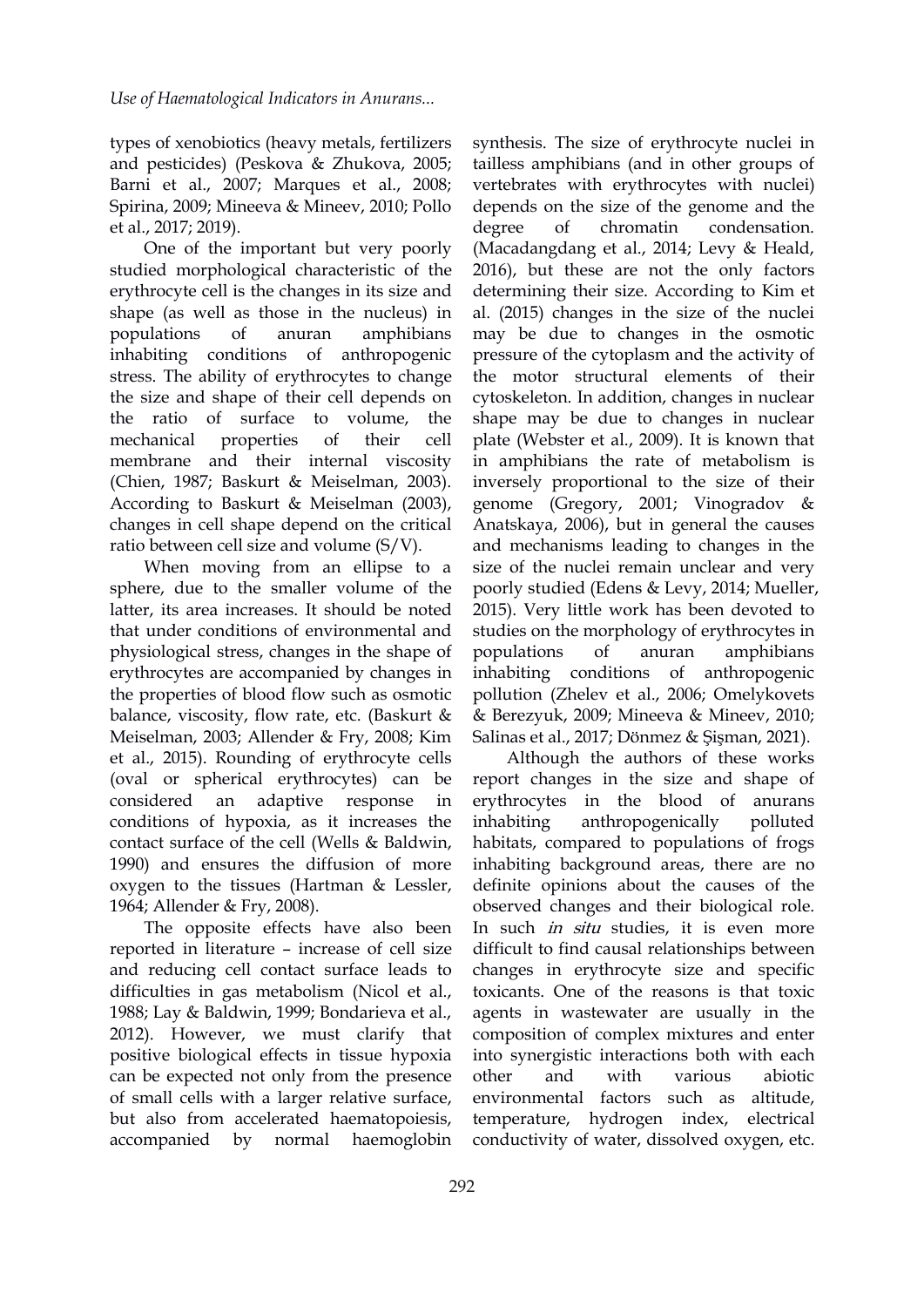(Haden, 1940; Hartman & Lessler, 1964; Ruiz et al., 1989; Addy et al., 2004).

*Changes in the leukogram of anurans inhabiting conditions of anthropogenic stress.*

The leukogram is a study that determines the total number of leukocytes (WBCs) and in particular in the differential count – the number of individual types of leukocytes with their percentages.

Leukocytes in anurans are identical to those in other groups of vertebrates: agranulocyte leukocytes – lymphocytes, monocytes and granulocyte leukocytes – neutrophils, eosinophils and basophils (Davis et al., 2008; Arikan & Çiçek, 2014; Zhelev et al., 2017a). Lymphocytes are involved in immune responses and the production of haematopoietic growth factors. They are morphologically divided into small immunologically and functionally into B and T cells (Campbell, 2004). Monocytes (mononuclear phagocytes) are relatively large cells, of different origin from lymphocytes (myeloid stem cell line) and are an important part of the monocyte macrophage system, providing non-specific immune protection of the organism. Together, lymphocytes and monocytes make up 80% of the leukocytes of anuran (Thrall et al., 2006; Davis et al., 2008; Liu et al., amphibians (Arikan & Çiçek, 2014). The functions of granulocytes in amphibians and anurans in particular are similar to these cells in other vertebrate species and have morphological characteristics (Wright, 2001). Neutrophils (rod-nuclear and segment granulocytes. They are associated with chemotaxis and are involved in the environmental factors, inflammatory process (recognizing and temperature is in the first place. binding cytokines and leukotrienes released during inflammation) and the killing of bacteria by phagocytosis. Neutrophils carry out the so-called "oxidative burst" (secretion acclimatization: tuning in the phagosome of toxic to pathogens oxygen compounds, such as hydrogen

peroxide and hypochlorous acid as well as lysozyme and interferon), which makes them major participants in the fight against bacterial and fungal infections.

and large lymphocytes, and reactions (releasing proteolytic enzymes, been identified in terms of their number and for the percentage ratio of nuclear) are the largest group of regard is the heterothermic metabolism and In birds and reptiles, neutrophil is replaced by heterophile that performs the same immunological function (Hawkey & Dennett, 1989; Jain, 1993). Eusinophils are also involved in phagocytosis, especially in allergic-type reactions (they absorb biologically active substances such as histamine). They are major participants in the disposal of tumor cells and parasites (Thrall et al., 2006). In most vertebrates, basophils are the smallest group of granulocytes and their functions are still unclear. However, in some species of anurans, there is evidence of a high percentage of basophils in peripheral blood (Campbell, 2004). They are thought to be involved in "delayed-type" immunobiological heparin, but also histamine, which causes blood flow to the inflamed areas). They participate in the management of asthma attacks and other allergic conditions. In amphibians and anurans in particular, the number of leukocytes in 1 mm<sup>3</sup> of blood varies. Variations in leukocyte count are due to sex, age, season, diet, pregnancy in females, and pathological factors 2013; Arikan & Çiçek, 2014; Bunjerdluk et al., 2021; de Gregorio et al., 2021; Franco-Belussi et al., 2021). All this makes it very difficult to define reference ranges, both for the total different types of leukocytes in different types of anurans. An additional problem in this dependence on abiotic environmental factors, among which

Low temperatures are a major problem for amphibians, and one strategy they use to deal with low temperatures is thermal acclimatization: tuning cellular and physiological processes in response to environmental conditions (Feder, 1992;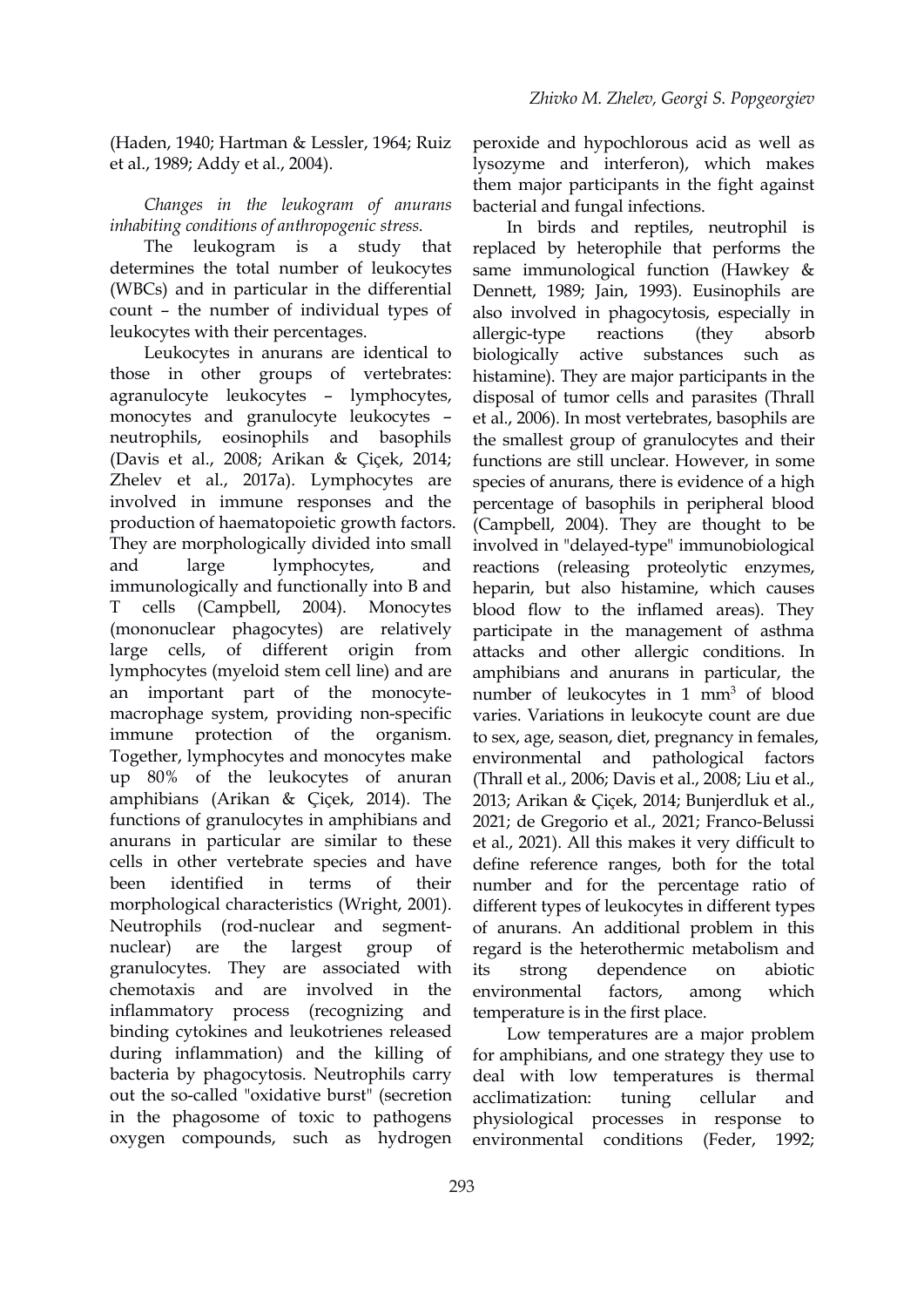Greenspan et al., 2017). However, thermal acclimatization requires time, which leads to suboptimal levels of immunity after temperature changes, while the immune system undergoes adjustments (Raffel et al., 2006, 2015). Therefore, it is always necessary in *in situ* analyzes, when examining the leukogram parameters in anurans inhabiting conditions of anthropogenic stress, to analyze and compare them in parallel with data from a reference population living as environmental conditions.

The WBC profile (the number of circulating immune cells in the bloodstream) can be used to assess haematopoietic productivity and the level of activation of is the parallel the immune system (Davis et al., 2008). In recent years, this type of analysis has been increasingly used in various in situ studies in "wild" populations, including populations of amphibians inhabiting conditions of anthropogenic stress (Rohr et al., 2008; Shutler & Marcogliese, 2011; Peterson et al., 2013; Das & Mahapatra, 2014; Vallejo et al., 2015). Lymphocytes and neutrophils usually make up the majority of leukocytes (Davis & Durso, 2009) and the ratio of these cells is often used alone as a reliable indicator of the state of the immune system (Davis et al., 2008; Silva et al., 2021). High relative proportions of circulating neutrophils and low relative proportions of circulating characteristic of a haematopoietic stress response or an activated immune system in amphibians (Bennett & Daigle, 1983; Cooper et al., 1992; Maniero & Carey, 1997; Davis & Maerz, 2008a; Vallejo et al., 2015; Greenspan et al., 2017; de Gregorio et al., 2021) and other vertebrates (Davis et al.,2008). The functional explanation for the high N:L ratios is that they can increase immune & Romanova, readiness under stressful conditions when animals are likely to face an immune challenge (Dhabhar et al., 1994, 1995; neutrophils in blood may intensify the

close as possible to the optimal although the two factors (stress and inflammatory response, while the trafficking of lymphocytes out of circulation and into tissues may improve immune control or protect these cells from the inhibitory effects of stress hormones (Dhabhar et al., 1994; 1995; Rich & Romero, 2005). Interpretation of changes in leukocyte profiles (ie, attribution against infection) can be problematic, especially if the state of the infection is unknown (Davis et al., 2004). This can be a problem in field analysis, infections) are closely related and stress usually leads to infections and diseases, weakening the body's overall immunity. One of the approaches to overcome this problem analysis of other haematological parameters (erythrogram).

lymphocytes (high N:L ratio) are Argentina (Pollo et al., 2017). The reverse Franchimont, 2004). The increase in in populations of anurans inhabiting In literature there are many studies, though unsystematized, reporting changes in the leukogram of different groups of vertebrates living under stress (Dhabhar et al., 1994; 1995; Davis et al., 2008; Davis & Maerz, 2008a; b) but research in populations of anurans from anthropogenically polluted habitats is generally very limited. There are studies reporting high leukocyte count in severe neutrophilia and monocytosis in the blood of *P. ridibundus* inhabiting the area of a chemical plant in Ukraine (Tarasenko, 1981), a system of rice fields in Southern Russia (Peskova & Zhukova, 2005) and of *Rhinella arenarum* (Hensel, 1867) from rice fields in changes – general leukopenia in combination with reduction of leykocyte and monocytes count is reported in populations of*P. inhabiting* urbanized environment – in a residential area in Ekaterinburg densely built-up with residential buildings (Sils & Vershinin, 2005; Sils, 2006, 2008) and Novgorod (Romanova & Romanova, 2003; Romanova, 2005; Romanova & Egorikhina, 2006) in the Russian Federation. Peskova (2001) proposes changes in the differential formula of blood conditions of anthropogenic stress to be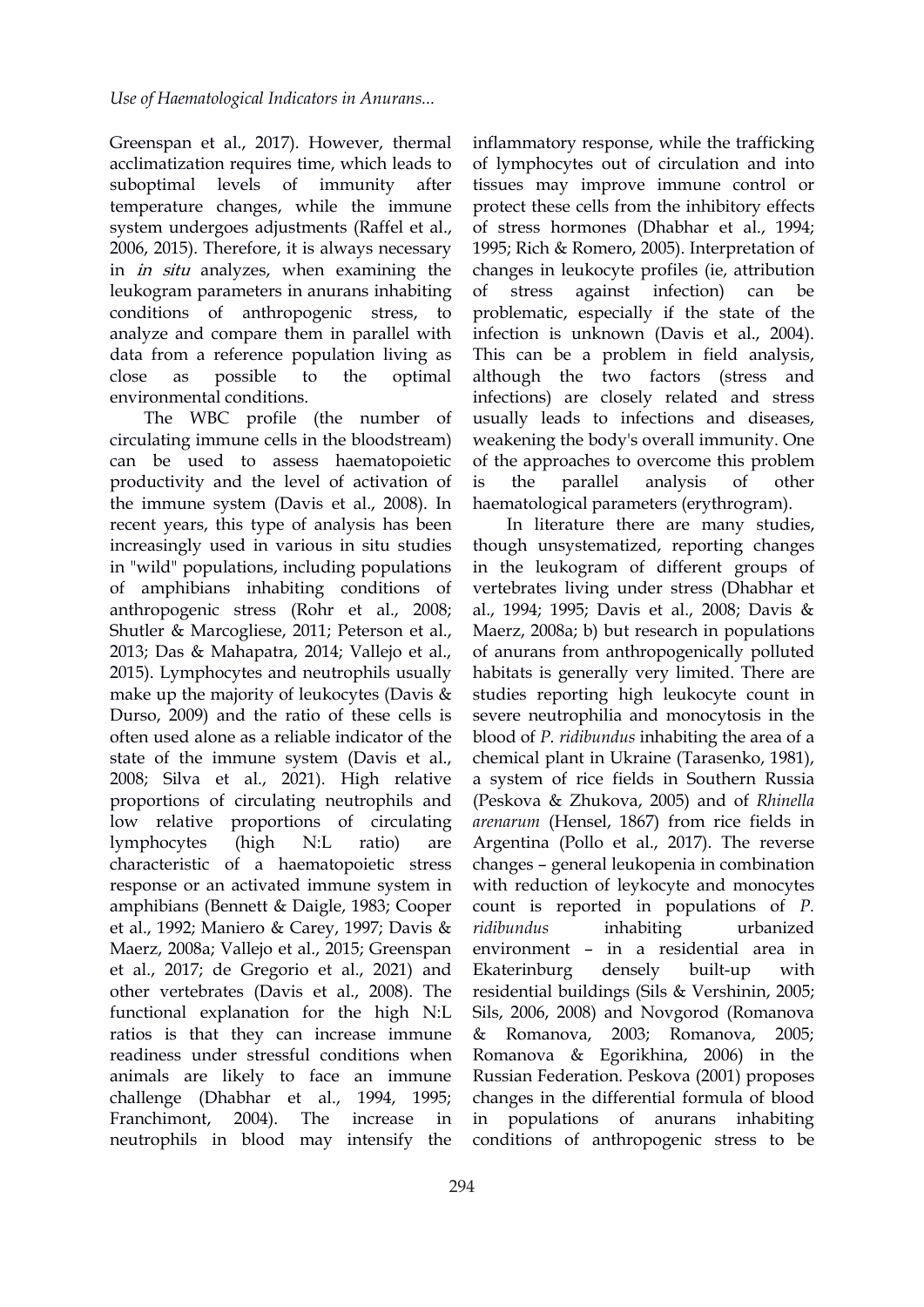generally referred to two types: In the "first" type of changes" (under conditions of relatively low anthropogenic load on the environment) the leukogram is characterized by leukocytosis and neutrophilia (increases of the total number of neutrophils or only Pelophylax ridibundus that of rod-nuclear cells accompanied by a decrease in segment-nuclear neutrophils). In addition, monocytosis is almost always observed compared to controls. This general picture of changes in the leukogram of amphibians may show some variation with diverse changes in the number of lymphocytes, basophils and eosinophils.

The "second type of changes" in the leukogram in anurans is characterized by leukocytosis and neutropenia, which may be eosinophilia, or monocytosis and eosinopenia. In the opinion of the author (Peskova, 2001), when toxicant concentration does not exceed any critical value, characteristic for the given polluting agent, the leukogram of the amphibians reacts according to the first type. Significant neutrophilia is an expression of a complete protective reaction of the body. In combination with monocytosis, it provides adaptation of amphibians to inhabiting conditions of pollution and elimination of toxic and / or associated bacterial agents that have entered the body. The second type of leukogram reaction is evidence not only of the body's attempts to cope with high doses of toxicants, but also a sign of depletion of its resistance in an environment with chronic pollutants). However, severe neutropenia leaves little hope for amphibians to survive in such severe environmental conditions, despite the appearance of immature granulocyte forms, which is evidence of compensatory stimulation of neutrophilic granulocytopoiesis. The second type of changes in the leukogram of anuran amphibians is an indication for transition from adaptations to pathological changes that probably lead to the subsequent death of the animals – third phase (exhaustion of the

organism), according to the theory of general adaptation syndrome (GAS) (Selye, 1956).

accompanied by monocytosis and were compared with those obtained from presence of stressors (anthropogenic the toxicants in the body of these anurans This paper summarizes and presents the results from our long-term in situ analyzes conducted in the populations of Marsh frog *Pelophylax ridibundus* (Pallas, 1771) ecosystems in Southern Bulgaria with varying degrees of anthropogenic pollution. It covers the period from 2001 to 2017 and includes studies on the application of blood markers complex for the purpose of assessment of general health status of frogs that inhabit areas, polluted with toxicants of different types and in different concentrations. To achieve the goals of research, the values of tested blood parameters of frogs from polluted habitats frogs inhabiting less disrupted habitats (references sites). In the course of research different and specific working hypotheses related to the objectives of the respective analyses were tested, but what they had in common was the assumption of expected differences in the values of the tested blood markers in the populations of anurans inhabiting conditions of anthropogenic compared with the corresponding values obtained for the individuals from the reference populations. This makes it possible to assess how exposure to toxic agents (usually over prolonged time) in anthropogenically contaminated habitats affects marsh frogs *P. ridibundus* and what changes are caused by (indication of stress and exhaustion of the body, or adaptation to life in a hostile environment).

#### Materials and Methods

The material for the analyzes was collected during the spring-autumn seasons of 2001-2017 from rivers and dams (natural and artificial water bodies) in Southern Bulgaria with test subject – Marsh frog *P. ridibundus*. This species of water frog has a large range in Eurasia (Amphibia Web, 2021)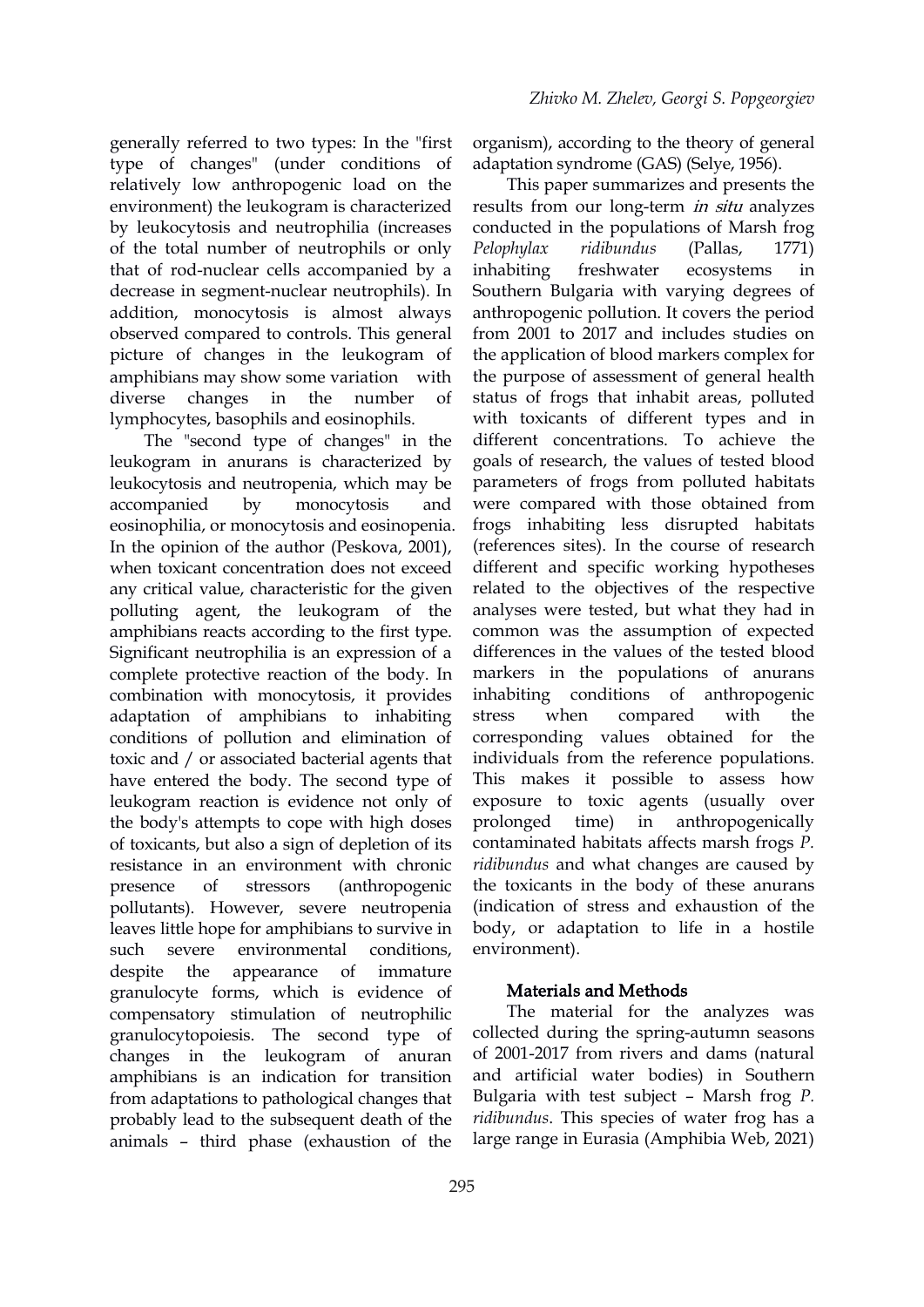and in Bulgaria it is distributed throughout the country (Beschkov & Nanev, 2002; Stojanov et al., 2011). The species is under protection: BDA (IV), 92/43(V), BERN (III), IUCN (LC) (Biserkov et al., 2007). According to Article 42, Article 41 and Appendix II of Article 41 of BDA, permits for catching *P. ridibundus* are not required when collecting them for scientific purposes. Frogs were caught in the evening by the light of strong lamps placed on the shore of the waterbody, or with the help of an electric lantern.In the second case, areas with length of about 1-2 km and width of 4 m along the river or along the shoreline of dams were scanned, following Sutherland's (2000) methodology. Adult individuals of both sexes (SVL > 60.0 mm, according to Bannikov et al., 1977) were used for the analyses. They were separated characteristics: the presence of "marital corns" on the first finger and resonator bubbles in the corners of the mouth of the males (detailed physiographic maps with exact locations where frogs were caught are presented in Zhelev et al. (2013; 2015; 2016a; b; 2017b; 2018; 2020; 2021).

The studies in the period 2001-2017 are (Hb) was compliant and performed with basic data on the ecological status of each of the water bodies where frogs were caught; such data were obtained on the basis of physiochemical analyzes of the water carried out on behalf of the Basin [Directorate](https://earbd.bg) of Water Management in the East Aegean Sea – Plovdiv, (Newsletters on the state of water in each studied waterbody-rivers and dams, in mean corpuscular the period 2001-2017). Physio-chemical analyzes measure the values of priority substances for each of the water bodies; such values are determined according to the monitoring plans of the East Aegean River Basin Directorate / Basin Directorate of determined Water Management in the East Aegean Sea – Plovdiv, in compliance with Water pair/mm, Framework Directive WED 2000/60/EO (ЕC, (Ordinance, 2012) and No 256/1.11.2010

(Ordinance, 2010). Detailed data (physicochemical analysis of water) on the condition of each tested water body in the period 2001-2017 are presented in Zhelev et al. (2013; 2015; 2016a; b, 2017b; 2018; 2020; 2021).

by sex, using secondary sexual procedure proposed by Wright (2001). All 2000), Ordinance No H-4/14.09.2012 and Arserim & Mermer (2008) for nuclear After the catches in each of the studied habitats, in order to reduce stress, the frogs were transported to the laboratory in containers with water. The frogs were treated and the experiments were performed within 24 h of capture. The manipulations were carried out in compliance with ethical standards for working with animals (Fellers et al., 1994; Steven et al., 2004). The frogs were anesthetized with ether according to the procedure proposed by Stetter (2001). In a living condition, a 20 mm long heparinized needle was used to pierce the heart and draw up to 0.20 ml of blood according to the haematological analyzes were performed according to standard clinical methods (Pavlov et al., 1980). Erythrtocyte count (RBC) and leucocyte count (WBC) were manually quantified using Hayem and Turck's solution and a Burker haemocytometer chamber. The haemoglobin concentration determined by the cyanmethaemoglobin spectrophotometric method and the packed cell volume (PCV), or (Hct value) by the microhaematocrit method. Leukograms (differential leukocyte counts) were performed in blood smear with Giemsa–Romanowsky staining. The derivative haematological parameters (MCH: mean corpuscular haemoglobin, MCHC: haemoglobin concentration, and MCV: mean corpuscular volume) were calculated by the Brown's formulas (1980). MCV was calculated by dividing haematocrit per liter of blood by total RBC count. The erythrocyte sizes were with an Olympus stereo microscope (SZX16, resolution 900 line Germany). We used the methodology proposed by Atatür et al. (1999) erythrocytes: 40 randomly selected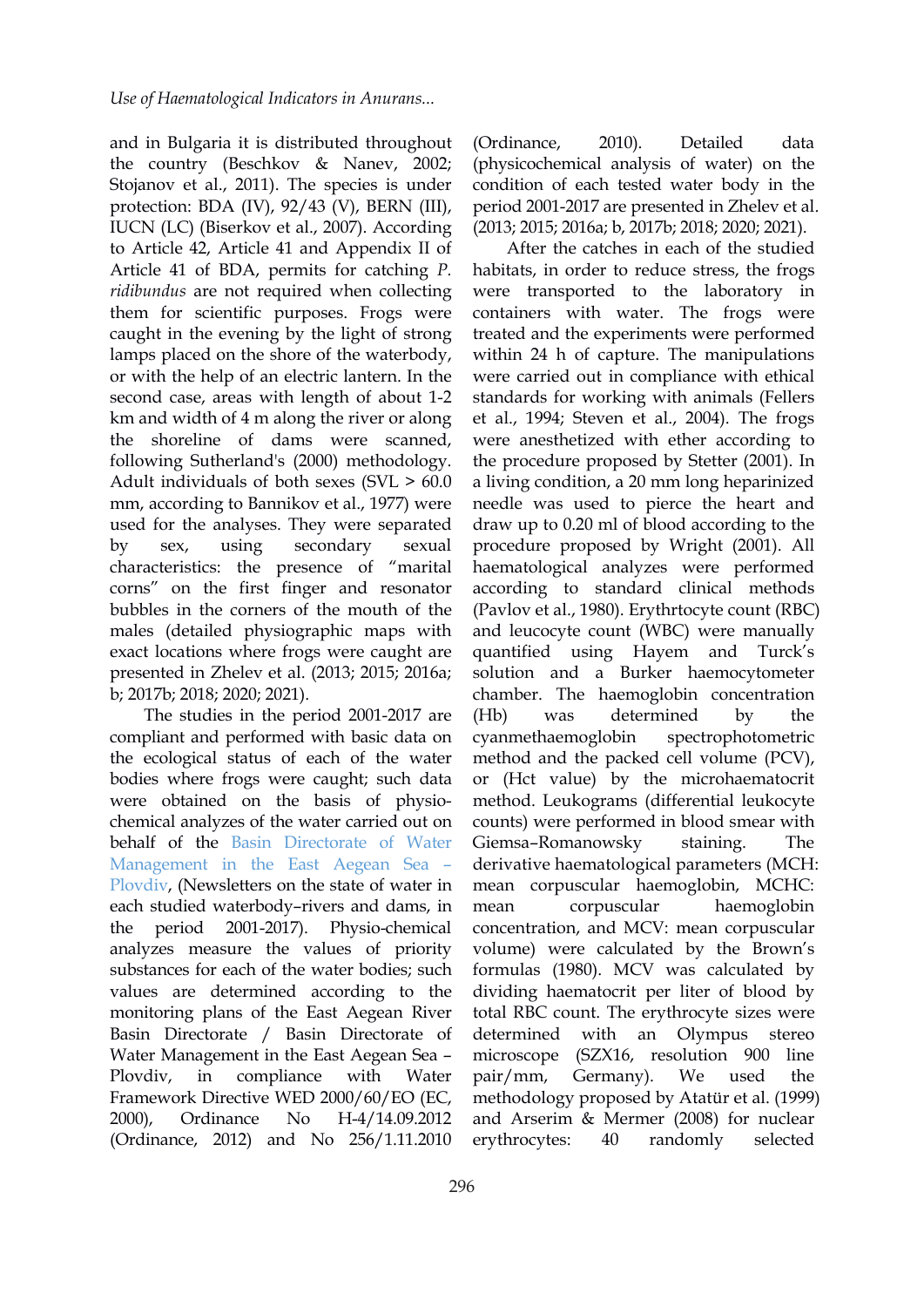erythrocytes from each individual were measured with an ocular micrometer (MOB- 1–15x). Four basic erythrocyte sizes were evaluated: cells length (EL) and width (EW) and nuclear length (NL) and width (NW). Cell and nuclear shapes were assessed with nucleus/cytoplasm with a NS/ES ratio. We used the formula:  $[ES = EL \times EW \times \pi / 4$  and NS = NL  $\times$  NW  $\times$   $\pi$  / 4] to calculate the erythrocyte sizes (ES  $\mu$ m<sup>2</sup>) and their nuclear sizes ( $NS \mu m^2$ ).

Statistical processing of the data was performed, using the STATISTICA 7.0 Software (Statistica, 2004) or R language (version  $3.1.2$ , R Development Core Team, 2015). A Shapiro-Wilk test was used to evaluate the normal distribution of data, which proved to be statistically significant. For differences between individuals of *P.ridibundus* inhabiting habitats with different degrees and different types of pollution and those inhabiting relatively clean habitats (control groups) parametric Student's t-test for normally distributed independent

EL/EW and NL/NW ratios, and = 5%] were considered significant. Data was samples and analysis of variance (one-way ANOVA) were applied, with subsequent verification of the statistical significance of the differences (depending on the homogeneity of the variances) by LSD, Tukey or Games- Howell *post-hoc* tests. Results with p < 0.05[α given as Mean ± SEM and their confidence interval – 95% (or Minimum and Maximum values). Multivariate statistical analyses (a principal component analysis PCA and a standard discriminant analysis DA) were applied as an integral assessment of the health status of*P. ridibundus* from the investigated sites in Southern Bulgaria (for details see Zhelev et al., 2013; 2015; 2016a; b; 2017b; 2018; 2020; 2021).

#### Results and Discussion

The descriptive statistics and results from the comparisons by a one-way ANOVA analysis of the erythrogram and leukogram parameters in *P. ridibundus* individuals from investigated sites in Southern Bulgaria are presented in Table 1 and Table 2.

**Table 1.** The erythrogram parameters (Mean±SEM, Minimum-Maximum, or confidence interval – 95%) used for evaluation of health status of *P. ridibundus* individuals from freshwater ecosystems with different degree of anthropogenic pollution in southern Bulgaria. *Legend:* Sites: Site 1 (Sazliyka River near the village Rakitnitsa), site 2 (Sazliyka River near the town of Radnevo), site 3 (Topolnitsa River near the village Poibrene), site 4 (Studen Kladenets Dam Lake near the LZP "Kardzhali"), site 5 (Vacha River), site 6 (Tsalapitsa Rice Fields), site 7 (Vacha River) and site 8 (Chaya River). Abbreviations: Reference site (RS), Polluted site (PS), number of individuals (n), biological oxygen demand five days (BOD5), nitrite nitrogen (NO-2-N), nitrate nitrogen (NO-3-N), ammonium nitrogen (NH<sup>+</sup> <sup>4</sup>-N), total nitrogen (TN), orthophosphates ( $PO<sup>3</sup>$ <sub>4</sub>), copper (Cu), iron dissolved in water (Fe), lead (Pb), manganese (Mn), arsenic (As), cadmium (Cd), zinc (Zn), erythrocyte count(RBC), haemoglobin concentration (Hb), packed cell volume, or haematocrit value (PCV), mean corpuscular haemoglobin (MCH),: mean corpuscular haemoglobin concentration (MCHC),: mean corpuscular volume (MCV). Significance codes: \*p < 0.05; \*\*p < 0.01; \*\*\*p < 0.001; ns p > 0.05.

| <b>Sites</b>                                                                                                  |                                           | <b>Publications</b>                |                                     |                                       |                                      |                                        |                                            |
|---------------------------------------------------------------------------------------------------------------|-------------------------------------------|------------------------------------|-------------------------------------|---------------------------------------|--------------------------------------|----------------------------------------|--------------------------------------------|
|                                                                                                               | RBC $(x 10^6/\mu l)$                      | $Hb$ (g/dl)                        | PCV (L/I)                           | $MCH$ (pg)                            | $MCHC$ (g/l)                         | MCV (fl)                               |                                            |
| Site $1(RS)$<br>$(n=30, 2+\xi)$                                                                               | 366.670±10.40<br>$(270.000 -$<br>490,000) | $5.53 \pm 1.38$<br>$(4.57 - 7.10)$ | $0.25 \pm 0.005$<br>$(0.21 - 0.31)$ | 153.32±5.02<br>$(105.17 -$<br>220.17) | 225.05±5.28<br>$(149.77 -$<br>298.45 | 682.57±17.82<br>$(517.44 -$<br>937.50) |                                            |
| (PS:<br>Site 2<br>$\rm NO_{2}$<br>BOD <sub>5</sub><br>$NO3-N$ ,<br>N.<br>$TN$ , $PO^2_4$ )<br>$(n=30, 2+\xi)$ | 482.670±12.12<br>$(380.000 -$<br>590.000  | $6.88 \pm 2.04$<br>$(4.87 - 8.64)$ | $0.34 \pm 0.005$<br>$(0.30 - 0.40)$ | 160.30±2.77<br>$(129.02 -$<br>186.25  | 203.98±4.27<br>$(152.41 -$<br>245.12 | 774.44±9.83<br>$(670.00 -$<br>931.25)  | Zhelev et al.<br>2015;<br>(2013;<br>2016a) |
| (PS:<br>Site 3                                                                                                | 629.670±26.84                             | $8.28 \pm 1.02$                    | $0.37 \pm 0.006$                    | 146.08±5.09                           | 221.18±3.74                          | 650.91±20.82                           |                                            |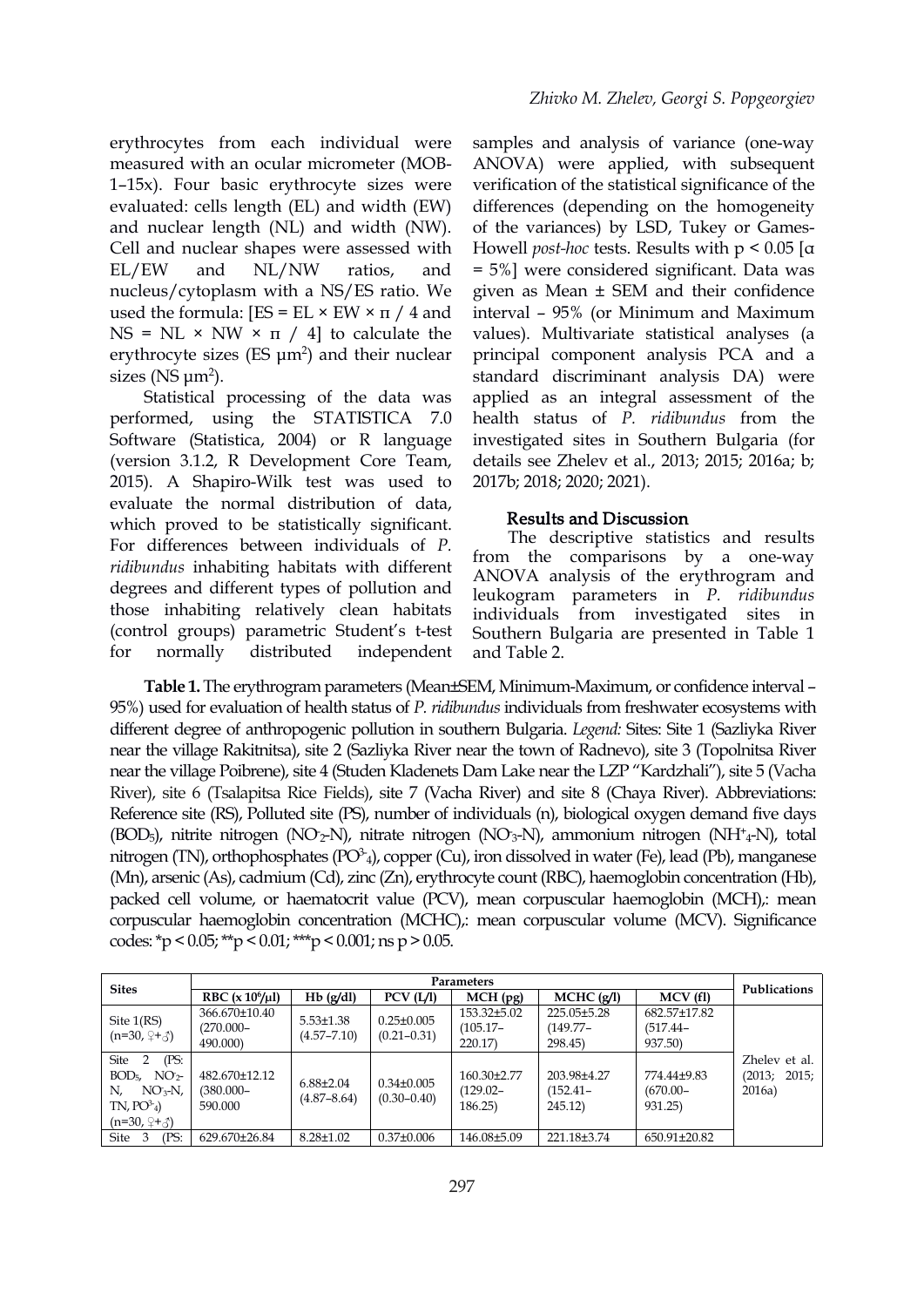| Cu, Fe, Pb,<br>Mn, As)<br>$(n=30, 9+3)$                                                                                                                | $(400.000 -$<br>920.000)                                                                              | $(7.18 - 9.25)$                                                                         | $(0.31 - 0.43)$                                                                              | $(98.55 -$<br>191.05                                                                                                  | $(141.72 -$<br>265.19                                                                                        | $(452.78 -$<br>912.50)                                                                                     |                         |  |
|--------------------------------------------------------------------------------------------------------------------------------------------------------|-------------------------------------------------------------------------------------------------------|-----------------------------------------------------------------------------------------|----------------------------------------------------------------------------------------------|-----------------------------------------------------------------------------------------------------------------------|--------------------------------------------------------------------------------------------------------------|------------------------------------------------------------------------------------------------------------|-------------------------|--|
| Site 4 (PS: Cd,<br>$Zn$ , Pb, Cu)<br>$(n=30, 2+\xi)$                                                                                                   | 571.633±10.72<br>$(480.000 - 690.000)$                                                                | 7.16±1.83<br>$(5.21 - 8.97)$                                                            | $0.34 \pm 0.005$<br>$(0.30 - 0.41)$                                                          | 134.59±2.92<br>$(110.04 -$<br>172.85)                                                                                 | 211.65±4.13<br>$(157.97 - 254.53)$                                                                           | 652.82±12.59<br>$(540.50 - 806.25)$                                                                        |                         |  |
| <b>Statistics</b><br>(one<br>way<br>ANOVA, F,<br>LSD tests)                                                                                            | $F = 8450.612;$<br>$1/4***; 2/4***;$<br>$3/4*$                                                        | $F=1.917;$<br>$1/4***;$<br>$2/4$ ns;<br>$3/4***$                                        | $F = 3.107$ ;<br>$1/2***;$<br>$1/3***;$<br>$2/3***;$<br>$1/4$ ***;<br>$2/4$ ns; $3/4$ ***    | $F = 2.667$ ;<br>$1/2$ ns; $1/3$ ns;<br>$2/3$ ; $1/4$ ***;<br>$2/4$ ***;3/4ns                                         | $F=2.525$ ;<br>$1/2***; 1/3$ ns;<br>$2/3***; 1/4*;$<br>$2/4$ ns; $3/4$ ns                                    | $F = 7.072$ ;<br>$1/2***; 1/3$ ns;<br>$2/3***; 1/4$ ns;<br>$2/4***;3/4ns$                                  |                         |  |
| $\text{Site }5(\text{RS})$<br>Female(1) $n=25$<br>Male (2) $n = 25$                                                                                    | $2:610.720 + 25.89$<br>$(450.000 - 920.000)$<br>$\therefore$ 616.400±22.13<br>$(450.000 - 910.000)$   | $9:7.82 \pm 1.98$<br>$(4.64 - 9.25)$<br>₹:7.61±1.99<br>$(5.21 - 9.10)$                  | $9:0.35\pm0.01$<br>$(0.30 - 0.42)$<br>$\therefore$ 0.35±0.01<br>$(0.30 - 0.42)$              | $2.144.37 + 5.93$<br>$(98.55 - 196.48)$<br>$\therefore$ 138.03±6.36<br>$(105.68 -$<br>228.49)                         | $2:218.62\pm4.83$<br>$(157.97 - 254.33)$<br>$\therefore$ 208.05±4.57<br>$(141.72 - 246.52)$                  | $\degree: 644.42 + 20.87$<br>$(452.78 - 781.25)$<br>$\therefore$ 656.33±16.43<br>$(478.39 - 818.75)$       | Zhelev et al.           |  |
| Site<br>6<br>(PS:<br>fertilizers,<br>pesticides)<br>Female(3)n=25<br>Male (4) $n = 25$                                                                 | $2:395.200 \pm 14.83$<br>$(270.000 - 600.000)$<br>$\therefore$ 357.600±12.10<br>$(270.000 - 510.000)$ | $2:5.65 \pm 1.77$<br>$(4.43 - 7.16)$<br>$\therefore$ 5.37±1.34<br>$(4.49 - 7.24)$       | $9:0.25 \pm 0.01$<br>$(0.22 - 0.31)$<br>$\therefore$ 0.24±0.01<br>$(0.21 - 0.30)$            | $2.146.76 \pm 5.85$<br>$(107.41 - 198.97)$<br>♂:154.53±5.79<br>$(105.17 - 220.70)$                                    | $2:226.21 \pm 5.50$<br>$(156.49 - 298.45)$<br>$\therefore$ 221.56±5.13<br>$(149.77 - 261.12)$                | $2:635.59 \pm 17.817$<br>$(517.44 - 810.34)$<br>$\therefore$ 689.05±19.48<br>$(511.31 - 937.50)$           | (2018)                  |  |
| <b>Statistics</b><br>(two<br>way<br>ANOVA,<br>Tukey HSD)                                                                                               | $1/2$ ns; $3/4$ ns;<br>$1>3***; 1>4***;$<br>$2>3***; 2>4***$                                          | $1/2$ ns; $3/4$ ns;<br>$1 > 3***$<br>$1 > 4$ ***;<br>2>3***;2>4***                      | $1/2$ ns; $3/4$ ns;<br>$1 > 3$ ***;<br>$1>4***;$<br>2>3***; 2>4***                           | $1/2$ ns; $3/4$ ns;<br>$1/3$ ns; $1/4$ ns;<br>$2/3$ ns; $2/4$ ns                                                      | $1/2$ ns; $3/4$ ns;<br>$1/3$ ns; $1/4$ ns;<br>$2/3$ ns; $2/4$ ns                                             | $1/2$ ns; $3/4$ ns;<br>$1/3$ ns; $1/4$ ns,<br>$2/3$ ns; $2/4$ ns                                           |                         |  |
| Site 7 (RS)<br>Female(1) $n=10$<br>Male (2) $n = 10$                                                                                                   | $2:543.900\pm23.21$<br>(497.391-596.407<br>♂:659.000±43.47<br>$(560.657 - 757.342)$                   | $2:8.02{\pm}1.59$<br>$(7.64 - 8.36)$<br>3:7.92±2.73<br>$(7.31 - 8.53)$                  | $9:0.35 \pm 0.01$<br>$(0.33 - 0.37)$<br>$\therefore$ 0.36±0.01<br>$(0.34 - 0.38)$            | $2.160.28 \pm 7.99$<br>$(142.21 - 178.37)$<br>♂:142.86±12.56<br>$(114.42 - 171.27)$                                   | $2:219.14\pm9.38$<br>$(197.91 - 240.38)$<br>$\triangle$ : 216.25±4.92<br>$(205.13 - 227.37)$                 | $2:712.46 \pm 23.34$<br>$(659.65 - 765.25)$<br>$\therefore$ 647.66±31.13<br>$(577.22 - 718.09)$            |                         |  |
| Site 8 (PS: $\overline{\mathrm{NH}^{+}_{4}}$<br>N, NO <sub>3</sub> N, NO <sub>2</sub><br>N, Pb, Cd, Zn,<br>Cu, As<br>Female(3) $n=10$<br>$Male(4)n=10$ | $2:360.100 \pm 16.79$<br>$(321.977 - 398.003)$<br>♂:355.200±14.24<br>$(322.786 - 387.213)$            | $2:5.57 + 2.63$<br>$(4.97 - 6.17)$<br>$\therefore$ 5.31±2.03<br>$(4.84 - 5.76)$         | $9:0.23 \pm 0.01$<br>$(0.21 - 0.24)$<br>$\therefore$ 0.23±0.01<br>$(0.22 - 0.25)$            | £154.08±11.49<br>$(128.08 - 180.09)$<br>₹:149.69±6.89<br>$(134.12 - 165.29)$                                          | $2:238.58\pm8.89$<br>$(218.46 - 258.71)$<br>₹: 227.79±7.68<br>$(210.41 - 245.18)$                            | $2:612.65 \pm 27.62$<br>$(550.17 - 675.14)$<br>$\therefore$ 651.11±29.42<br>$(584.53 - 717.67)$            | Zhelev et al.<br>(2020) |  |
| <b>Statistics</b><br>(one<br>way<br>ANOVA, F,<br>LSD tests)                                                                                            | $F=30.27, 1 \le 2***$<br>$1 > 3***$<br>$1>4***$<br>$2>3***$<br>$2>4***$<br>$3/4_{\text{ns}}$          | $F=40.69$ ,<br>$1/2_{\rm ns}$<br>$1 > 3***$<br>$1>4***$<br>$2>3***$<br>$2>4***3/4_{ns}$ | $F = 81.47$ ,<br>$1/2_{\rm ns}$<br>$1>3***$<br>$1>4***$<br>$2>3***$<br>$2>4$ ***, $3/4_{ns}$ | $F=0.54$ ,<br>$1/2_{\rm ns}$ , $1/3_{\rm ns}$ ,<br>$1/4_{\rm ns}$ , $2/3_{\rm ns}$<br>$2/4_{\rm ns}$ , $3/4_{\rm ns}$ | $F=1.61, 1/2ns$<br>$1/3_{\rm ns}$<br>$1/4_{\rm ns}$<br>$2/3_{\rm ns}$<br>$2/4_{\rm ns}$<br>$3/4_{\text{ns}}$ | $F=2.19, 1/2ns$<br>$1>3^{**}$ ,<br>$1/4_{\rm ns}$<br>$2/4_{\rm ns}$<br>$2/3_{\rm ns}$<br>$3/4_{\text{ns}}$ |                         |  |

**Table 2.** The leukogram parameters (Mean±SEM, Minimum-Maximum, or confidence interval – 95%) used for evaluation of health status of *P. ridibundus* individuals from freshwater ecosystems with different degree of anthropogenic pollution in southern Bulgaria. *Legend:* Sites: Site 1 (Sazliyka River near the village Rakitnitsa), site 2 (Sazliyka River near the town Radnevo), site 3 (Topolnitsa River near the village Poibrene), site 4 (Dam Lake Studen Kladenets near the LZP "Kardzhali"), site 5 (Vacha River), site 6 (Tsalapitsa Rice Fields), site 7 (Vacha River) and site 8 (Chaya River). Abbreviations: Reference site (RS), Polluted site (PS), number of individuals (n), biological oxygen demand five days (BOD5), nitrite nitrogen (NO-2-N), nitrate nitrogen (NO-3-N), ammonium nitrogen NH<sup>+</sup> <sup>4</sup>-N, total nitrogen (TN), orthophosphates ( $PO<sup>3</sup>$ <sub>4</sub>), copper (Cu), iron dissolved in water (Fe), lead (Pb), manganese (Mn), arsenic (As), cadmium (Cd), zinc (Zn), leukocyte count (WBC), stab neutrophils (St), segmented nuclei neutrophils, total neutrophils (Ne), basophils (Ba), eosinophils (Eo), monocytes (Mo), lymphocytes (Ly). Significance codes:\*p < 0.05;\*\*p < 0.01;\*\*\*p < 0.001; ns p > 0.05.

| <b>Sites</b> |                           | Publications          |                 |                 |                |                 |             |                 |
|--------------|---------------------------|-----------------------|-----------------|-----------------|----------------|-----------------|-------------|-----------------|
|              | WBC(x10 <sup>6</sup> /ul) | St                    | 52              | Ba              | Eo             | Mo              | LV.         |                 |
| Site 1(RS)   | $2.396 \pm 0.08$          | $2.40\pm0.23$         | $7.20 \pm 0.29$ | $2.13 \pm 0.18$ | $.83 \pm 0.14$ | $3.40 \pm 0.35$ | 83.04±0.80  | Zhelev et al.   |
| (n=30,       | $1.500 - 3.400$           | $\sqrt{1}$<br>$(1-6)$ | $(4 - 10)$      | $1 - 4$         | $(1-3)$        | $(1-9)$         | $(12 - 90)$ | 2015:<br>(2013) |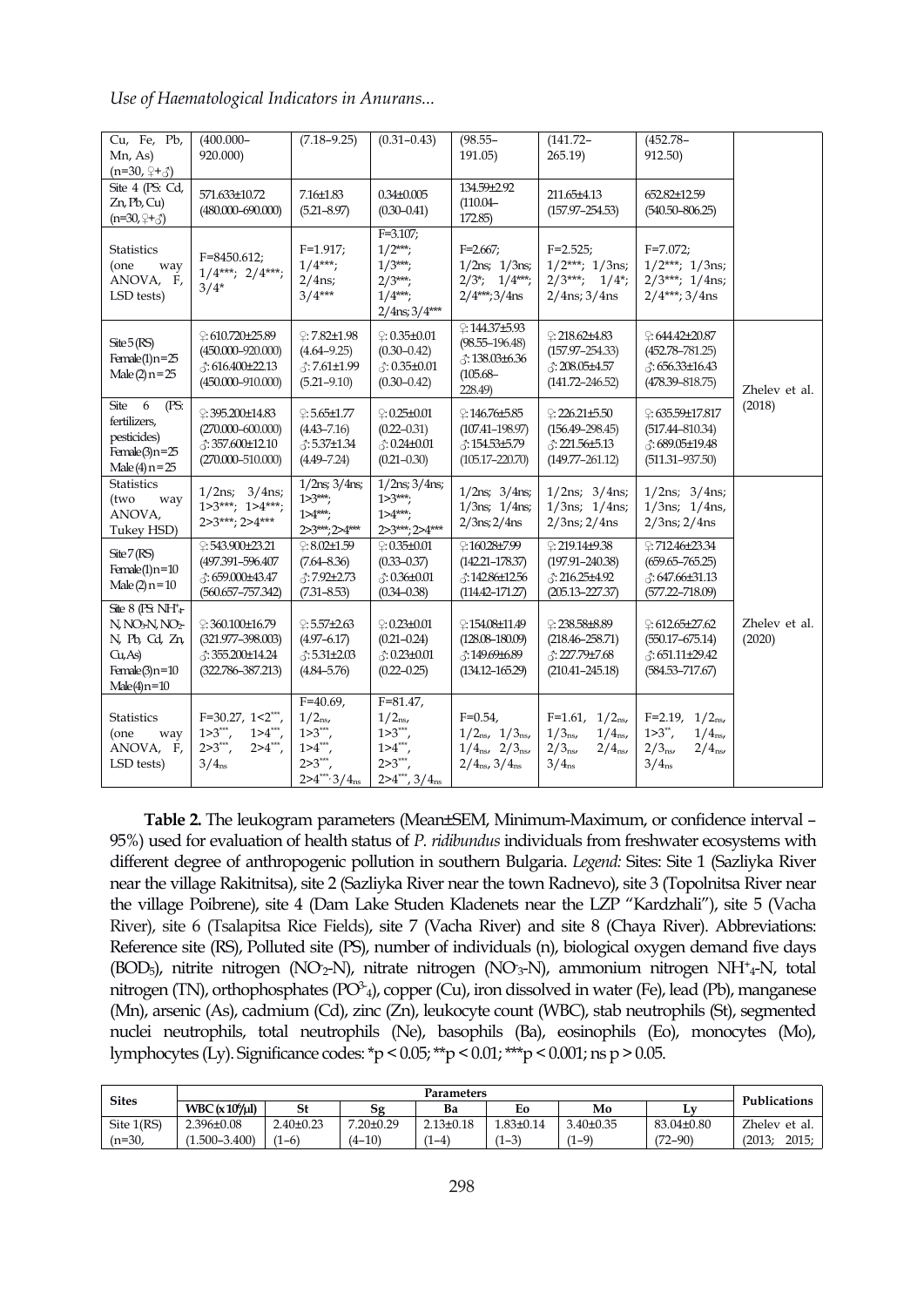| $(+3)$                                                                                                                                                     |                                                                                          |                                                                                              |                                                                                         |                                                                                                      |                                                                                                          |                                                                                                      |                                                                                             | 2016a)                  |
|------------------------------------------------------------------------------------------------------------------------------------------------------------|------------------------------------------------------------------------------------------|----------------------------------------------------------------------------------------------|-----------------------------------------------------------------------------------------|------------------------------------------------------------------------------------------------------|----------------------------------------------------------------------------------------------------------|------------------------------------------------------------------------------------------------------|---------------------------------------------------------------------------------------------|-------------------------|
| Site 2 (PS:<br>$BOD5$ , NO<br>$_2$ -N, NO <sub>3</sub> -<br>$N$ , TN, PO <sup>3-</sup><br>$_{4}$<br>$(n=30, 2+\xi)$                                        | 3.400±0.09<br>$(2.600 - 4.400)$                                                          | $3.03 \pm 0.30$<br>$(1-8)$                                                                   | 11.10±0.38<br>$(5-15)$                                                                  | $5.60 \pm 0.52$<br>$(2-10)$                                                                          | $4.70 \pm 0.53$<br>$(1-11)$                                                                              | 7.17±0.49<br>$(3-13)$                                                                                | 68.40±1.03<br>$(57 - 78)$                                                                   |                         |
| Site 3 (PS:<br>Cu, Fe, Pb,<br>Mn, As)<br>$(n=30, 2+\xi)$                                                                                                   | $4.123 \pm 0.09$<br>$(3.100 - 4.850)$                                                    | $4.80 \pm 0.26$<br>$(3-8)$                                                                   | $3.46 \pm 0.29$<br>$(1-7)$                                                              | $0.77 \pm 0.08$<br>$(0-3)$                                                                           | $0.37 \pm 0.10$<br>$(0-2)$                                                                               | 12.30±0.62<br>$(6-19)$                                                                               | 78.30±0.74<br>$(72 - 87)$                                                                   |                         |
| Site 4 (PS:<br>Cd, Zn, Pb,<br>Cu) $(n=30,$<br>$2 + 3$                                                                                                      | $3.647 \pm 0.06$<br>$(3.200 - 4.300)$                                                    | $3.43 \pm 0.21$<br>$(2-6)$                                                                   | 13.47±0.32<br>$(10-17)$                                                                 | $2.57 \pm 0.17$<br>$(2-6)$                                                                           | $0.87 \pm 0.16$<br>$(0-3)$                                                                               | $9.67 \pm 0.44$<br>$(5-16)$                                                                          | 70.00±0.60<br>$(65 - 75)$                                                                   |                         |
| <b>Statistics</b><br>(one<br>way<br>ANOVA, F,<br>LSD tests)                                                                                                | $F=48.9989$ ,<br>$1/4***;$<br>$2/4$ ns;<br>$3/4***$                                      | $F = 73.3599$<br>$1/4**;$<br>$2/4$ ns;<br>$3/4***$                                           | $F = 92.3850$ ,<br>$1/4***;$<br>$2/4***;$<br>$3/4***$                                   | $F = 7.1650$ ,<br>$1/4$ ns;<br>$2/4***;$<br>$3/4***$                                                 | $F=4.6820,$<br>$1/4$ ;<br>$2/4***;$<br>$3/4$ ns                                                          | $F=13.3772$ ,<br>$1/4***;$<br>$2/4***;$<br>$3/4***$                                                  | $F = 78.2500$ ,<br>$1/4***;$<br>$2/4$ ns;<br>$3/4***$                                       |                         |
| $\text{Site }5(\text{RS})$<br>Female (1) $n =$<br>25<br>$Male(2)n = 25$                                                                                    | $9:4.028\pm0.91$<br>$(3.200 - 4.800)$<br>₹: 3.972±0.96<br>$(3.200 - 4.900)$              | $\degree$ : 2.60±0.21<br>$(1-6)$<br>♂:2.20±0.15<br>$(1-4)$                                   | $\degree$ : 7.68±0.23<br>$(6-10)$<br>$\sqrt{3:6.48 \pm 0.23}$<br>$(5-9)$                | $2:4.24\pm0.38$<br>$(1-6)$<br>3:4.20±0.26<br>$(1-6)$                                                 | $2:1.16 \pm 0.20$<br>$(0-3)$<br>$3:1.08 \pm 0.1$<br>$(0-3)$                                              | $9:3.84\pm0.31$<br>$(1-9)$<br>$\lambda$ : 3.92±0.18<br>$(2-5)$                                       | $\degree: 80.48 \pm 0.69$<br>$(71-88)$<br>$\therefore$ 80.48±0.69<br>$(71 - 88)$            |                         |
| Site 6 (PS:<br>fertilizers,<br>pesticides)<br>Female (3)<br>$n = 25$<br>Male<br>(4)<br>$n = 25$                                                            | $2:2.332\pm0.81$<br>$(1.600 - 3.400)$<br>$\triangle$ : 2.340±0.10<br>$(1.600 - 3.300)$   | $2:5.16 \pm 0.19$<br>$(4-8)$<br>♂:4.96±0.24<br>$(3-8)$                                       | $2:3.12\pm0.10$<br>$(2-4)$<br>$\sqrt{3.3.44 \pm 0.23}$<br>$(2-6)$                       | $2:1.04\pm0.18$<br>$(0-3)$<br>$\triangle 1.32 \pm 0.19$<br>$(0-3)$                                   | $2:4.72 \pm 0.32$<br>$(0-6)$<br>$\triangle 4.72 \pm 0.32$<br>$(0-6)$                                     | $\degree$ : 14.80±0.36<br>$(12-19)$<br>$\therefore$ 12.80±0.44<br>$(9-16)$                           | $2:71.16\pm0.49$<br>$(67 - 76)$<br>₹: 72.28±0.49<br>$(68 - 77)$                             | Zhelev et al.<br>(2018) |
| <b>Statistics</b><br>(two way<br>ANOVA,<br>Tukey<br>HSD)                                                                                                   | $1/2$ ns;<br>$3/4$ ns;<br>$1 > 3***;$<br>$1>4***;$<br>$2>3***;$<br>$2>4***$              | $1/2$ ns;<br>$3/4$ ns;<br>$1 \leq 3**$<br>$1 \leq 4$ ***;<br>$2 < 3***;$<br>$2 \leq 4***$    | $1 > 2$ ***;<br>$3/4$ ns;<br>$1 > 3$ ***;<br>$1 > 4$ ***;<br>$2 > 3$ ***;<br>$2 > 4***$ | $1/2$ ns;<br>$3/4$ ns;<br>$1 > 3$ ***;<br>$1 > 4$ ***;<br>$2 > 3$ ***;<br>$2 > 4***$                 | $1/2$ ns;<br>$3/4$ ns;<br>$1 \leq 3$ ***;<br>$1 \leq 4$ ***;<br>$25^{***}$<br>$2 \leq 4$ ***             | $1/2$ ns; $3>4***;$<br>$1 < 3***;$<br>$1 \leq 4$ ***;<br>$2 < 3***$ ; 2<4***                         | $1/2$ ns;<br>$3/4$ ns;<br>$1 > 3***;$<br>$1>4***;$<br>$2>3***;$<br>$2>4***$                 |                         |
| Site 7 (RS)<br>Female (1)<br>$n = 10$<br>Male<br>(2)<br>$n = 10$                                                                                           | $2:4.680{\pm}1.23$<br>$(4.400 - 4.959)$<br>$\triangle$ : 4.290±1.25<br>$(4.006 - 4.573)$ | Ne<br>$9.10 \pm 0.31$<br>$(8.39 - 9.81)$<br>$(8.63 - 10.17)$                                 | $\therefore$ 9.41±0.34                                                                  |                                                                                                      | $\div 1.0 \pm 0.33$<br>$(0.24 - 1.75)$<br>♂:<br>$0.70 \pm 0.26$<br>$(0.11 - 1.29)$                       | $\degree: 3.60 \pm 0.41$<br>$(2.69 - 4.51)$<br>$\therefore$ 4.50±0.22<br>$(3.99 - 5.01)$             | $\odot$ : 81.80±0.80<br>$(79.99 - 83.61)$<br>$\triangle$ : 82.20±0.51<br>$(81.04 - 83.34)$  |                         |
| $\text{Site} \quad 8$<br>(PS:<br>NH <sup>+</sup> 4N, NO<br>$_3N$ , $NO_2N$ ,<br>Pb, Cd, Zn,<br>Cu, As<br>Female (3)<br>$n = 10$<br>Male<br>(4)<br>$n = 10$ | $2:2.130\pm0.63$<br>$(1.986 - 2.273)$<br>$\triangle$ : 2.128±1.29<br>$(1.837 - 2.422)$   | Ne<br>$2:19.60 \pm 0.42$<br>$(18.57 - 20.62)$<br>$\lambda$ : 20.21±0.51<br>$(19.04 - 21.35)$ |                                                                                         | $\odot 0.70 \pm 0.21$<br>$(0.22 - 1.18)$<br>$3:50 \pm 0.17$<br>$(0.12 - 0.89)$                       | $9:4.40\pm0.39$<br>$(3.63 - 5.17)$<br>$3:50\pm0.27$<br>$(4.89 - 6.11)$                                   | $\circ$ : 11.80±0.42<br>$(10.86 - 12.75)$<br>$\therefore$ 11.30 $\pm$ 0.36<br>$(10.47 - 12.13)$      | $\odot$ : 63.50±0.65<br>$(62.02 - 64.97)$<br>$\lambda$ : 62.50±0.73<br>$(60.84 - 64.16)$    | Zhelev et al.<br>(2020) |
| <b>Statistics</b><br>(one way<br>ANOVA,<br><b>LSD</b><br>F,<br>tests)                                                                                      | $F=30.27$ ,<br>$1<2$ ***, $1>3$ ***<br>$1>4***$ , $2>3***$ ,<br>$2>4$ ***, $3/4_{ns}$    | $F=145.18, 1>2^{**}, 1>3^{***},$<br>$\rm ns$                                                 | $1>4$ ***, $2>3$ ***, $2>4$ ***, $3/4$                                                  | $F = 32.11$<br>$1/2_{\rm ns}$<br>$1>3***$<br>$1>4***$<br>$2>3***$<br>$2>4***$ ,<br>$3/4_{\text{ns}}$ | $F=63.49$ ,<br>$1/2_{\rm ns}$<br>$1<3***$<br>$1 \le 4$ **,<br>$2 < 3***$<br>$24***$<br>$3/4_{\text{ns}}$ | $F=146.21$ ,<br>$1/2_{\rm ns}$ , $1<3$ ***<br>$1 \le 4$ ***, $2 \le 3$ ***,<br>$2<4$ ***, $3/4_{ns}$ | $F = 257.96$<br>$1/2_{\rm ns}$ , $1>3***$<br>$1>4***$ , $2>3***$ ,<br>$2>4***$ , $3/4_{ns}$ |                         |

In the study performed in the Sazliyka and Topolnitsa Rivers as well as of Studen Kladenets Dam Lake, the analyses were made with pooled samples - 30 individuals of both anthropogenically contaminated

sexes from each population. In this study, the data obtained found the following statistically significant changes in the blood of frogs from anthropogenically contaminated sites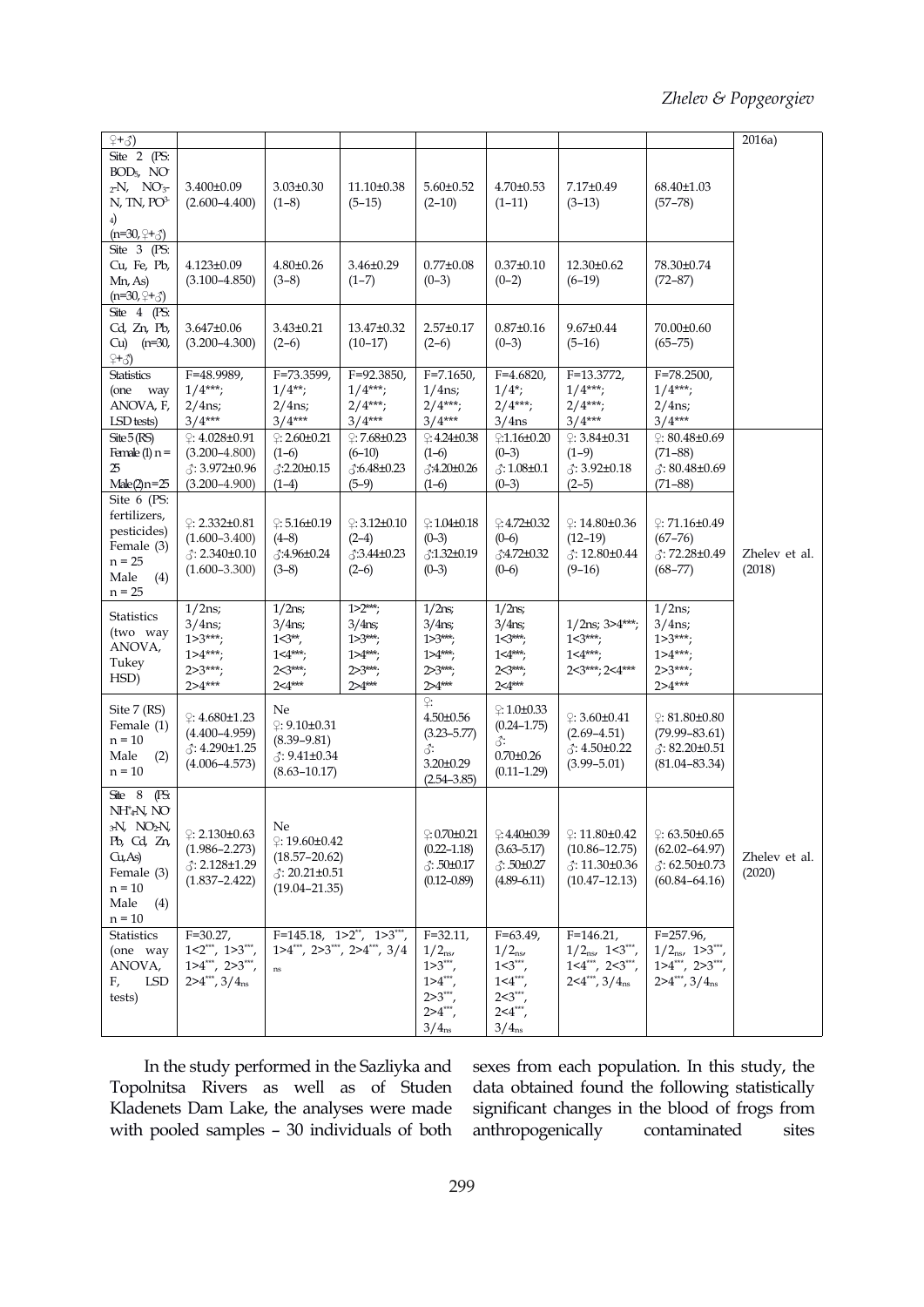compared to these inhabiting less disrupted habitats (site 1: reference group).

• in population 2 (site 2: domestic sewage pollution and nutrients) - erythrocytosis, hypohromia, leukocytosis, neutrophilia (with increasing Sg cells), basophilia, eosinophilia, monocytosis, lymphopenia.

• in population 3 (site 3: heavy metal pollution) - erythrocytosis, hyperchromia, leukocytosis, neutropenia, monocytosis, basopenia, eosinopenia, lymphopenia.

• in population 4 (site 4: heavy metal pollution) - erythrocytosis, hyperchromia, leukocytosis, neutrophilia (increasing St and Sg cells), monocytosis, eozinopeniya and lymphopenia.

Analyzing PCV (Hct) and the three derivative parameters: MCH, MCHC and MCV, we found increasing PCV values in each population that inhabit conditions of anthropogenic pollution, decreasing MCH values (in population 4) and MCHC (in populations 2 and 4) and an increase of MCV in population 2.  $\frac{1}{10}$ 

Since establishing reference values for haematological parameters in heterothermic animals is a difficult task, comparing the literature data is the only way to assess the fluctuations in their values and their dependence on environmental factors and anthropogenic pollutants. The most common cause of erythrocytosis in conditions of prolonged living in anthropogenic pollution is tissue hypoxia (Thrall et al., 2004; Allender & Fry, 2008). The increase in erythrocyte count leads to an increase in the oxygen capacity of blood and is considered a compensatory reaction to the general decrease of oxygen – hypoxemia (Randall, 1982; Randall & Perry, 1992; Lai et al.,2006). There is evidence in literature that a short stay of *P. ridibundus* in polluted industrial wastewater reduces the number of erythrocytes and the amount of haemoglobin (Romanova & Egorikhina, 2006; Vafis & Peskova, 2009). However, in long-term habitation of the species of Rana (Pelophylax) genus (P. ridibundus in particular) in an environment with persistent toxicants, the

opposite effects are observed – increase of RBC counts and Hb values (Tarasenko & Tarasenko, 1988; Peskova & Zhukova, 2005; Sedalishtev, 2005; Toktamysova, 2005). In some anuran amphibians there is suppression of erythropoiesis as a result of the accumulation of heavy metals in the liver (Egorov et al., 2002; Akulenko, 2005; Chiesa et al., 2006). The results in our study for the population of P. ridibundus inhabiting Topolnitsa River (site 3), where pollutants are mainly heavy metals, however, show the opposite direction of change ‒ erythrocytosis in combination with hyperchromia, a reaction that is adaptive rather than pathological. There is scarce and unsystematized data in literature on the status of the indicators PCV (Ht), MCH, MCHC and MCV in Anura, and most of the works is aimed at establishing reference values for different species (Arserim & Mermer, 2008; Gül et al., 2011; Мahapatra et al., 2012). It should be noted, however, that environmental factor values were monitored in these works. Data on changes in PCV and the three derivative indicators in amphibian populations inhabiting conditions of anthropogenic pollution are scarce. In our previous paper (Zhelev et al., 2005) we found a statistically significant increase of PCV in populations of *P. ridibundus* inhabiting an area with well developed energy industry – TPP "Maritsa Iztok -1" near Galabovo Town and we did not report differences in the values of the indicators MCH, MCHC and MCV in comparison with the reference group from the area of Harmanli Town (relatively clean biotope). At the same time, in the populations of P. ridibundus inhabiting another anthropogenically polluted region – the town of Dimitrovgrad, in the area of the chemical plant "Neochim Inc." we found a statistically significant decrease in the values of all four indicators (PCV, MCH, MCHC and MCV) in comparison with the animals from the control group. The analysis of differential leukocyte counts in P. ridibundus populations from four sites in Southern Bulgaria, shows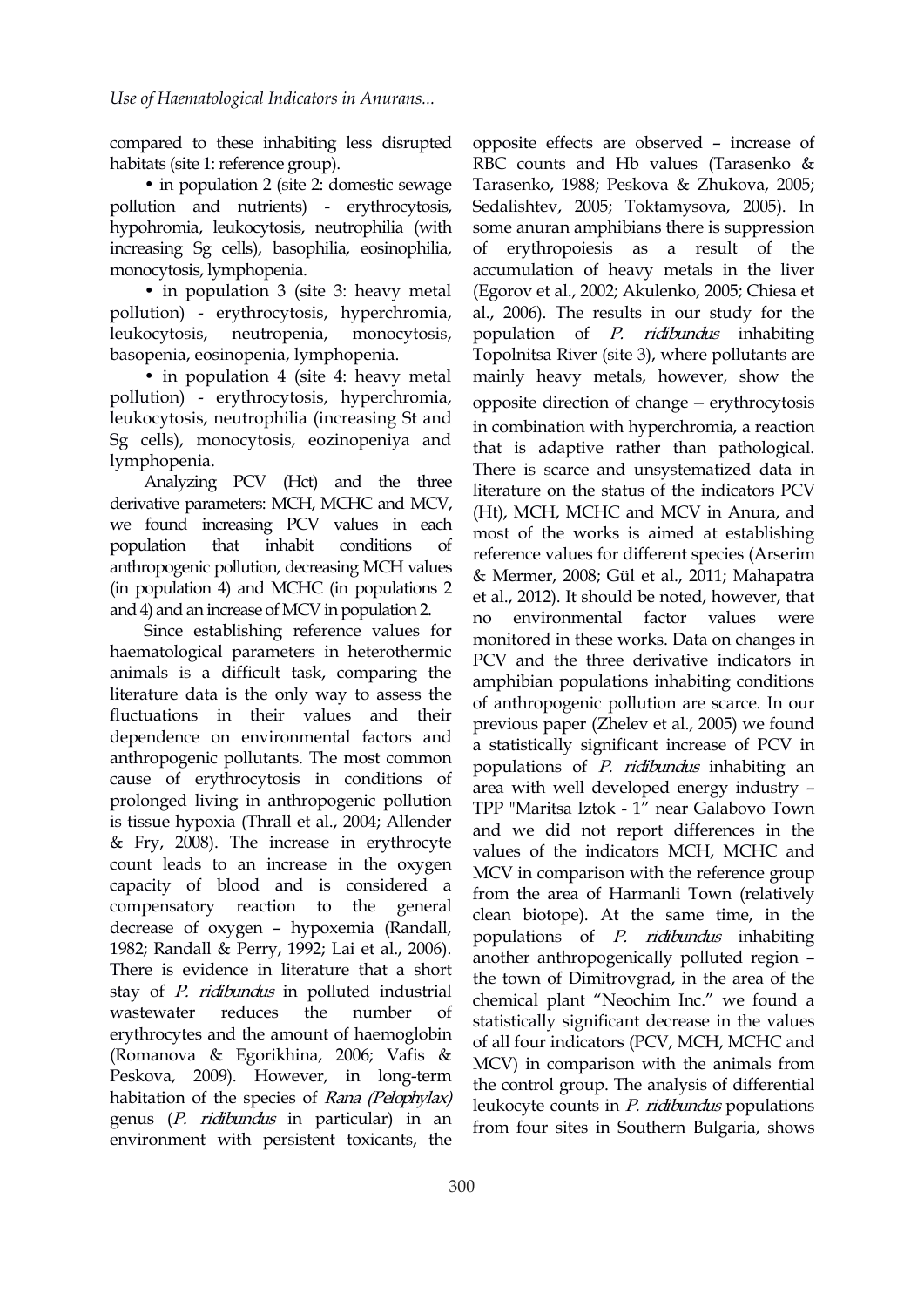that regardless of the living environment parameters in the four habitats the blood of frogs has a lymphoid character, but the quantity of the largest cell group is with highest statistical significance in the relatively non-polluted habitat (site 1) and lowest in the population from site 2 (Table 2). The found significant lymphopenia in the populations of anthropogenically polluted habitats is present on the background of statistically significant changes in the numerical ratio of all other mature white blood cells in the peripheral blood of the animals.This shows the general mobilization of the body's defenses. The changes in the differential leukocyte count of animal blood from population 2 (site 2) were referred to the so-called first type of reaction (adaptive), according to the classification proposed by Peskova (2001). Similar changes in the differential leukocyte count in Anura, in the presence of toxins of anthropogenic origin, have been found by other authors as well (Romanova & Romanova, 2003; Cabagna et al., 2005; Romanova & Egorikhina, 2006; Peskova & Sharpan, 2007; Peskova & Vafis, 2007; Zhelev, 2007; Mineeva & Mineev, 2011; Shutler & Marcogliese, 2011). The changes in the differential leukocyte count in population 3 (site 3) were referred to the second type of reaction by the terminology of Peskova (2001), according to which these changes are a result of serious violations in the physiological functions of the body (even these of pathological nature) under the influence of toxins. Similar changes in the differential formula in Anura, inhabiting conditions of toxicosis have also been reported by (Isaeva  $&$ Vyazov, 1997; Zhykova & Peskova, 1999; Cabagna et al., 2005; Davis et al.2008). The changes in the leukogram in  $P$ . *ridibundus* individuals that inhabit in site 4 (Studen Kladenets Dam Lake) rather, they could be attributed to the so-called first type of reaction according to Pеscova's (2001) discriminant analysis (see Fig. 1) group together populations 2 and 4 and at the same time clearly separate them not only from

classification. The results from the prospects for further research not only of population 1 but also from population 3. This is undoubtedly an interesting fact considering the nature of the toxicants present in Studen Kladenets Dam Lake – heavy metals (for details see Zhelev et al., 2015). The same type of pollutants is present in the habitat inhabited by population 3 (for details see Zhelev et al., 2013). The conclusion to be drawn is that with the same nature of the disturbances in the physiological condition of the animals from the respective populations of *P. ridibundus* are different – in the Topolnitsa River they are more serious. The reason for the reported differences in the state of *P. ridibundus* populations can be traced to the type of water body and the concentration of toxicants. In water bodies (such as Studen Kladenets Dam Lake) the lack of currents and larger sizes create conditions for the accumulation of heavy metals in the bottom sediments, while in shallower and faster rivers this is not always the case. It is quite possible that the changes in the blood of P. ridibundus from the population inhabiting the Topolnitsa River (population 3) were preceded by changes similar to those found in the populations of the anthropogenically transformed habitats of the Sazliyka River (population 2) and Studen Kladenets Dam Lake (population 4). This makes it extremely important to establish a thin borderline between the changes characterizing the unique "battle phase" in the blood of amphibians, expressed in the mobilization of the body's defenses, and the threshold of toxicants leading to the predominance of degenerative changes of pathological nature. Of course, this task is complicated by the fact that in natural reservoirs of different types, along with the action of the anthropogenic factor, the effect of the combination of a large number of environmental factors must be taken into account. Such a direction outlines fundamental, but also of strictly applied nature for the needs of bioindication and biomonitoring.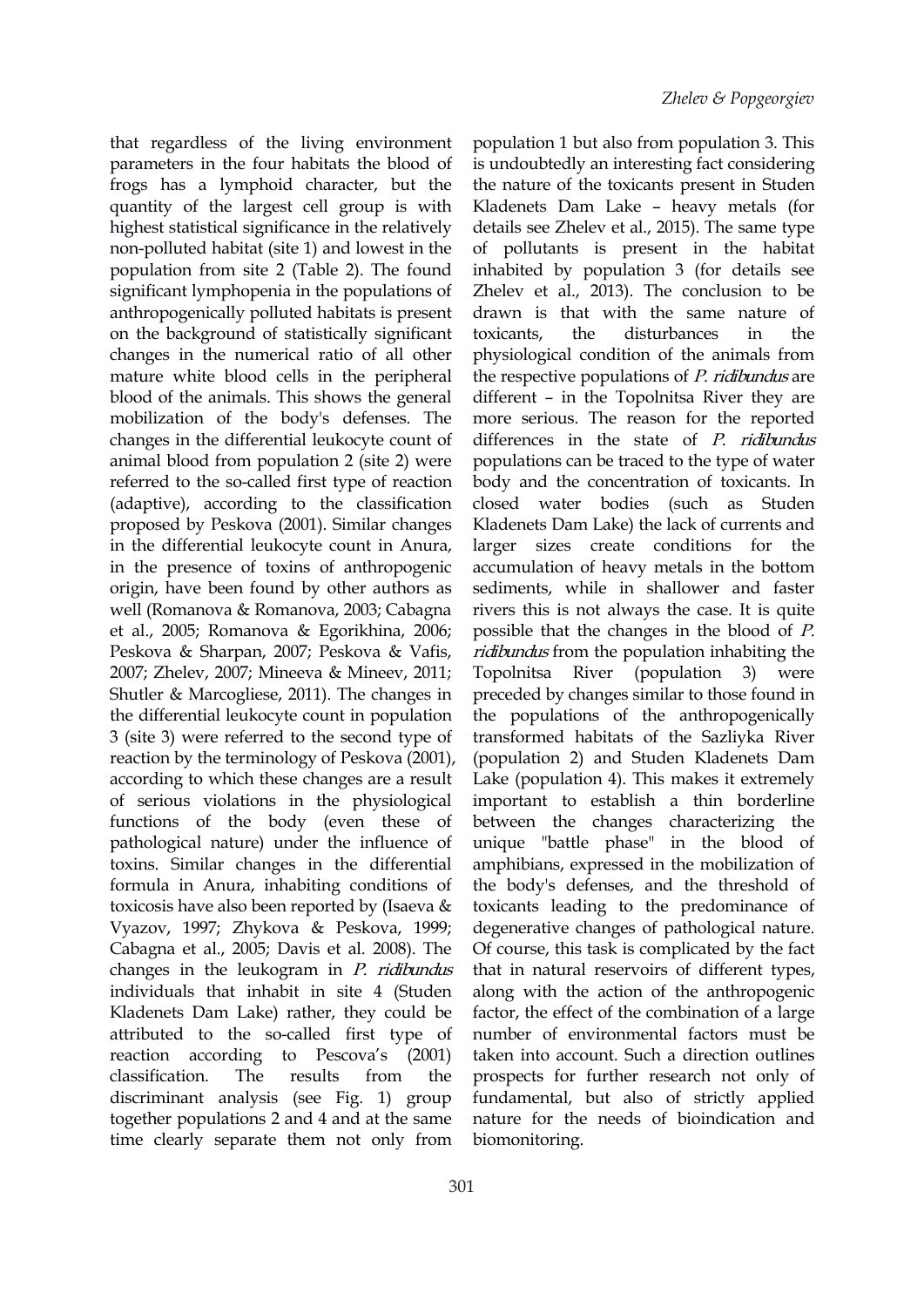

**Fig. 1.** Discriminatory coordinates by six most<br>informative parameters (RBC, PCV, WBC, Sg, informative parameters (RBC, PCV, WBC, Sg, Ba, and Eo) of individuals from the four compared Pelophylax ridibundus populations from the sites with different levels of  $\frac{1}{2}$ anthropogenic pollution in Southern Bulgaria. This diagram is published in Zhelev et al. (2015).  $\begin{bmatrix} 4 & 1 \end{bmatrix}$ 

Studies conducted in anthropogenically polluted habitats of Tsalapitsa Rice Fields (pesticides and fertilizers) and the Chaya River (heavy metals), were carried out taking into account the sex of the frogs. The values of the studied haematological markers were compared with those obtained for the respective number of individuals of both sexes inhabiting the reference site (the Vacha River). Significant differences in the values of tested haematological markers were established in the blood of the frogs (in individuals of both sexes) inhabiting the Tsalapitsa Rice Fields compared to such values in the blood of frogs from the reference site. In our view, the erythropenia, leucopenia, hypоchromia, lower values of PCV, St-neutrophilia, Sg-neutropenia, basopenia, eosinophilia, monocytosis and lymphopenia that were found in Pelophylax Tsalapitsa Rice Fields were probably caused by the pesticides and fertilizers that enter the paddy cages during the rice production process. These results are an indication of Tables 1 and severely deteriorated health status of frogs

inhabiting in the Tsalapitsa Rice Fields. This conclusion is also confirmed by the results of the discriminant analysis (Fig. 2). The spatial distribution of factor loadings separates in two clearly differentiated "clouds": the individuals of P. ridibundus from Tsalapitsa Rice Fields and also these from the Vacha River (for details see Zhelev et al., 2018).



Fig. 2. Plot (discriminatory coordinates for haematological parameters of the importance of canonical discriminant function of the Pelophylax ridibundus individuals from the investigated sites (Tsalapitsa Rice Fields – polluted site and the Vacha River – reference site). Root 1 – the first canonical function Root

2 – the second canonical function. This diagram is published in Zhelev et al. (2018).

ridibundus individuals inhabiting the values of the tested haematological markers The studies of the populations' of P. ridibundus, inhabiting the industrial zone of the city of Plovdiv City and the Chaya River which flows through it, were conducted with a smaller number of test animals (10 individuals of both sexes). This number was consistent with analyzes for the bioaccumulation of heavy metals in the tissues of these frogs (muscle and liver). The were compared to these obtained for the same number of individuals inhabiting in the reference site: the Vacha River (see 2). In addition haematological parameters, a set of other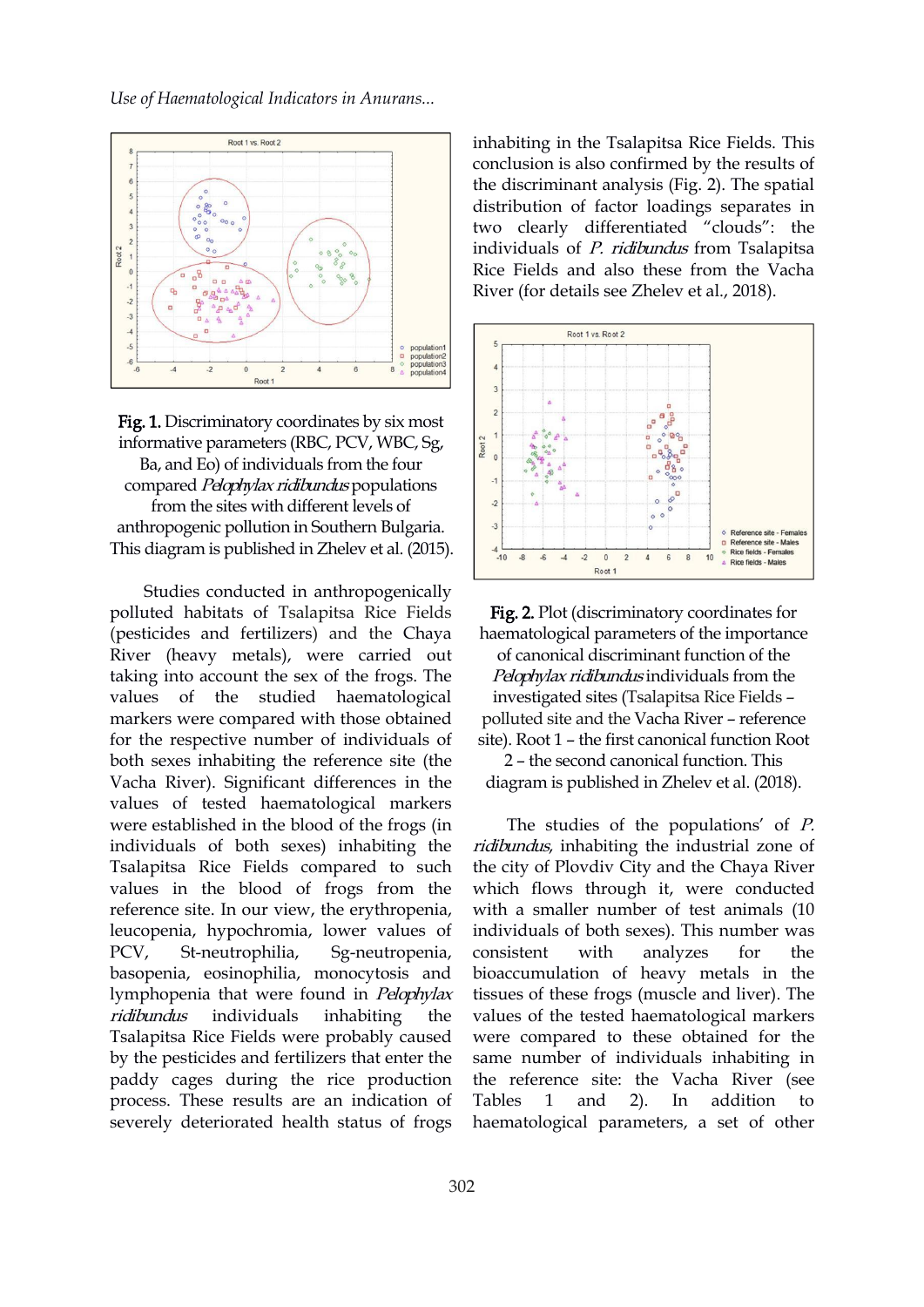morphophysiological markers were used in this study, namely: body condition index and organ indexes: hepatosomatic index, spleenоsomatic index and renosomatic index.

The general adaptation syndrome theory (Selye, 1956), considers the physiological response of each organism to  $\frac{1}{10}$ stress as a process involving three stages: During the first stage, the body's defenses are mobilized (alarm stage). The second  $\begin{bmatrix} \cdot & \cdot & \cdot \\ \cdot & \cdot & \cdot \\ \cdot & \cdot & \cdot \end{bmatrix}$ stage is characterized by general adaptation of the body's defenses and developing mechanisms in response to stressors  $\left| \begin{array}{cc} \frac{3}{4} \end{array} \right|$ (resistance stage). In the third stage, as a result of the chronic action of toxicants (or an increase in their concentration over time), the adaptive potential of the organism is  $\begin{array}{c} \begin{array}{c} \end{array} \end{array}$ depleted, its energy resources are reduced  $\frac{1}{40}$   $\frac{30}{40}$   $\frac{20}{40}$   $\frac{10}{8001}$ and death occurs (exhaustion stage). The results of this research showed that the exhaustion stage was reached for the frogs inhabiting an area of industrial pollution in Southern Bulgaria, and an impossibility to cope with the force and enduring action of the toxicants present in the environment was observed as well. Low body weight combined with values of the body condition index is observed in the frogs of both sexes inhabiting the Chaya River and they are anemic (erythropenia and hypоchromia), their immunity is weakened (leucopenia, neutrophilia, monocytosis, lymphopenia ecosystems, wher<br>and lower values of the spleenosomatic populations of and lower values of the spleenоsomatic indeх) and the functions of their livers and kidneys are deteriorated (for details see Zhelev et al., 2020). The results of the  $\sigma$ <sup>th</sup> the discriminant analysis clearly differentiate role. discriminant analysis clearly differentiate and separate the *P. ridibundus* individuals in lables 3 and 4 pres the Chaya River from these inhabiting the reference site (see Fig. 3).

Variations in the size and shape of erythrocytes (and their nuclei) in anurans have been very poorly studied. Single studies have focused on changes in

morphology in anurans populations inhabiting conditions of anthropogenic stress (Zhelev et al., 2006; Omelykovets & Berezyuk, 2009; Bondarieva et al., 2012; Salinas et al., 2017; Dönmez & Şişman, 2021).



Fig. 3. Canonical discriminant functions scatter plot of tested biological parameters of *Pelophylax ridibundus* specimens from the sites studied. This diagram is published in Zhelev et al. (2020). Legend: Polluted siete (PS): the Chaya River, Reference site (RS): the Vacha River, F: females, M: males.

Although the authors of those works report changes in the size and shape of erythrocytes in anurans from polluted ecosystems, when comparing them to populations of frogs inhabiting background territories, there are no categorical opinions regarding the causes of the observed changes or their biological

Tables 3 and 4 present the results of our in *P. ridibundus* populations that inhabit five water bodies in Southern Bulgaria (2 rivers and 3 reservoirs) with different degrees and types of anthropogenic pollution (less disrupted water bodies, domestic sewage pollution and heavy metal pollution).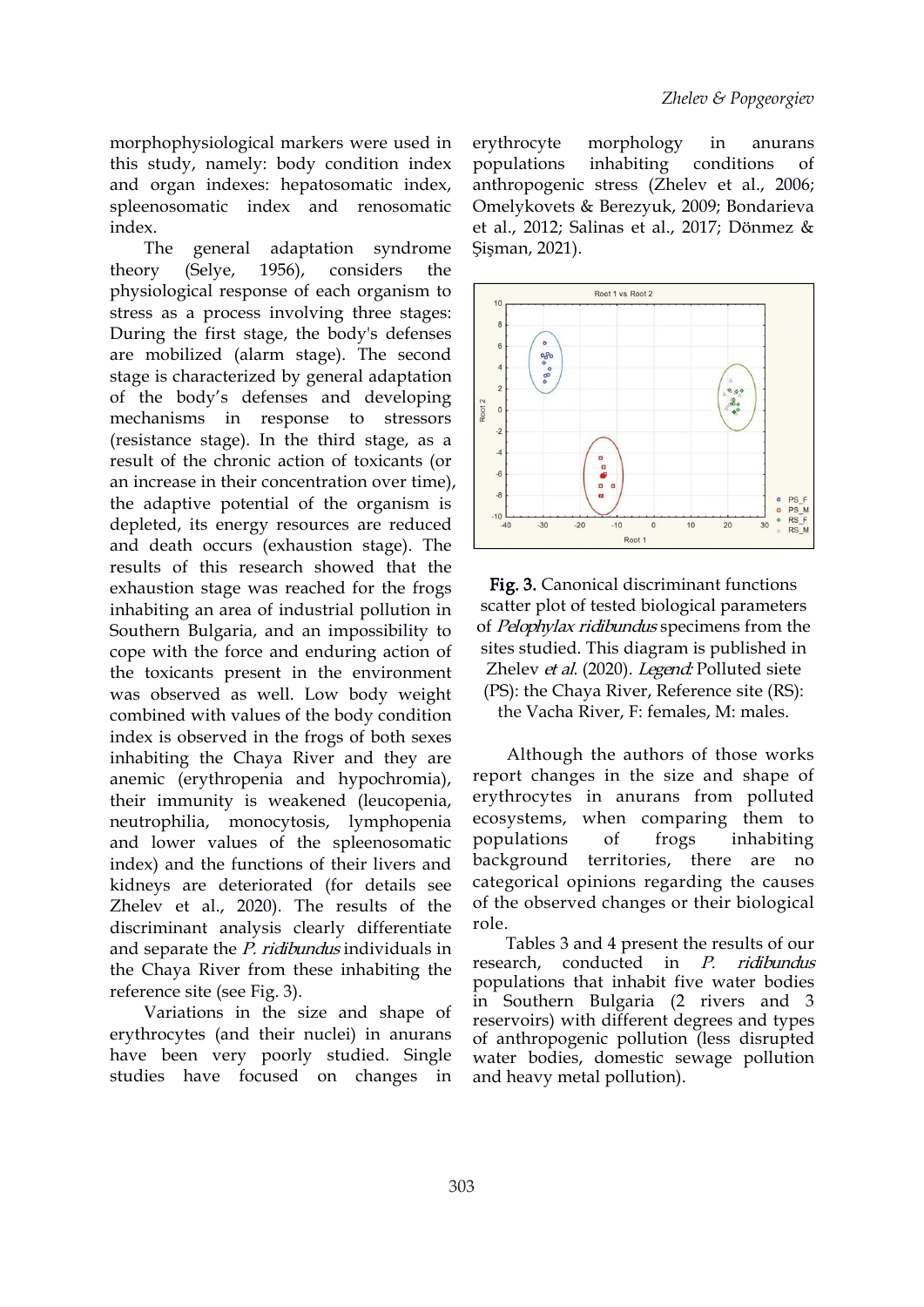**Table 3.** Erythrocyte cells measurements (Mean ± SEM values and their confidence interval – 95%) in *Pelophylax ridibundus* individuals from investigated sites in Southern Bulgaria and results from their comparisons. The signs > and <are used to compare the mean values of the parameters. *Legend* Sites: Site 1 (Sazliyka River below the village of Rakitnitsa), site 2 (Sazliyka River below the town of Radnevo), site 3 (Topolnitsa River below the village of Chavdar), site 4 (Topolnitsa River below the village of Poibrene), site 5 (Vacha dam lake), site 6 (Rozov Kladenets dam lake), site 7 (Studen Kladenets dam lake), site 8 (Vacha River), site 9 (Chaya River). Abbreviations: Reference site (RS), Polluted site (PS), number of individuals (n), biological oxygen demand five days (BOD<sub>5</sub>), nitrite nitrogen (NO<sub>2</sub>-N), nitrate nitrogen (NO-3-N), ammonium nitrogen (NH<sup>+</sup> <sup>4</sup>-N), total nitrogen (TN), orthophosphates  $(PO<sup>3-</sup>4)$ , copper  $(Cu)$ , iron dissolved in water (Fe), lead  $(Pb)$ , manganese (Mn), arsenic (As), cadmium (Cd), zinc (Zn), erythrocyte length (EL), erythrocyte width (EW), erythrocyte size (ES). Significance codes: \*p < 0.05; \*\*p < 0.01; \*\*\*p < 0.001; ns p > 0.05.

| <b>Sites</b>                                | Parameters                          |                                    |                                   |                                     |               |  |  |  |
|---------------------------------------------|-------------------------------------|------------------------------------|-----------------------------------|-------------------------------------|---------------|--|--|--|
|                                             | $EL$ ( $\mu$ m)                     | $EW$ ( $\mu$ m)                    | EL/EW ratio                       | ES $(\mu m^2)$                      | Publications  |  |  |  |
| Site 1 (RS)                                 | 24.01±0.07                          | 13.90±0.05                         | $1.73 \pm 0.01$                   | 263.21±1.75                         |               |  |  |  |
| $(n=15, 2+\xi)$                             | $(23.87 - 24.15)$                   | $(13.79 - 14.00)$                  | $(1.72 - 1.74)$                   | $(259.78 - 266.63)$                 |               |  |  |  |
| Site 2 (PS: $BOD5$ ,                        |                                     |                                    |                                   |                                     |               |  |  |  |
| $NO2N$ , $NO3N$ ,                           | 24.98±0.08                          | 14.50±0.07                         | $1.73 \pm 0.01$                   | 286.57±2.32                         |               |  |  |  |
| TN, $PO^2$ <sub>4</sub> ) (n=15,<br>$2 + 3$ | $(24.81 - 25.14)$                   | $(14.37 - 14.63)$                  | $(1.72 - 1.74)$                   | $(282.00 - 291.13)$                 |               |  |  |  |
| Site 3 (PS: Cu,                             |                                     |                                    |                                   |                                     |               |  |  |  |
| Fe, Pb, Mn, As)                             | 22.61±0.05                          | 13.76±0.03                         | $1.64 \pm 0.01$                   | 244.63±1.02                         |               |  |  |  |
| $(n=15, 2+\xi)$                             | $(22.51 - 22.71)$                   | $(13.69 - 13.82)$                  | $(1.63 - 1.65)$                   | $(242.63 - 246.63)$                 |               |  |  |  |
| Site 4 (PS: Cu,                             |                                     |                                    |                                   |                                     |               |  |  |  |
| Fe, Pb, Mn, As)                             | 22.28±0.06                          | 13.65±0.05                         | $1.63 \pm 0.01$                   | 239.79±1.49                         |               |  |  |  |
| $(n=15, 2+\xi)$                             | $(22.15 - 22.41)$                   | $(13.55 - 13.74)$                  | $(1.63 - 1.64)$                   | $(236.87 - 242.72)$                 |               |  |  |  |
| Site 5 (RS)                                 | 24.45±0.09                          | 14.15±0.06                         | $1.73 \pm 0.01$                   | 273.71±2.24                         | Zhelev et al. |  |  |  |
| $(n=15, 2+\xi)$                             | $(24.27 - 24.62)$                   | $(14.03 - 14.27)$                  | $(1.72 - 1.74)$                   | $(269.32 - 278.11)$                 |               |  |  |  |
| <b>Site</b><br>(PS:<br>6                    |                                     |                                    |                                   |                                     | (2017b)       |  |  |  |
| $BOD_5$ , $NO^-_2-N$ ,                      | 24.79±0.08                          | 14.32±0.06                         | $1.74 \pm 0.01$                   | 280.81±2.19                         |               |  |  |  |
| $NO3-N$ ,<br>TN,                            | $(24.63 - 24.95)$                   | $(14.20 - 14.44)$                  | $(1.73 - 1.75)$                   | $(276.51 - 285.12)$                 |               |  |  |  |
| $PO^{3-}_{4}$ )                             |                                     |                                    |                                   |                                     |               |  |  |  |
| $(n=15, 2+\xi)$                             |                                     |                                    |                                   |                                     |               |  |  |  |
| Site 7 (PS: Cd,                             | 22.50±0.06                          | 13.59±0.05                         | $1.66 \pm 0.01$                   | 240.98±1.35                         |               |  |  |  |
| $Zn$ , Pb, Cu $)$                           | $(22.39 - 22.61)$                   | $(13.49 - 13.67)$                  | $(1.65 - 1.67)$                   | $(238.33 - 243.63)$                 |               |  |  |  |
| $(n=15, 2+\xi)$                             | $F = 254.322$<br>$(1.2 =$           | $F_{6,4193}$ =42.262, 1.2 >        | $F=136.312, (1.1 =$               |                                     |               |  |  |  |
|                                             | $4.1$ ) > 1.1 > $(2.1$ =            | $4.1 > 1.1 > (2.1 =$               | $1.2 = 4.1$ > 5.1 >               | $F=116.513, 1.2 > 4.1 >$            |               |  |  |  |
| <b>Statistics</b><br>(one                   | $5.1$ ) > 2.2, $(1.2 =$             | $2.2$ ) > 5.1, 1.2 > 4.1 >         | $(2.1 = 2.2), (3.1 = 1.2)$        | $1.1 > (2.1 = 2.2 = 5.1)$ ,         |               |  |  |  |
| way ANOVA,                                  | $4.1$ ) > 3.1 > $(2.1$ =            | $3.1 > (2.1 = 2.2) >$              | $= 4.1$ ) > 5.1 > (2.1 =          | 1.2 > 4.1 > 3.1 > (2.1)             |               |  |  |  |
| F, LSD tests)                               | $5.1$ ) > 2.2, 1.2 > $(2.1 =$       | $5.1, 1.2 > (2.1 =$                | $(2.2)$ , $1.2 > 5.1 > (2.1)$     | $= 2.2 = 5.1$ , $1.2 > (2.1)$       |               |  |  |  |
|                                             | $5.1$ ) > 2.2, 4.1 > $(2.1 =$       | $2.2$ ) > 5.1, 4.1 > $(2.1)$       | $=$ 2.2), 4.1 > 5.1 >             | $= 2.2 = 5.1$ , $4.1 > (2.1)$       |               |  |  |  |
|                                             | $5.1$ ) > 2.2                       | $= 2.2$ ) > 5.1                    | $(2.1 = 2.2)$                     | $= 2.2 = 5.1$                       |               |  |  |  |
| Site 8 (RS)                                 | $9:24.35\pm0.09$                    | $\degree$ : 14.15±0.07             | $2:1.73\pm0.01$                   | $2: 272.22 \pm 2.46$                |               |  |  |  |
| Female $(1)$ n =                            | $(24.15 - 24.55)$                   | $(14.01 - 14.29)$                  | $(1.71 - 1.74)$                   | $(267.39 - 277.05)$                 |               |  |  |  |
| 10                                          | $\lambda$ : 24.23±0.10              | $\beta$ : 14.14±0.07               | $\lambda$ : 1.72±0.01             | ♂: 270.89±2.59                      |               |  |  |  |
| Male $(2)$ n = 10                           | $(24.03 - 24.42)$                   | $(13.99 - 14.29)$                  | $(1.71 - 1.73)$                   | $(265.78 - 275.99)$                 |               |  |  |  |
| Site 9 (PS: $NH^+_{4}N$ ,                   | $2:22.47\pm0.06$                    | £: 13.52±0.04                      | $\odot$ : 1.65±0.01               | $\degree$ : 240.56±1.29             |               |  |  |  |
| $NO3N$ , $NO2N$ ,                           | $(22.35 - 22.59)$                   | $(13.52 - 13.69)$                  | $(1.64 - 1.66)$                   | $(238.02 - 243.09)$                 | Zhelev et al. |  |  |  |
| Pb, Cd, Zn, Cu, As)                         | $\therefore$ 22.54±0.07             | $\therefore$ 13.65±0.05            | $\lambda$ : 1.65±0.01             | $\lambda$ : 242.31±1.49             | (2021)        |  |  |  |
| Female (3) $n=10$                           | $(22.40 - 22.67)$                   | $(13.55 - 13.75)$                  | $(1.64 - 1.66)$                   | $(239.37 - 245.25)$                 |               |  |  |  |
| Male (4) $n = 10$<br><b>Statistics</b>      | $F=148.091$ ,<br>$1/2_{\text{ns}}$  | $F = 24.074.$<br>$1/2_{\text{ns}}$ | $F=65.079$ .<br>$1/2_{\text{ns}}$ | $F = 72.719$ .<br>$1/2_{\rm ns}$    |               |  |  |  |
| (one<br>way ANOVA,                          | $1>3$ ***, $1>4$ ***,<br>$2>3$ ***, | $1>3***$ , $1>4***$ , $2>3***$ ,   | $1>3$ ***, $1>4$ ***, $2>3$ ***,  | $1>3$ ***, $1>4$ ***,<br>$2>3$ ***, |               |  |  |  |
| F, LSD tests)                               | $2>4$ ***, $3/4_{ns}$               | $2>4$ ***, $3/4_{ns}$              | $2>4$ ***, $3/4_{ns}$             | $2>4$ ***, $3/4_{ns}$               |               |  |  |  |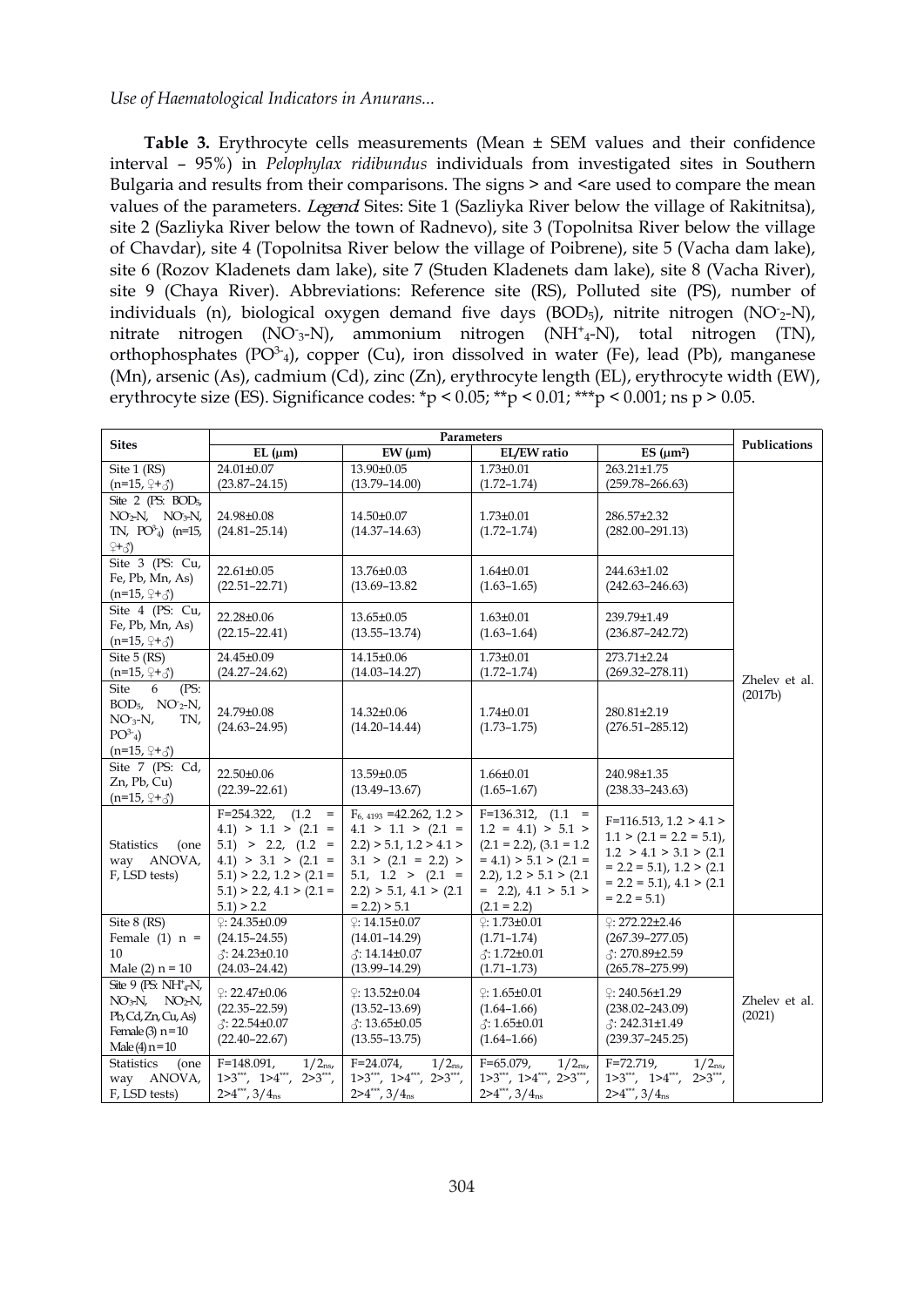Table 4. Erythrocyte nuclei measurements (Means±SEM and their Confidence – 95%) in *Pelophylax ridibundus* individuals from investigated sites in Southern Bulgaria and results from their comparisons. The signs  $>$  and  $\le$  are used to compare the mean values of the parameters. *Legend:* Sites: Site 1 (Sazliyka River below the village of Rakitnitsa), site 2 (Sazliyka River below the town of Radnevo), site 3 (Topolnitsa River below the village of Chavdar), site 4 (Topolnitsa River below the village of Poibrene), site 5 (Vacha dam lake), site 6 (Rozov Kladenets Dam Lake), site 7 (Studen Kladenets Dam Lake), site 8 (Vacha River), site 9 (Chaya River). Abbreviations: Reference site (RS), Polluted site (PS), number of individuals (n), biological oxygen demand five days  $(BOD_5)$ , nitrite nitrogen  $(NO_2-N)$ , nitrate nitrogen (NO<sub>3</sub>-N), ammonium nitrogen (NH<sup>+</sup>4-N), total nitrogen (TN), orthophosphates (PO<sup>3-</sup>4), copper (Cu), iron dissolved in water (Fe), lead (Pb), manganese (Mn), arsenic (As), cadmium (Cd), zinc (Zn), nucleus length (NL), nucleus width (NW), nucleus size (NS). Significance codes:  $\text{*p}$  < 0.05;  $\text{*p}$  < 0.01;  $\text{*p}$  < 0.001; ns p > 0.05.

| <b>Sites</b>                                                                                                                | $NL$ ( $\mu$ m)                                                                                                                                  | NW (µm)                                                                                                                                                                | NL/NW ratio                                                                                                                                                                 | NS (µm <sup>2</sup> )                                                                                                                                      | NS/ES ratio<br>$(\mu m^2)$                                                                                                                                             | Publications                      |  |
|-----------------------------------------------------------------------------------------------------------------------------|--------------------------------------------------------------------------------------------------------------------------------------------------|------------------------------------------------------------------------------------------------------------------------------------------------------------------------|-----------------------------------------------------------------------------------------------------------------------------------------------------------------------------|------------------------------------------------------------------------------------------------------------------------------------------------------------|------------------------------------------------------------------------------------------------------------------------------------------------------------------------|-----------------------------------|--|
| Site 1 (RS)<br>$(n=15, 9 + 3)$                                                                                              | $9.67 \pm 0.05$<br>$(9.56 - 9.77)$                                                                                                               | $5.65 \pm 0.03$<br>$(5.58 - 5.71)$                                                                                                                                     | $1.73 \pm 0.01$<br>$(1.71 - 1.74)$                                                                                                                                          | 43.39±0.44<br>$(42.53 - 44.24)$                                                                                                                            | $0.17 \pm 0.002$<br>$(0.16 - 0.17)$                                                                                                                                    |                                   |  |
| Site 2 (PS:<br>$BOD_{5}$ , $NO_{2}N$ ,<br>$NO3-N$ ,<br>TN,<br>$PO^3_4$ )<br>$(n=15, 2+\xi)$                                 | $9.78 \pm 0.05$<br>$(9.68 - 9.89)$                                                                                                               | $5.64 \pm 0.03$<br>$(5.59 - 5.70)$                                                                                                                                     | $1.74 \pm 0.01$<br>$(1.73 - 1.76)$                                                                                                                                          | $43.73 \pm 0.40$<br>$(42.94 - 44.51)$                                                                                                                      | $0.16 \pm 0.002$<br>$(0.15 - 0.16)$                                                                                                                                    |                                   |  |
| Site 3 (PS: Cu,<br>Fe, Pb, Mn, As)<br>$(n=15, 2+\xi)$                                                                       | $8.08 \pm 0.05$<br>$(7.99 - 8.17)$                                                                                                               | $5.14 \pm 0.03$<br>$(5.09 - 5.19)$                                                                                                                                     | 1.58±0.01<br>$(1.56 - 1.59)$                                                                                                                                                | 33.01±0.34<br>$(32.35 - 33.67)$                                                                                                                            | $0.13 \pm 0.001$<br>$(0.13 - 0.14)$                                                                                                                                    |                                   |  |
| Site 4 (PS: Cu,<br>Fe, Pb, Mn, As)<br>$(n=15, 2+\xi)$                                                                       | $8.28 \pm 0.05$<br>$(8.18 - 8.37)$                                                                                                               | $5.20 \pm 0.03$<br>$(5.15 - 5.27)$                                                                                                                                     | $1.60 \pm 0.01$<br>$(1.58 - 1.61)$                                                                                                                                          | 34.22±0.34<br>$(33.54 - 34.90)$                                                                                                                            | $0.14 \pm 0.001$<br>$(0.14 - 0.15)$                                                                                                                                    |                                   |  |
| Site $5$ (RS)<br>$(n=15, 2+\xi)$                                                                                            | $9.62 \pm 0.05$<br>$(9.53 - 9.72)$                                                                                                               | $5.39 \pm 0.03$<br>$(5.33 - 5.44)$                                                                                                                                     | $1.80 \pm 0.01$<br>$(1.78 - 1.82)$                                                                                                                                          | 41.07±0.37<br>$(40.35 - 41.79)$                                                                                                                            | $0.15 \pm 0.001$<br>$(0.15 - 0.16)$                                                                                                                                    | Zhelev<br>et<br>-al.              |  |
| Site 6 (PS:<br>$BOD5, NO2$ -<br>N,<br>$NO3-N$ ,<br>$TN$ , $PO^{3-}4)$<br>$(n=15, 2+\xi)$                                    | $9.79 \pm 0.05$<br>$(9.70 - 9.88)$                                                                                                               | $5.53 \pm 0.03$<br>$(5.47 - 5.58)$                                                                                                                                     | 1.79±0.01<br>$(1.77 - 1.81)$                                                                                                                                                | 42.71±0.34<br>$(42.04 - 43.39)$                                                                                                                            | $0.16 \pm 0.001$<br>$(0.15 - 0.16)$                                                                                                                                    | (2017b)                           |  |
| Site 7 (PS: Cd,<br>$Zn$ , Pb, Cu)<br>$(n=15, 2+\xi)$                                                                        | $8.43 \pm 0.05$<br>$(8.34 - 8.53)$                                                                                                               | $5.31 \pm 0.03$<br>$(5.26 - 5.36)$                                                                                                                                     | $1.59 \pm 0.01$<br>$(1.58 - 1.61)$                                                                                                                                          | 35.58±0.35<br>$(34.89 - 36.27)$                                                                                                                            | $0.14 \pm 0.001$<br>$(0.14 - 0.15)$                                                                                                                                    |                                   |  |
| <b>Statistics</b><br>(one<br>way<br>ANOVA,<br>F,<br>LSD tests)                                                              | $F=252.757, (1.1 =$<br>$12 = 4.1$ ) > 5.1 ><br>$22 > 21, (12 =$<br>$4.1$ ) > 3.1 > 5.1 ><br>22 > 21, 12 > 5.1 ><br>22 > 21,41 > 5.1 ><br>22 > 21 | $F=54.115$ , $(1.1 =$<br>$1.2$ ) > 4.1 > 5.1 ><br>$(2.1 = 2.2), 1.2 >$<br>4.1 > 3.1 > 5.1 ><br>$(2.1 = 2.2), 1.2 > 5.$<br>$1 > (21 = 22), 41 >$<br>$5.1 > (2.1 = 2.2)$ | $F=145.099, 41 >$<br>$(1.1 = 1.2) > (2.1 =$<br>$22 = 5.1$ , $(3.1 =$<br>$4.1$ ) > 1.2 > (2.1 =<br>$22 = 5.1$ , $1.2 > (2.1)$<br>$= 2.2 = 5.1$ , 4.1 ><br>$(21 = 2.2 = 5.1)$ | $F=158.168$ , $(1.1 = 1.2 =$<br>$4.1$ ) > 5.1 > 2.2 > 2.1,<br>$(1.2 = 4.1) > 3.1 > 5.1 >$<br>2.2 > 2.1, 1.2 > 5.1 ><br>2.2 > 2.1, 4.1 > 5.1 ><br>2.2 > 2.1 | $F = 38.608$ , $1.1 > (1.2)$<br>$= 1.4$ ) > (2.2 = 5.1) ><br>$21, (12 = 41) >$<br>$3.1 > (2.2 = 5.1) >$<br>$21, 12 > (22 =$<br>$(5.1) > 2.1, 4.1 > (2 =$<br>5.1) > 2.1 |                                   |  |
| $\text{Site } 8 \text{ (RS)}$<br>Female(1) $n=10$<br>Male $(2)$ n = 10                                                      | $9.58 \pm 0.06$<br>$(9.44 - 9.71)$<br>$\triangle$ : 9.65±0.06<br>$(9.53 - 9.78)$                                                                 | $\degree: 5.49 \pm 0.04$<br>$(5.41 - 5.57)$<br>$3:5.54\pm0.04$<br>$(5.47 - 5.62)$                                                                                      | $\odot$ : 1.76±0.01<br>$(1.73 - 1.78)$<br>$\therefore$ 1.75±0.01<br>$(1.73 - 1.77)$                                                                                         | $\degree: 41.76 \pm 0.51$<br>$(40.75 - 42.78)$<br>$\hat{\triangle}$ : 42.51±0.51<br>$(41.51 - 43.52)$                                                      | $\degree: 0.16 \pm 0.002$<br>$(0.15 - 0.17)$<br>$\therefore$ 0.16±0.002<br>$(0.15 - 0.17)$                                                                             |                                   |  |
| $\text{Site9(FS} \text{NH}^*_4\text{N}$<br>$NO3N$ , $NO2N$ ,<br>Pb, Cd, Zn, Cu,<br>As)<br>Female(3) $n=10$<br>$Male(4)n=10$ | $\circ$ : 8.14±0.05<br>$(8.02 - 8.25)$<br>$\triangle$ : 8.48±0.06<br>$(8.35 - 8.61)$                                                             | $\circ$ : 5.20±0.03<br>$(5.14 - 5.26)$<br>$3:5.35\pm0.03$<br>$(5.28 - 5.41)$                                                                                           | $\degree: 1.57 \pm 0.01$<br>$(1.55 - 1.59)$<br>$\lambda$ : 1.59±0.01<br>$(1.57 - 1.60)$                                                                                     | $9:33.64\pm0.41$<br>$(32.82 - 34.45)$<br>$\triangle$ : 36.13±0.45<br>$(35.23 - 37.02)$                                                                     | $\degree: 0.14 \pm 0.001$<br>$(0.13 - 0.15)$<br>$\triangle$ : 0.15±0.002<br>$(0.14 - 0.16)$                                                                            | <b>Zhelev</b><br>et al.<br>(2021) |  |
| Statistics (one<br>way ANOVA,<br>F, LSD tests)                                                                              | $F=148.181, 1/2ns$<br>1>3**, 1>4**, 2>3**,<br>2>4**,3<4**                                                                                        | $F=18.807$ ,<br>$1/2_{\rm ns}$<br>$1>3^{**}$ ,<br>$1>4^{**}$ ,<br>$2>3$ **, $2>4$ **, $3<4$ **                                                                         | $F=114.870, 1/2ns$<br>$1>3^{**}$ ,<br>$1>4$ <sup>**</sup> ,<br>$2>3$ <sup>***</sup> , $2>4$ <sup>***</sup> , $3/4_{rs}$                                                     | $F = 82.438$<br>$1/2_{\rm ns}$<br>$1>3$ <sup>***</sup> , $1>4$ <sup>***</sup> , $2>3$ <sup>***</sup> ,<br>2>4**,3<4**                                      | $\overline{1/2}_{rs}$<br>$F=18.219$ ,<br>$1>3$ <sup>***</sup> , $1>4$ <sup>***</sup> , $2>3$ <sup>***</sup> ,<br>2>4**,3<4*                                            |                                   |  |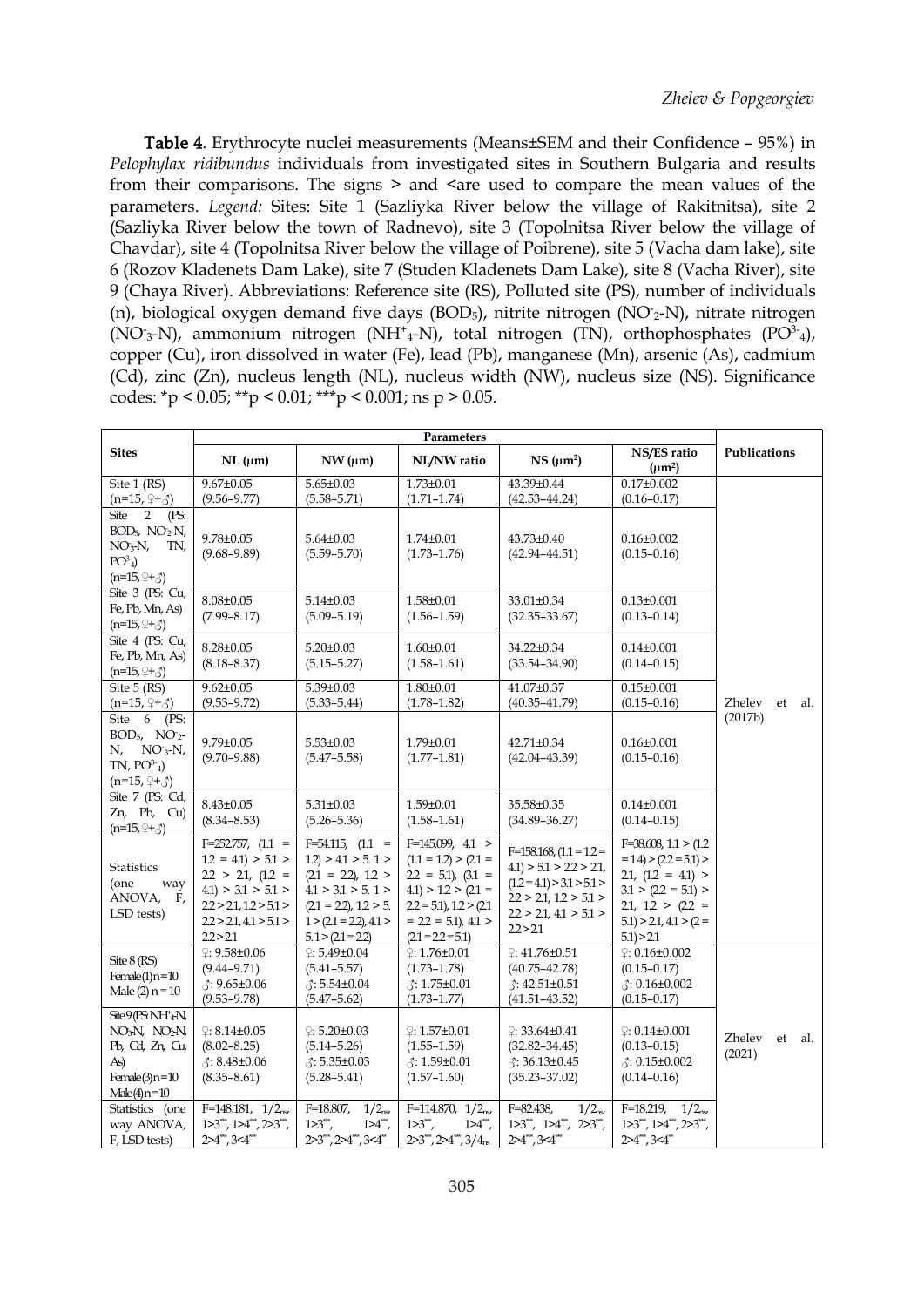The analysis of the data showed that the changes in metric parameters of erythrocytes depend on the concentration of toxic substances and their type, and to a lesser extent show dependence on the type of water body. We found a statistically significant increase in the parameters: erythrocyte length (EL), erythrocyte width (EW) and erythrocyte size (ES) in populations of *P. ridibundus* inhabiting water bodies with domestic sewage pollution, compared to those of control groups from reference sites. This leads to a change in the shape of erythrocyte cells in these frogs which takes an elongated-elliptical shape (see Fig. 4). At the same time, in these populations of *P. ridibundus* the basic nuclear parameters (NL: nucleus length; NW: nucleus width and NS: nucleus size) are unchanged compared to the control groups. The nuclei retain their typical elliptical shape. In *P. ridibundus* populations inhabiting water bodies contaminated with heavy metals, the parameters EL, EW, ES, NL, NW and NS decrease compared to the control groups. The cells and nuclei were rounded (oval or spherical shape). In the populations of anthropogenically polluted water bodies the NS / ES decreases in comparison with the control groups, regardless of the type of toxicants (for details see Zhelev et al., 2018).

Our studies in the populations of *P. ridibundus* inhabiting habitats (sites) 1, 2 and 3 (see Tables 3 and 4) were continued in a seasonal aspect: analyses were performed in these habitats not only in the spring but also in the summer and autumn. The results of these studies are published in Zhelev et al. (2016b). Although some fluctuations in the metric parameters of erythrocyte cells and their nuclei were observed in the populations of *P. ridibundus* from the two anthropogenically contaminated habitats (sites 2 and 3), the changes observed in the spring persisted during the other two seasons. In the population from the habitat with domestic sewage pollution (site 2) the cells had a typically elliptical shape, but the ellipse became a little more elongated in summer and autumn.



**Fig. 4.** Photomicrographs of erythrocytes of *Pelophylax ridibundus* populations from the investigated water bodies (\*rivers and \*\*reservoirs) in Southern Bulgaria: (1.1\*, 3.1\*\*) less disrupted, (1.2\*, 4.1\*\*) - domestic sewage polluted and  $(2.1^*, 5.1^{**})$  - heavy metal polluted water basins. Scale lines = 10 μm. Legend: 1.1 – the river Sazliyka below the village of Rakitnitsa, 1.2 – the river Sazliyka below the town of Radnevo, 2.1 – the river Topolnitsa below the village of Chavdar, 2.2 – the river Topolnitsa below the village of Poibrene, 3.1 – the Vacha reservoir, 4.1 – the Rozov Kladenets reservoir and 5.1 - the Studen Kladenets reservoir. This photos is published in Zhelev et al. (2018).

The nuclei had a typical oval shape, but some elongation of the ellipse also occurred (NW values were close to those from the less disrupted one, NL/NW significantly higher in the population during summer and autumn). Throughout spring to autumn, NS/ES decreased in comparison with the less disrupted group (site 1). In the population from the habitat with heavy metal pollution (site 2), the values of all 9 cellular and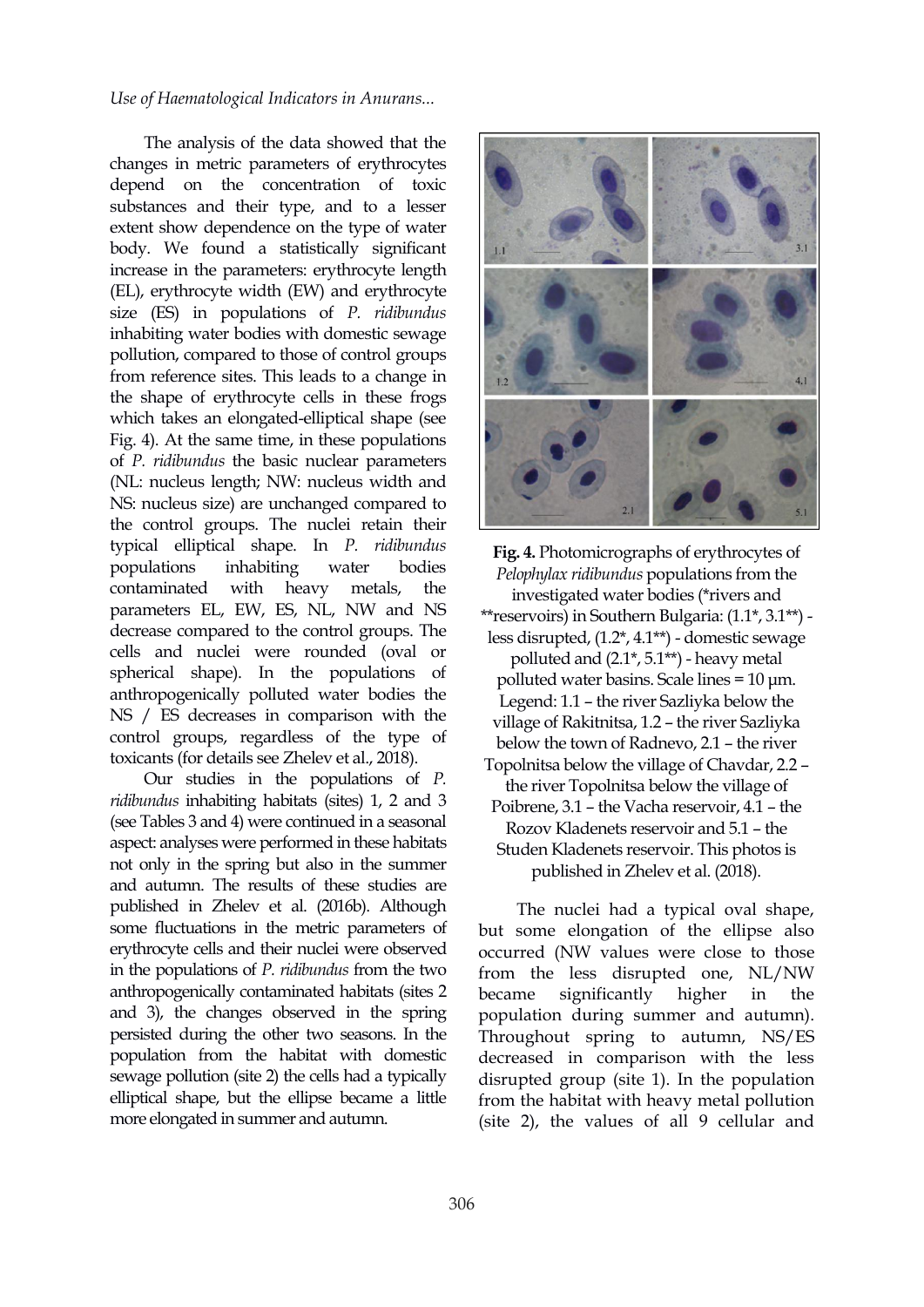nuclear parameters were the lowest throughout the investigation. EL, ЕW, NL, NW and ES experienced a progressive and statistically significant decrease during the seasonal transitions. EL/EW significantly **Projection of the variables on the factor-plane** ( 1 x 2) increased throughout summer and showed a statistically significant decrease again in autumn. NL/NW experienced no changes in spring and declined in autumn. NS/ES<br>reached its peak in spring, and significantly<br>decreased during the course of the other two reached its peak in spring, and significantly decreased during the course of the other two  $\frac{1}{2}$ seasons. The shape of cells and nuclei became slightly more rounded; this was most pronounced during spring (for details see Zhelev et al., 2016b). The changes in the sizes of erythrocyte cells and their nuclei, found in the populations of *P. ridibundus* inhabiting the anthropogenically polluted sites (2 and 3), were confirmed in the study conducted in the populations of *P. ridibundus,* inhabiting the industrial zone of Plovdiv City (see Tables 3 and 4). In the blood of frogs from the anthropogenically polluted habitat of Chaya River (heavy metals, nitrates, nitrites and ammonium), oval and spherical erythrocytes circulate. Also, a significant reduction was found in the nucleus / cytoplasm ratio of the blood of these frogs (for details see Zhelev et al., 2021). The results from the PCA analysis confirmed that the differences between frogs from the polluted site (the Chaya River) and the reference site (the Vacha River) are mainly due to changes affecting the two main parameters of erythrocyte cells and their nuclei (length and width), and also to changes in nucleus sizes and nucleocytoplasmic ratio (Fig. 5).

We believe that the changes in the morphology of erythrocyte cells and their hypochromia) and nuclei, found in the populations of*P. ridibundus* inhabiting anthropogenically basopenia, and lymphopenia) compared to the polluted habitats in Southern Bulgaria (sites, 3, 4, 7 and 9 – see tables 3 and 4), can be considered adaptations increasing the contact surface and oxygen capacity of erythrocytes in conditions of hypoxia. Although these changes are essentially aimed at adaptation and a better life in an

environment with deteriorating parameters, we cannot say for sure that this is actually taking place in these populations.



Fig. 5. Ordination on the two canonical variables (Factor 1) and (Factor 2) for tested erythrocyte-metric parameters in *Pelophylax ridibundus* specimens. The distinguishing force of the parameter is indicated by the arrow length; a large importance is shown

by the long arrow and it is strongly correlated with the ordination axes. This diagram is published in Zhelev et al. (2021).

We believe that in order to be able to adequately assess the effects of morphological changes in the erythrocytes of these animals, they must be combined with analyzes of other physiological (in particular haematological) parameters. This thesis is supported by the results obtained in the analysis of a complex of morphophysiological parameters in the study conducted in the populations of *P. ridibundus* from the Chaya River (site 9). In these frogs, we found anemic changes (erythropenia and weakened immunity (neutrophilia, eosinophilia, monocytosis, frogs from the control group (site 8). The changes indicate a severe deterioration of the health status of these frogs (for details see Zhelev et al., 2020). On the other hand, it is very difficult to unambiguously assess the effects of changes in erythrocyte sizes in the polluted sites 2 and 5 (large erythrocytes with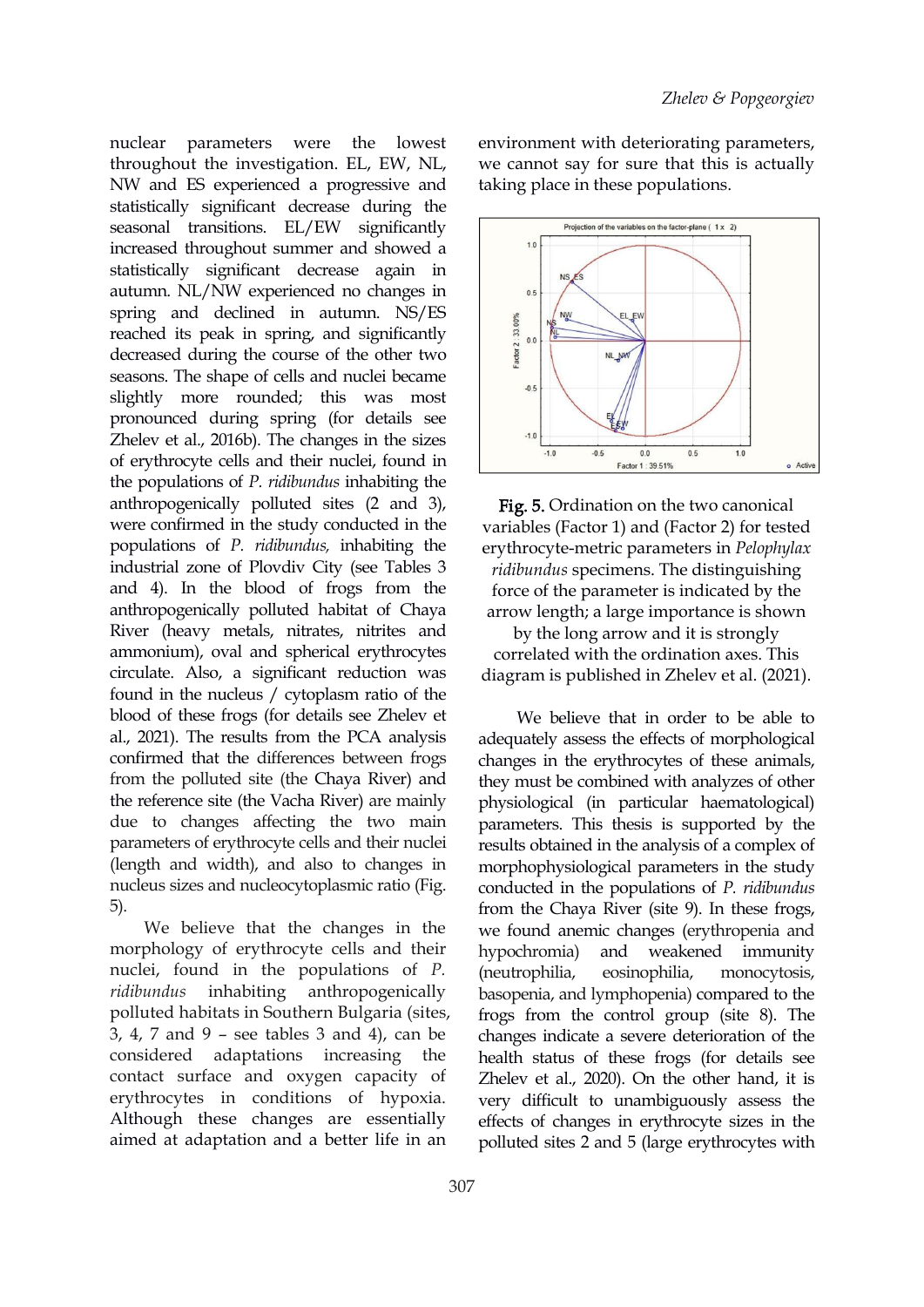an elongated elliptical shape of the cell). There are interesting studies on birds in literature (Nadolski et al., 2006; Banbura et al., 2007; Janiga et al., 2017) and deep-sea marine mammals (Hedrick & Duffield, 1991; Promislow, 1991; Debey & Pyenson, 2013) where it is reported that large erythrocytes, combined with high haemoglobin and haematocrit values, may also be adaptive. In birds, they give a better chance of survival to young chicks, and in marine mammals, they supply cells slower and longer with oxygen when diving to great depths. Despite these examples, we believe that the effects of changes in erythrocyte size and shape found in homothermic animals should not be unambiguously interpreted and extrapolated to heterothermic animals (such as anurans).<br>This would not be correct, at least because of the differences in the mechanisms of metabolism and the levels of its regulation in these different groups of animals (Kozłowski et al., 2010; Adrian et al., 2016).

The results of our studies provide measurements can be successfully used as biomarkers of physiological stress. They support the view of Davis & Maerz (2008a; 2008b), that erythrocyte sizes combined with other haematological parameters may be an objective marker for assessing environmental stress levels in amphibian populations living in anthropogenically contaminated habitats. However, we believe that the specific lifestyle of different groups of amphibians, as well as the characteristics of their habitat, should be taken into account when the morphology of blood cells (in combination with other blood parameters) is used to diagnose their health (physical fitness). The results of our studies once again emphasize the importance of haematological studies, including the morphology of blood cells as reliable biomarkers in the field of ecotoxicological studies. This necessitates rethinking of studies aimed at presenting "reference

values" for quantitative (RBC and WBC qualitative blood parameters (haemoglobin concentration haematocrit value and derivative parameters such as haematological indexes: MCH, MCHC and MCV), and for erythrocyte sizes. In our opinion, these studies would not be correct without providing data on the state of physio-chemical characteristics of the environment as well as tracing the possible presence of anthropogenic stressors in the specific habitat. Based on our results from studies with *P. ridibundus* test-subjects, we believe that the analysis of environmental factors is particularly necessary for analyses performed with water frogs, which spend a significant portion of their lives in aquatic habitats.

### **Conclusions**

conclusive evidence that erythrocyte erythrogram and leucogram parameters As a result of our long-term in situ studies in populations of marsh frog *P. ridibundus* inhabiting anthropogenically polluted water ecosystems in Southern Bulgaria, we find that the combination of provides a powerful and objective tool for diagnosing their health status (physical fitness). Changes in the size of erythrocyte cells and their nuclei is also a promising biomarker for assessing the effects of environmental stress, but for a better understanding of the physiological changes occurring in the body of amphibians conditions of chronic anthropogenic pollution, in our opinion these analyses should be combined with studies of other blood parameters, such as RBC, WBC count, Hb concentration, Hct value and differential leukocyte count. Of course, this type of analysis cannot completely replace the routine physio chemical analyses used in the monitoring of ecological quality of water ecosystems, but they can provide sufficiently reliable supplementary information. In some cases, especially when looking for the long-term effects of toxic agents on biota, this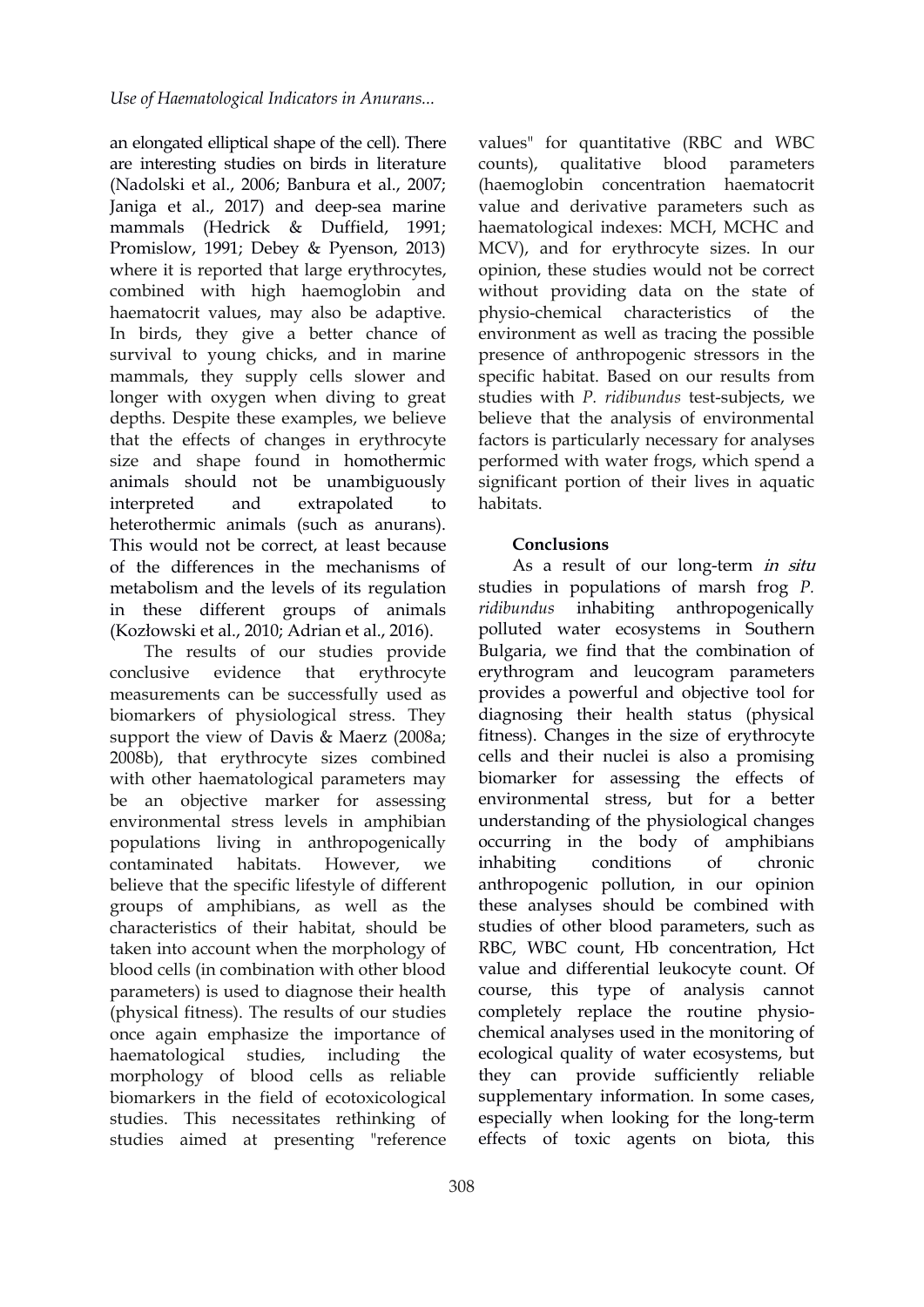information may be not only useful but also Arserim, much more plausible than the one obtained from physio-chemical monitoring. Physio chemical analysis gives a "snapshot" of the state of the waterbody - at the time of sampling, and haematological analysis assesses the general health status of frogs which is a total result of the long-term  $\&$  Nespolo, effects of contaminants on their body.

# **Acknowledgments**

This research was supported by the National program "Young scientists and Postdoctoral candidates" funded by the Bulgarian Ministry of Education and Science.

# References

- Addy, K., Green, L., & Herron, E. (2004). pH and alkalinity. Kingston, Australia: University of Rhode Island.
- Adrian, G.J., Czarnoleski, M., & Angilletta, M.J. (2016). Flies evolved small bodies and cells at high or fluctuating temperatures. Ecology and Evolution, <sup>6</sup>(22), 7991-7996. doi: [10.1002/ece3.2534](https://doi.org/10.1002/ece3.2534).
- Akulenko, N.M. (2005). Histological changes in the liver of green frogs Rana esculenta complex (Amphibia) anthropogenic landscapes. Scientific statements, 21(3), 76-78. (In Russian).
- Allender, M.C., & Fry, M.M. (2008). Amphibian hematology. Veterinary Clinics of North America, 11(3), 463-480. doi: [10.1016/j.cvex.2008.03.006](https://doi.org/10.1016/j.cvex.2008.03.006).
- Álvarez-Mendoza, F.J., Tamez-Cantú, E.M., Lazcano, D., Setser, K.W., & Mociño- Deloya, E. (2011). Morfología de las células sanguíneas y perfil leucocitario de Crotalus polystictus (Cope 1865). Ciencia UANL, 14(1), 53- 59.
- Amphibia Web. (2021). Information on amphibian biology and conservation. Retrieved from [amphibiaweb.org.](http://amphibiaweb.org/lists/index.shtml)
- Arikan, H, & Çiçek, K. (2014). Haematology of amphibians and reptiles: a review. North Western Journal of Zoology, <sup>10</sup>(1), 190-209.
- S., & Mermer, A. (2008). Hematology of the Uludağ frog Rana macrocnemis Boulenger, 1885 in Uludağ National Park (Bursa, Turkey). Turkish Journal of Fisheries & Aquatic Sciences, 25(1), 39-46.
- Artacho, P., Soto-Gamboa, M., Verdugo, C. R.F. (2007). Using haematological parameters to infer the health and nutritional status of an endangered black-necked swan population. Comparative Biochemistry and Physiology Part A: Molecular & Integrative Physiology, <sup>147</sup>(4), 1060- 1066. doi: [10.1016/j.cbpa.2007.03.017](https://doi.org/10.1016/j.cbpa.2007.03.017).
- Atatür, M.K., Arikan, H., & Ģevik, İ.E. (1999). Erythrocyte sizes of some anurans from Turkey. Turkish Journal of Zoology, <sup>23</sup>(2), 111-114.
- Banbura, J., Banbura, M., Kalinski, A., Skwarska, J., Slomczynski, R., Wawrzyniak, J., & Zielinski, P. (2007). Habitat and year-to-year variation in haemoglobin concentration in nestling tits Cyanistes caeruleus. Comparative Biochemistry and Physiology Part A: Molecular & Integrative Physiology, <sup>148</sup>(3), 572-577. doi: [10.16/j.cdpa.2007.07.008](https://doi.org/10.16/j.cdpa.2007.07.008).
- Banerjee, V. (1979). Some aspects of haematology of Bufo melanostictus with relation to body weight. Journal of theZoological Society of India, <sup>31</sup>(1/2), 25-28.
- Bannikov, A.G., Darevskii, I.S., Ishtenko, V.G., Rustamov, A.K., & Shterbak, N.N. (1977). <sup>A</sup> Guide to the Amphibians and Reptiles of the USSR. Moscow, Russian Federation: Prosveshtenie. (In Russian).
- Barni, S., Boncompagni, E., Grosso, A., Bertone, V., Freitas, I., Fasola M., & Fenoglio, C. (2007). Evaluation of Rana snk esculenta blood cell response to chemical stressors in the environment during the larval and adult phases. Aquatic Toxicology, <sup>81</sup>(1), 45-54. doi: [10.1016/j.aquatox.2006.10.012](https://doi.org/10.1016/j.aquatox.2006.10.012).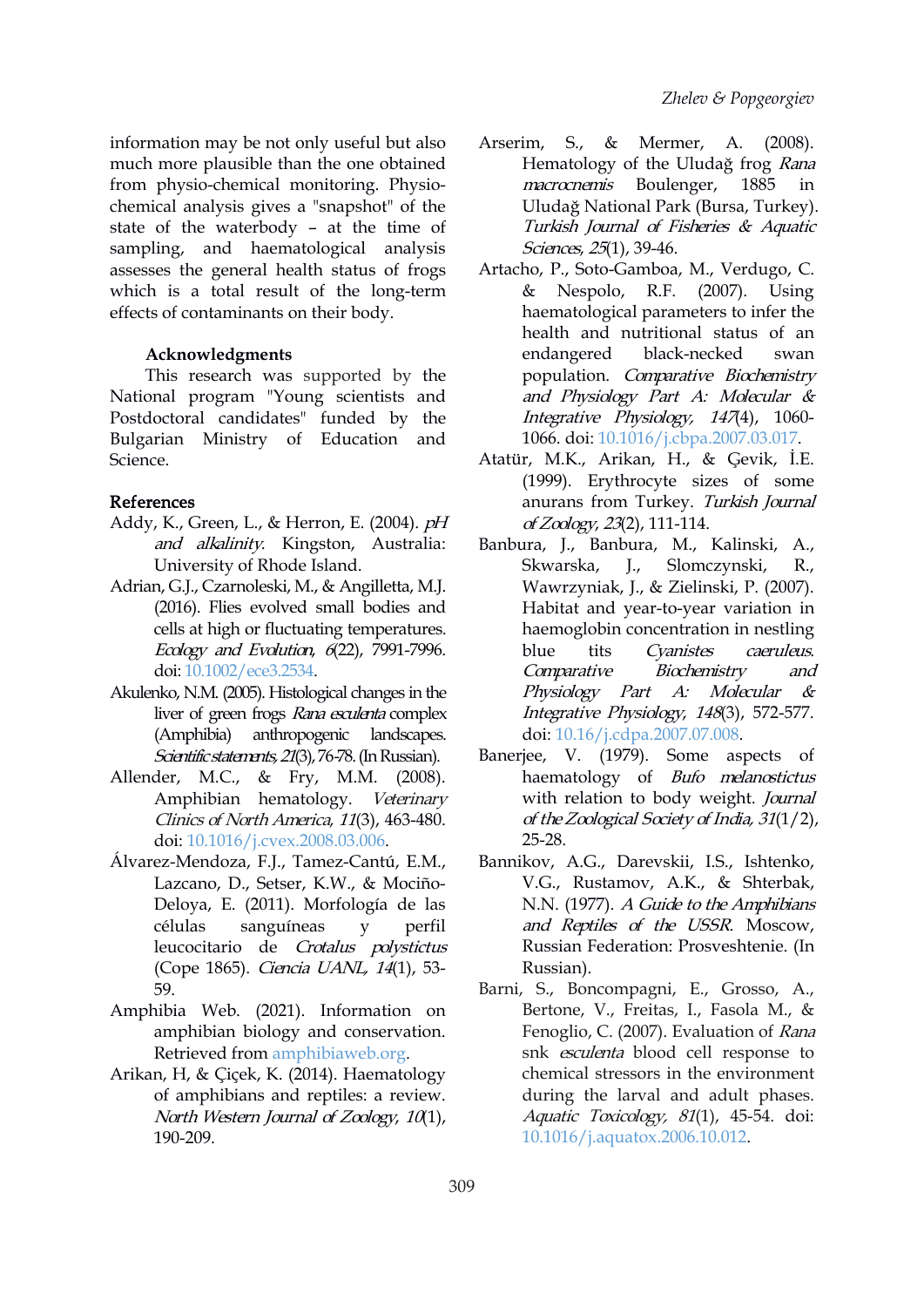- Baskurt, O.K., & Meiselman, H.J. (2003). Blood rheology and hemodynamics. Seminars in Thrombosis and Hemostasis 29(5), 435- 450. doi: [10.1055/s-2003-44551.](https://doi.org/10.1055/s-2003-44551)
- Bennett, M.F., & Daigle, K.R. (1983). Temperature, stress and the distribution of leukocytes in red spotted newts Notophthalmus viridescens. Journal of Comparative Physiology Part A, <sup>153</sup>, 81-83.
- Bern Convention. (1979). Convention on the Cabagna, M.C., Conservation of European Wildlife and Natural Habitats, Bern, 19.IX.1979. Retrieved from [conventions.coe.int.](http://conventions.coe.int)
- Beschkov, V., & Nanev, K. (2002). Amphibians and reptiles in Bulgaria. Sofia & Moscow, Bulgaria: Pensoft (In Bulgarian).
- Biological Diversity Act. (2002). State Gazette, 77, 09.08.2002. (In Bulgarian).
- Biserkov, V., Naumov, B., Tchankov, N., Stoyanov, A., Petrov, B., Dobrev, D., & Stoev, P. (2007). A field guide to Amphibians and Reptiles of Bulgaria. Sofia, Bulgaria: Green Balkans. (In Bulgarian).
- Bondarieva, A.A., Bibik, Yu.S., Samilo, S.M., Shabanov, D.A. (2012). Erythrocytes cytogenetic characteristics of green frogs from Siversky Donets centre of diversity. The Journal of Karazin Kharkiv Natural University, <sup>15</sup>(1008), 116-123. (In Russian).
- Briggs, C., & Bain, B.J. (2012). Basic haematological techniques. In Bain, B.J., Bates, I., Laffan, M.A., & Lewis, S.M. (Eds.). Dacie and Lewis Practical *Haematology* (11<sup>th</sup> Edition, 23-56). London, p England: Churchill Livingstone.
- Brodeur, J.C., Bahl, M.F., Natale, G.S. & Poliserpi, M.B. (2020). Biomarker and hematological fieldwork with amphibians: is it necessary to sample all night? Environmental Science and Pollution Research, 27, 17152-17161. doi: [10.1007/s11356-020-08313-2](https://doi.org/10.1007/s11356-020-08313-2).
- Brown, B. (1980). Hematology: Principles and procedures. Philadelphia, USA: Lea and Febiger Publishing House.
- Bunjerdluk, K., Kitana, J., Pomchote, P. (2021). Blood cell morphology and leukocyte profile of the Himalayan Newt Tylototriton verrucosus Anderson, 1871 (Urodela: Salamandridae) in Tropical Natural History, 21(2), 274-284.
- Lajmanovich, R.C., Stringhini, G.A., Sanchez-Hermandes & Peltzer, P.M. (2005). Hematological parameters of health status in the common toad Bufo arenarum in the agroecosystems of Santa Fe province, Argentina. Applied Herpetology, <sup>2</sup>(4), 373-380. doi: [10.1163/157075405774483085](https://doi.org/10.1163/157075405774483085).
- Cajaraville, M.P., Bebianno, M.J., Blasco, J., Porte, C., Sarasquete, C., & Viarengo, A. (2000). The use of biomarkers to assess the impact of pollution in coastal environments of the Iberian Peninsula: a practical approach. Science of the Total Environment,  $247(2-3)$ , 295-311.doi: [10.1016/s0048-9697\(99\)00499-4](https://doi.org/10.1016/s0048-9697(99)00499-4).
- *Pelophylax esculentus* complex Philadelphia, USA: Lippincott Campbell, T.W. (2004). Hematology of amphibians. In: Thrall, M.A. (Ed.). Veterinary hematology and clinical *chemistry*  $(2<sup>nd</sup> Edition,$ 291-297). Williams & Wilkins.
	- Chien, S. (1987). Red cell deformability and its relevance to blood flow. Annual Review of Physiology, <sup>49</sup>, 177-192. doi: [10.1146/annurev.ph.49.030187.001141.](https://doi.org/10.1146/annurev.ph.49.030187.001141)
	- Chiesa, M.E., Rosenberg, C.E., Fink, N.E., & Salibian, A. (2006). Serum protein profile and blood cell counts in adult toads Bufo arenarum (Amphibia: Anura: Bufonidae): effects of sublethal lead acetate. Arhives of Environmental Contamination and Toxicology, <sup>50</sup>(3), 384-391.
	- Cooper, E.L., Wright, R.K., Klempau, A.E., & Smith, C.T. (1992). Hibernation alters the frog's immune system.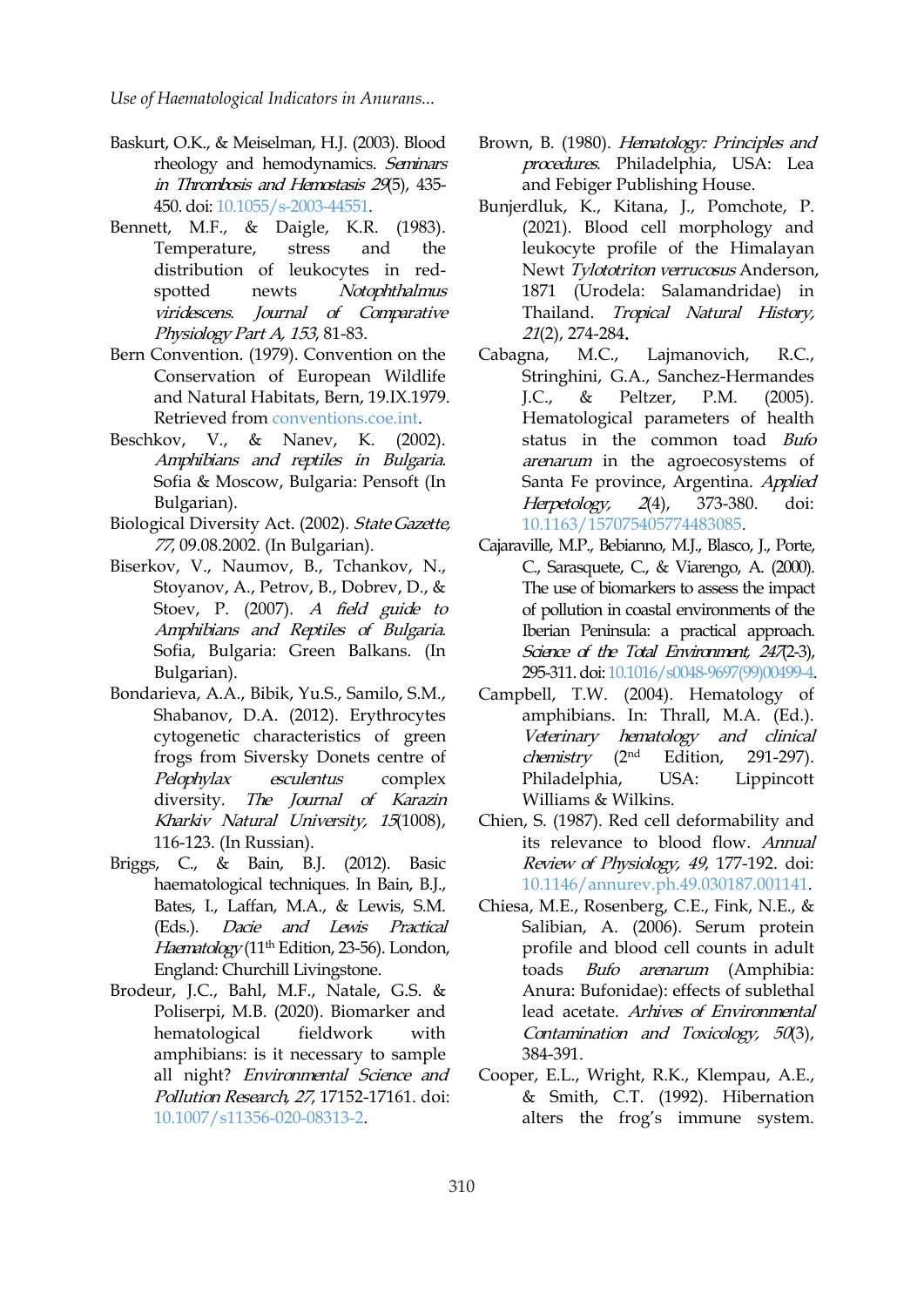Cryobiology, <sup>29</sup>(5), 616-631. doi: [10.1016/0011-2240\(](https://doi.org/10.1016/0011-2240(92)90066-b)92)90066-b.

- Coppo, J.A., Mussart, N.B., Fioranelli, S.A., & Zeinsteger, P.A. (2005). Blood and urine physiological values in captive bullfrog Rana catesbeiana (Anura: Ranidae). Analecta Veterinaria, 25(1), 15-17.
- Corduk, N., Hacioglu-Dogru, N., Gul, C., & Tosunoglu, M. (2018). Monitoring of micronuclei and nuclear abnormalities in Pelophylax ridibundus erythrocytes from the Biga Stream (Canakkale, Turkey). Fresenius Environmental Bulletin, 27(1), 147-153. doi: [10.1007/s10646-010-0531-y](https://doi.org/10.1007/s10646-010-0531-y).
- Das, M., & Mahapatra, P.K. (2014). Hematology of wild caught Dubois's Tree Frog *Polypedates teraiensis*, Dubois, 1986 (Anura: Rhacophoridae). Scientific World Journal, Article ID 491415. doi: [10.1155/2014/491415](https://doi.org/10.1155/2014/491415).
- Davis, A.K., Cook, K.C., & Altizer, S. (2004). Leukocyte profiles of House Finches with and without mycoplasmal course conjunctivitis, a recently emerged bacterial disease. EcoHealth, 1, 362-373.
- Davis, A.K., & Maerz, J.C. (2008a). Sex related differences in hematological stress indices of breeding, paedomorphic mole salamanders. Jourmal of Herpetology, <sup>42</sup>(1), 197-201.
- Davis, A.K., & Maerz, J.C. (2008b). Comparison of hematological stress indicators in recently captured and captive paedomorphic mole salamanders, Ambystoma talpoideum. Copeia, <sup>3</sup>, 613-617.
- Davis, A.K., Maney, D.L., & Maerz, J.C. (2008). The use of leukocyte profiles to measure stress in vertebrates: a review for ecologists. Functional Ecology, <sup>22</sup>(5), 760-772. doi: <10.1111/j.1365-2435.2008.01467.x>.
- Davis, A.K., & Durso, A.M. (2009). Leukocyte differentials of Northern Cricket Frogs (*Acris c. crepitans*) with a on immune compilation of published values from

other amphibians. Herpetologica, <sup>65</sup>(3), 260-267.

- Davis, A.K., & Golladay, C., 2019. A survey of leukocyte profiles of red-backed salamanders from mountain like, Virginia, and associations with host parasite types. Comparative Clinical 1743-1750. doi: [10.1007/s00580-019-03015-9.](https://doi.org/10.1007/s00580-019-03015-9)
- de Assis, V.R., Titon, S.C.M., & Gomes, F.R. (2018). Acute stress, steroid plasma levels, and innate immunity in Brazilian toads. General and Comparative Endocrinology, <sup>273</sup>, 86-97. doi: [10.1016/j.ygcen.](https://doi.org/10.1016/j.ygcen. 2018.05.008) 2018.05.008.
- Debey, L.B., & Pyenson, N.D. (2013). Osteological correlates and phylogenetic analysis of deep diving in living and extinct pinnipeds: what good are big eyes? Marine Mammal Science, 29(1), 48-83 doi: [10.1111/j.1748-7692.2011.00545.x](https://doi.org/10.1111/j.1748-7692.2011.00545.x).
- de Boer, D., Ring, C. & Carroll, D. (2006). Time and mechanisms of hemoconcentration in response to mental stress. Biological Psychology, <sup>72</sup>(3), 318-324. doi: [10.1016/j.biopsycho.2005.12.004.](https://doi.org/10.1016/j.biopsycho.2005.12.004)

de Gregorio, L.S., Franco-Belussi, L., & de Oliveira, C. (2021). Leukocyte profile of tadpoles and juveniles of Lithobates catesbeanus Shaw, 1802 (Anura) and the effects of nonylphenol and cyproterone acetate. South American Journal of Herpetology, 20(1), 75-83. doi: [10.2994/SAJH-D-19-00111.1](https://doi.org/10.2994/SAJH-D-19-00111.1).

- Dhabhar, F.S., Miller, A.H., Stein, M., McEwen, B.S., & Spencer, R.L. (1994). Diurnal and acute stress-induced changes in distribution of peripheral blood leukocyte subpopulations. Brain, Behavior, and, Immunity,  $8(1)$ , 66-79. doi: [10.1006/brbi.1994.1006.](https://doi.org/10.1006/brbi.1994.1006)
- Dhabhar, F.S., Miller, A.H., McEwen, B.S., Spencer, R.L. (1995). Effects of stress cell distribution. Dynamics and hormonal mechanisms.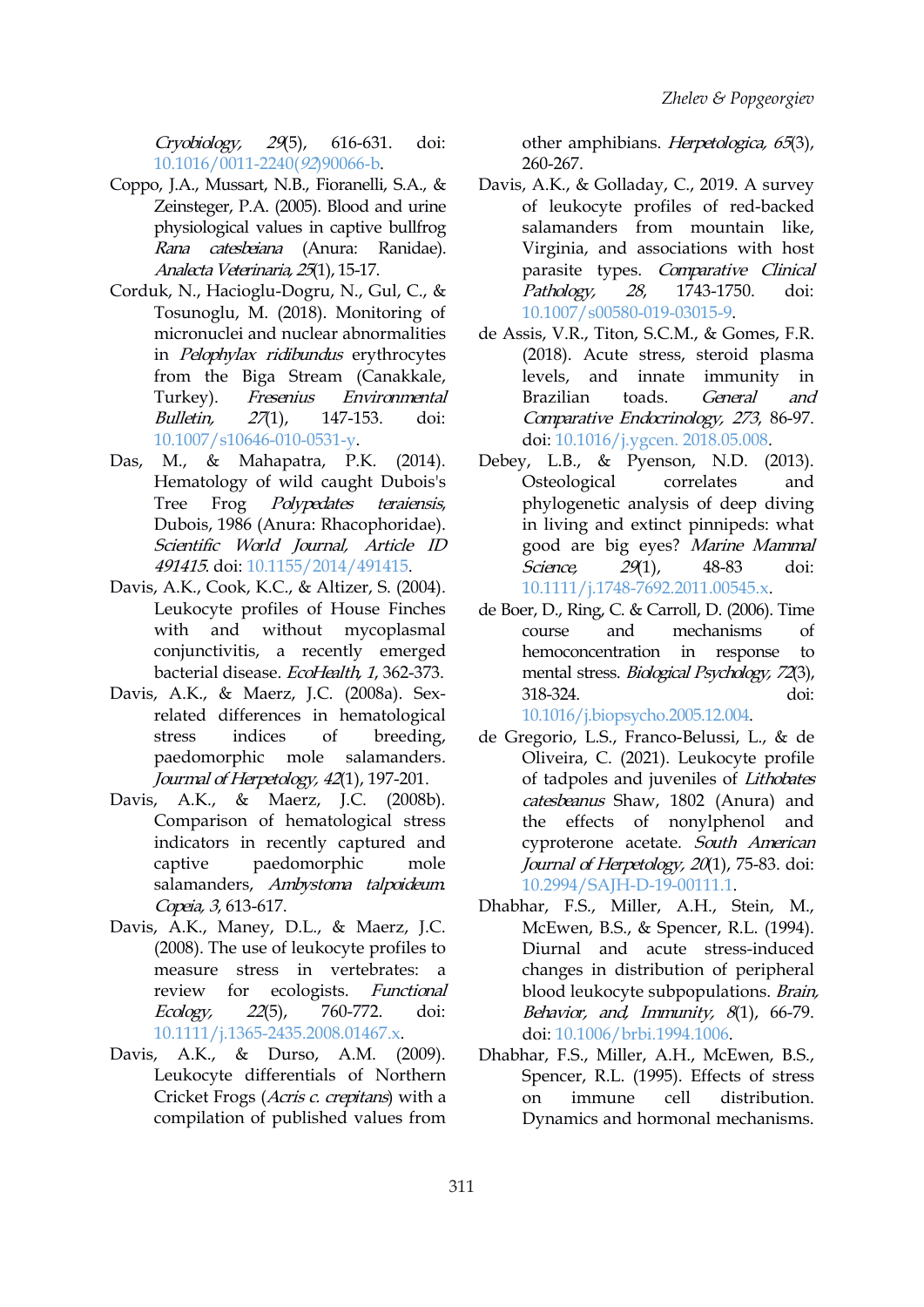The Journal of Immunology, <sup>154</sup>(10), 5511-5527.

- Dhabhar, F.S., Miller, A.H., McEwen, B.S. & Spencer, R.L. (1996). Stress-induced distribution. Role of Adrenal Steroid Hormones Journal of Immunology, 157(4), 1638-1644.
- Dönmez, M., & Şişman, T. (2021). The morphometric and erythrometric analyses of Pelophylax ridibundus living in anthropogenic pollution resources. Turkish Journal of Zoology, 45, 314-328. doi: [10.3906/zoo-2104-16.](https://doi.org/10.3906/zoo-2104-16)
- EC. (2000). Directive 2000/60/EC of the European Parliament and of the Council establishing a framework for Community action in the field of water policy. Official Journal of the European Union, <sup>L</sup>, <sup>327</sup>, 1-73. Retrieved from: [eurlex.europa.eu.](http://eurlex.europa.eu/LexUriServ/LexUriServ.do?uri=CELEX:32000L0060:en:NOT)
- Edens, L.J., & Levy, D.L. (2014). Size scaling of sub cellular organelles and structures in Xenopus laevis and Xenopus tropicalis. In Kloc, M., & development (2<sup>nd</sup> Edition, 325-345). Hoboken, NJ, USA: Wiley.
- Egorov, M.A., Аltufiev, Yu.V., & Аltufieva, understanding of morphological and functional changes in the liver of the marsh frog (Rana ridibunda) at ekotoksikoze. In Аltufieva, N.S (Ed.). Ecological and Biological Problems of the Volga region and the Northern Caspian  $(5<sup>th</sup>$  Edition, 90-91). Astrakhan, Russian Federation: ASPU Astrakhan, Publishing House. (In Russian).
- Feder, M. (1992). Environmental physiology of the amphibians. Chicago, Illinois, USA: University of Chicago Press.
- Fellers, G.M., Drost, C.A., &. Heyer, W.R. (1994). Handling live Amphibians. In Heyer, W.R., Donnelly, M.A, Mc Diarmid, L.C., & Foster, M.S. (Eds.). Measuring and Monitoring Biological Diversity, Standard Methods for explain

Amphibians,  $(1<sup>st</sup> Edition,$ 275-276). Washington, USA: Smithsonian Institution Press.

- changes in blood leukocyte Min Moore, J.A. (Ed.). *Physiology of the* Foxon, G.E.H. (1964). Blood and respiration. Amphibia. (Vol. I., 151-209). London, England: Academic Press.
	- Franchimont, D. (2004). Overview of the actions of glucocorticoids on the immune response: a good model to characterize new pathways of immunosuppression for new treatment strategies. Annals of the New York Academy of Sciences, 1024, 124-137. doi: [10.1196/annals.1321.009](https://doi.org/10.1196/annals.1321.009).
	- Franco-Belussi, L., Provete, D.B., Leão,T.R.F., M.S., Valverde, B.S.L., Martins, B.O., de Oliveira,C., Fernandes, C.E.S. (2021). Hematological parameters of a Neotropical wild frog population, with a phylogenetic perspective on blood cell composition in Anura. Current Zoology, zoab059. doi: [10.1093/cz/zoab059](https://doi.org/10.1093/cz/zoab059).
- Kubiak, J.Z. (Eds.). *Xenopus* Chainani, M. (1997). The phylogenetic Glomski, C.A., Tamburlin, J., Hard, R., & odyssey of the erythrocyte. IV. The amphibians. Histology and Histopathology, 12(1), 147-170. doi: [10.14670/HH-12.147.](https://doi.org/10.14670/HH-12.147)
- N.S. (2002). Developing an Gonçalves, M.V., de Campos, C.B.M., Godoy, F.R., Gambale, P.G., Nunes, H.F., Nomura, F., Bastos, R.P., da Cruz, A.D., de Melo, E., & Silva, D. (2019). Assessing genotoxicity and mutagenicity of three common Amphibian species inhabiting agroecosysten. Archives of Environmental Contamination and Toxicology, <sup>77</sup>(3), 409- 420. doi: [10.1007/s00244-019-00647-4](https://doi.org/10.1007/s00244-019-00647-4).
	- Gregory, T.R. (2001). The bigger the C-value, the larger the cell: Genome size and red blood cell size in vertebrates. Blood Cell, Molecules, and Diseases, 27(5), 830- 843. doi: [10.1006/bcmd.2001.0457](https://doi.org/10.1006/bcmd.2001.0457).
	- Greenspan, S.E., Bower, D.S., Webb, R.J., Berger, L., Rudd, D., Schwarzkopf, L., & Alford, R.A. (2017). White blood cell profiles in amphibians help to disease susceptibility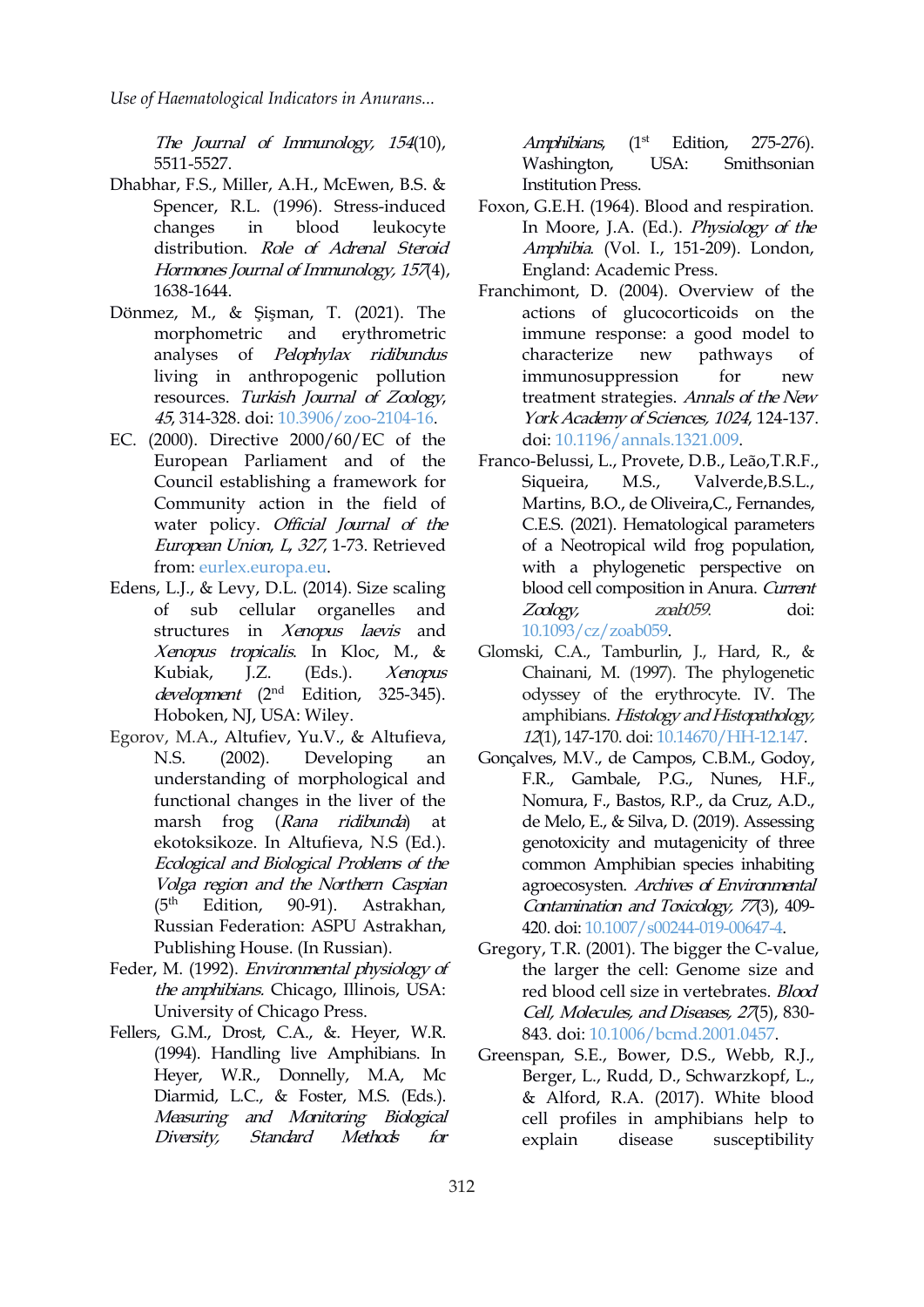following temperature shifts, alpine Developmental and Comparative Immunology, <sup>77</sup>, 280-286. doi: [10.1016/j.dci.2017.08.018](https://doi.org/10.1016/j.dci.2017.08.018).

- Gül, Ç., Tosunoğlu, M., Erdoğan, D., & Özdamar, D. (2011). Changes in the blood composition of some anurans.Acta Herpetologica, <sup>6</sup>(2), 137-147.
- Haden, R. (1940). Factors affecting the size and shape of the red cell. In: Moulton, F.R. (Ed.) *Blood, heart and circulation*. (1 st Edition, 27-33). Lancaster, England: Science Press.
- Erythrocyte measurements in Fishes, Amphibians and Reptiles. Biological Bulletin. 126(1), 83-88.
- Hawkey, C.M., & Dennett, T.B. (1989). Color 128(18), Atlas of Comparative Veterinary [10.1242/jcs.166330.](https://doi.org/10.1242/jcs.166330) Hematology. Ames, Iowa, USA: Iowa State University Press
- Hedrick, M.S., & Duffield, D.A. (1991). Haematological and rheological characteristics of blood in seven marine mammal species: physiological implications for diving behavior. *Journal of Zoology*, 225(2), 273-283. doi: [10.1111/j.1469-](https://doi.org/10.1111/j.1469-7998.1991.tb03816.x) 7998.1991.tb03816.x.
- Hutchison, V.H. & Szarski, H. (1965). Number of erythrocytes in some amphibians and reptiles. Copeia, <sup>3</sup>, 373-375.
- Isaeva, E.I., & Viazov, S.O. (1997). Overall assessment of immune status. In: Zinchenko, T.D., & Rosenberg, G.S. (Eds.). Ecological status basin Chapaevka River in terms of human impact.  $(2<sup>nd</sup>$ Edition, 292-296). Togliatti, Russian Federation: IEVB Science. (In Russian).
- "IUCN". (2018). IUCN Red List of Threatened Species. Version 2018-2. Retrieved from [iucnredlist.org.](http://iucnredlist.org) Amphibians.
- Jain, N.C. (1993). Essentials of Veterinary Hematology. Philadelphia, USA: Blackwell.
- Janiga, M., Haas, M., & Kufelová, M. (2017). Age, sex and seasonal variation in the shape and size of erythrocytes of the

accentor, Prunella collaris (Passeriformes: Prunellidae). The EuropeanZoological Journal, <sup>84</sup>(1), 583-590. doi: [10.1080/24750263.2017.1403656](https://doi.org/10.1080/24750263.2017.1403656).

- Johnstone, C.P., Lill, A., & Reina, R.D. (2017). Use of erythrocyte indicators of health condition in vertebrate ecophysiology: a review and appraisal. Biological Reviews, <sup>92</sup>(1), 150-168. 150 doi: [10.1111/brv.12219](https://doi.org/10.1111/brv.12219).
- Jordan, H.E. (1933). The evolution of the blood-forming tissues. Quarterly Reviewof Biology, <sup>8</sup>(1), 58-76.
- Hartman, F., & Lessler, M. (1964) Kim, D-H., Li, B., Si, F., Jude, M., Phillip, J.M., Wirtz, D., & Sun, S.X. (2015). Volume regulation and shape bifurcation in the cell nucleus. Journal of Cell Science, 128(18), 3375-3385. doi:
	- Kozłowski, J., Czarnołeski, M., Francois- Krassowska, A., Maciak, S., & Pis, T.  $(2010)$ . Cell size is positively correlated between different tissues in passerine amphibians, but not necessarily in mammals. Biology Letters, 6(6), 792-796. doi: [10.1098/rsbl.2010.0288.](https://doi.org/10.1098/rsbl.2010.0288)
	- Lay, P.A., & Baldwin, J. (1999). What determines the size of teleost erythrocytes? correlations with oxygen transport and nuclear volume. Fish Physiology and Biochemistry, 20(1):31-35 doi: [10.1023/A:1007785202280.](https://doi.org/10.1023/A:1007785202280)
	- kidnev Lai, J.C.C., Kakuta, I., Mok, H.O.L., Rummer, J.L., & Randall, D. (2006). Effects of moderate and substantial hypoxia on erythropoietin levels in rainbow trout and spleen. Journal of Experimental Biology, <sup>209</sup>(14), 2734- 2738. doi: [10.1242/jeb.02279](https://doi.org/10.1242/jeb.02279).
	- Levy, D.L., & Heald, R. (2016). Biological scaling problems and solutions in Cold Spring Harbor Perspectives in Biology, 8(1), a019166. doi: [10.1101/cshperspect.a019166.](https://doi.org/10.1101/cshperspect.a019166)
	- Lewis, S.M., Bain, B.J., Bates, I., & Dacie, J.V. Dacie and Lewis Practical Haematology. London, England: Churchill Livingstone.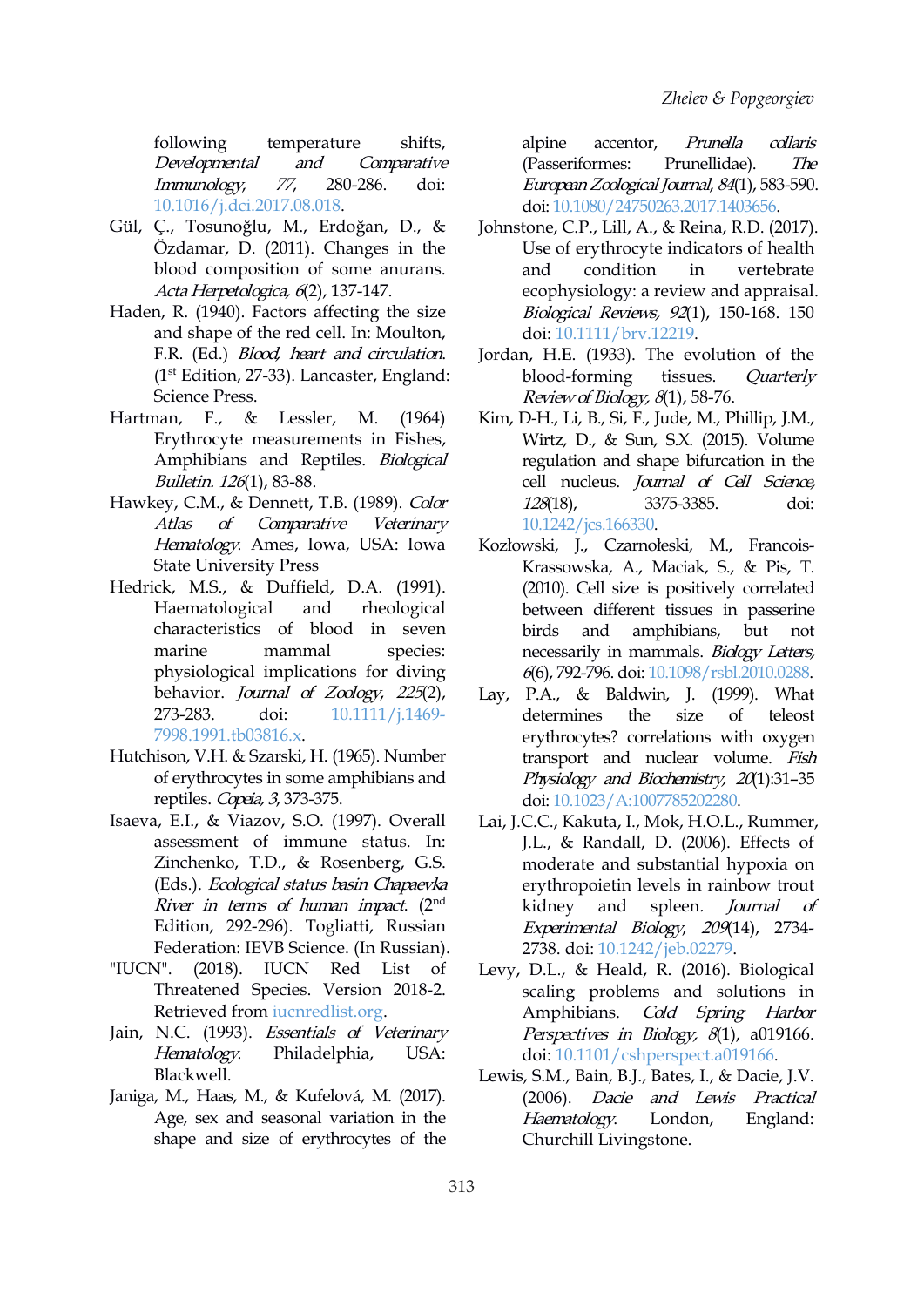- Liu, C., Xia, C., Xie, Z., Jiao, Y., & She, Q. (2013). A research of peripheral blood cells annually in Bufo bufo gargarizans. International Journal of Morphology, 31(4), 1282–1288. doi: [10.4067/S0717-](https://doi.org/10.4067/S0717-95022013000400022) 95022013000400022.
- Macadangdang, B.R., Oberai, A., Spektor, T., Campos, O.A., Sheng, F., Carey, M.F., Vogelauer, M., & Kurdistani, S.K. (2014). Evolution of histone 2A for chromatin compaction in eukaryotes. *eLife*, 3, e02792. doi: [10.7554/eLife.02792](https://doi.org/10.7554/eLife.02792).
- Мahapatra, B.B., Das, M., Dutta, S.K., & Mahapatra, P.K. (2012). Hematology of Indian tree frog Polypedates maculates Gray, 1833 (Anura: Rhacophoridae). Comparative Clinical Eudyptula Pathology, <sup>21</sup>, 453-460. doi: [10.1007/s00580-010-1118-y](https://doi.org/10.1007/s00580-010-1118-y).
- Maniero, G.D., & Carey, C. (1997). Changes in selected aspects of immune function in the leopard frog, Rana pipiens, associated with exposure to cold. Journal of Comparative Physiology B,  $1674$ , 256-263. doi: [10.1007/s003600050072.](https://doi.org/10.1007/s003600050072)
- Маrques, S.M., Goncalves, F., & Pereira, R. (2008). Efects of a uranium mine effluent in the early-life stades of Rana parezi Seoane. Sciense of The Total Environmenrt, 402(1): 29-35. doi: [10.1016/j.scitotenv.2008.04.005](https://doi.org/10.1016/j.scitotenv.2008.04.005).
- McGrath, J.P. (1993). Assessment of hemolytic and hemorrhagic anemias in preclinical safety assessment studies. Toxicologic Pathology, 21(2), 158-163. doi: [10.1177/019262339302100207.](https://doi.org/10.1177/019262339302100207)
- Mineeva, O.V. & Mineev, A.K. (2010). Morphology defects in peripheral blood erythrocytes of lake frog Rana ridibunda Pallas, 1771. Bulletin of the University of Nizhny Novgorod, <sup>2</sup>(2), 664-667. (In Russian).
- Mineeva, O.V., & Mineev, A.K. (2011). Disorders of blood leukocyte formula in the lake frog of the Saratov reservoir. Bulletin of the University of Nizhny Novgorod, 2(2), 94-97. (In Ordinance No Russian).
- Mueller, R.L. (2015). Genome biology and the evolution of cell size diversity. Cold Spring Harbor Perspectives in Biology, 7(11), a019125. doi: [10.1101/cshperspect.a019125](https://doi.org/10.1101/cshperspect.a019125).
- Nadolski, J., Skwarska, J., Kalinski, A., Banbura, M., Sniegula, R., & Banbura,  $(2006)$ . Blood parameters as consistent predictors of nestling performance in great tits (Parus major) in the wild. Comparative Biochemistry and Physiology Part A: Physiology, 143(1), 50-54. doi: [10.1016/j.cbpa.2005.10.021](https://doi.org/10.1016/j.cbpa.2005.10.021).
- Nicol, S.C., Melrose, W., & Stahel, C.D. (1988). Haematology and metabolism of the blood of the little penguin, minor. Comparative Biochemistry and Physiology Part A: Physiology, 89(3):383-386 doi: [10.1016/0300-9629\(88\)91044-4.](https://doi.org/10.1016/0300-9629(88)91044-4)
- Norte, A.C., Ramos, J.A., Ara´ujo, P.M., Sousa, J.P. & Sheldon, B.C. (2008). Health-state variables and enzymatic biomarkers as survival predictors in nestling Great Tits (Parus  $m$ ajor): effects of environmental conditions. The Auk, 125(4), 943-952. doi: [10.1525/auk.2008.07188.](https://doi.org/10.1525/auk.2008.07188)
- Oliveira, C.R., Garcia, T.D., Franco-Belussi, L., Salla, R.F., Souza, B.F.S., DeMelo, N.F.S., Irazusta, S.P., Jones-Costa, M., Silva- Zacarin, E.C.M., & Fraceto, L.F. (2019). extract encapsulated in nanoparticles: Toxicity studies based on genotoxic and hematological effects in bullfrog tadpoles. Environmental Pollution, 253, 1009-1020. doi: [10.1016/j.envpol.2019.07.037.](https://doi.org/10.1016/j.envpol.2019.07.037)
- Omelykovets, Ya.A., & Berezyuk, M.V. (2009). Research of change of motfo metrical index of red corpuscles tales Amphibious in different periods of ontogenesis. Zoology, <sup>9</sup>, 83-88.
- Ordinance No H-4/14.09.2012 on the characterization of surface waters (2012). State Gazette, 22, 5.03.2013. (In Bulgarian).
- 256 of 1.11.2010 for Standards on environmental quality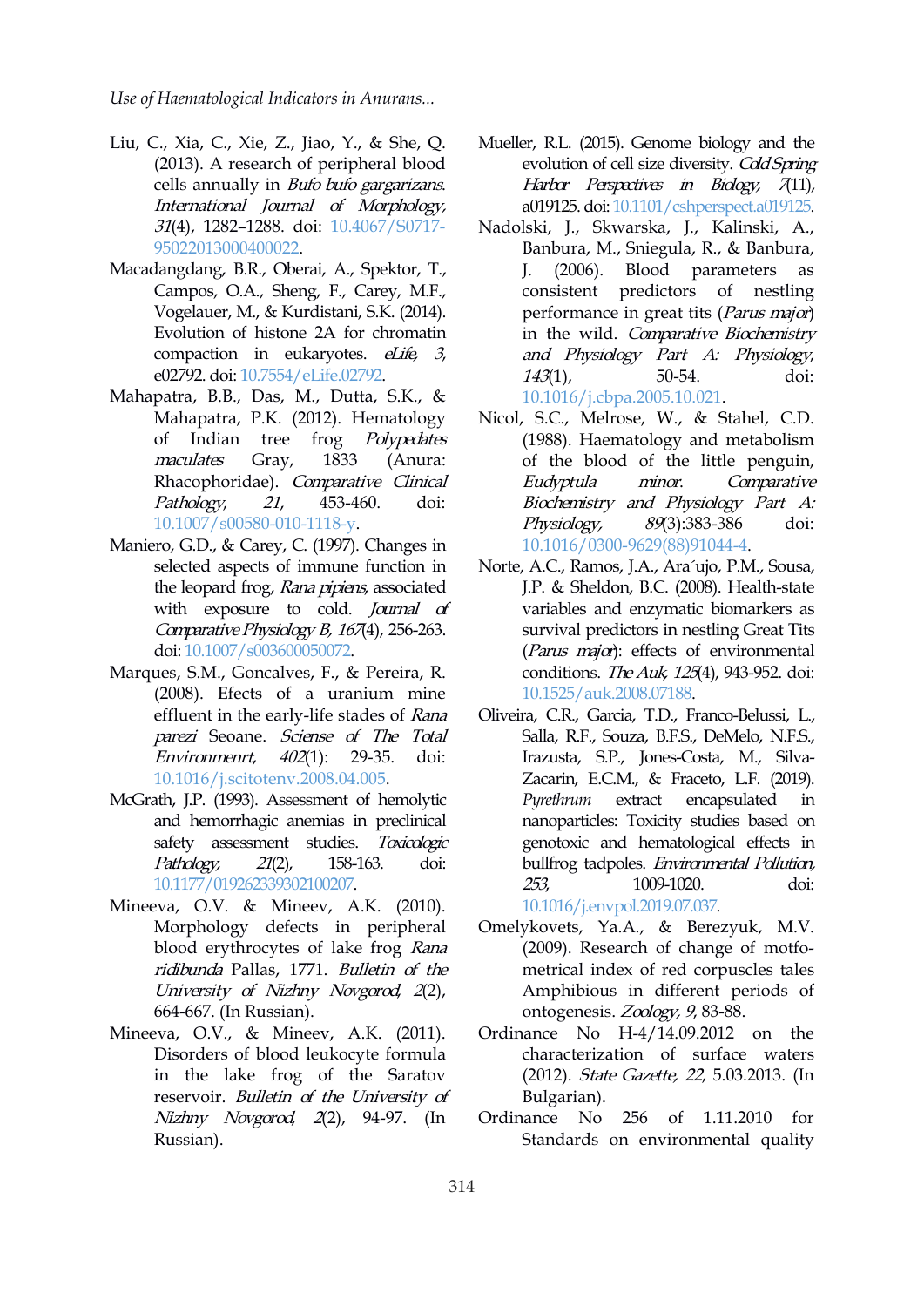for priority substances and for certain other pollutants, State Gazette, 88, 9.11.2010. (in Bulgarian).

- Рavlov, D.N., Romanov, M.G., Vasilev, M.K. & Popov, I.C. (1980). Chemical laboratory methods. Sofia, Bulgaria: Medicine and Physical Culture. (In Bulgarian).
- Peskova T.Yu. (2001). *Influence of* anthropogenically polluted environment of amphibians. Volgograd, Russia: Publishing House of the Volgograd arenarum inhabiting Russian).
- Peskova, T.Yu., & Zhukova, T.I. (2005). ridibunda inhabiting in clean and contaminated ponds. Russian Journal of Herpetology, <sup>12</sup> (Suppl.1), 296-297.
- Peskova, T.Yu., & Sharpan, Yu.V. (2007). Effect of oil on the haematological parameters of the marsh frog. Bulletin of science of the university of Uzhgorod, 21, 96-99. (In Russian).
- Peskova, T.Yu., & Vafis, A.A. (2007). Effect of gasoline on hematological indices of the marsh frog. Bulletin of science of the University ofUzhgorod,21,100-104.(InRussian).
- Peterson, J.D., Steffen, J.E., Reinert, L.K., Cobine, P.A., Appel, A., Rollins-Smith, L., & Mendonca, M.T. (2013). Host stress response is important for the pathogenesis of the deadly amphibian disease, chytridiomycosis, in *Litoria* mammalian caerulea. PLoS ONE,  $8(4)$ , e62146. doi: [10.1371/journal.pone.0062146.](https://doi.org/10.1371/journal.pone.0062146)
- Pollo, F., Grenat, P., Otero, M., Salas, N., & Martino, A. (2016). Health status of tadpoles and adults of frog Hypsiboas cordobae (Barrio 1965) that inhabit aquatic ecosystems associated to fluorite mine. *Ecotoxicology and* of changing Environmental Safety, <sup>133</sup>, 466-474. doi: [10.1016/j.ecoenv.2016.08.003.](https://doi.org/10.1016/j.ecoenv.2016.08.003)
- Pollo, F.E., Grenat, P.R., Salinas, Z.A., Otero, M.A., Salas, N.E., & Martino, A.E. genotoxicity and stress in South

American common toad Rhinella arenarum in environments related to fluorite mine. Environmental Science and Pollution Research, 24(22), 18179- 18187. doi: [10.1007/s11356-017-9479-2.](https://doi.org/10.1007/s11356-017-9479-2)

- State Pedagogical Institute. (In environments. *Ecotoxicology and* Pollo, F., Bionda, C., Otero, M., Grenat, P., Babini, S., Flores, P., Grisolia, M., Salas, N., Martino, A. (2019). Morphological abnormalities in natural populations of the common American toad Rhinella fluoride-rich Environmental Safety, <sup>177</sup>(15), 32-38. doi: [10.1016/j.ecoenv.2019.03.098.](https://doi.org/10.1016/j.ecoenv.2019.03.098)
- Hematological indexes of *Rana* Prieto, Z., Incio, J.L., Jara, Q.C., Fernández, R., Polo. B.E., VallejoRodríguez, R., & Villegas Sanchez, L. (2008). Efecto genotóxico deldicromato de potasio en eritrocitos de sangre periférica de Oreochromis niloticus (Tilapia). Revista Peruana Medicina Experimantal y Salud Publica, 25(1), 51-58.
	- Priyadarshani, S., Madhushani, W.A.N., Jayawardena, U.A., Wickramasinghe, D.D. & Udagama, P.V. (2015). Heavy metal mediated immunomodulation of the Indian green frog, Euphlyctis hexadactylus (Anura: Ranidae) in urban wetlands. Ecotoxicology and Environmental Safety, <sup>116</sup>, 40-49. doi: [10.1016/j.ecoenv.2015.02.037](https://doi.org/10.1016/j.ecoenv.2015.02.037).
	- Promislow, D.E.L. (1991). The evolution of blood parameters: patterns and their interpretation. Physiological Zoology, <sup>64</sup>(2), 393-431. doi: [10.1086/physzool.64.2.30158183.](https://doi.org/10.1086/physzool.64.2.30158183)
	- R: The R Project for Statistical Computing. Retrieved from [R-project.org.](http://www.r-project.org)
	- Raffel, T.R., Rohr, J.R., Kiesecker, J.M., & Hudson, P.J. (2006). Negative effects temperature on amphibian immunity under field conditions. Functional Ecology, 20(5), doi: [10.1111/j.1365-](https://doi.org/10.1111/j.1365-2435.2006.01159.x) 2435.2006.01159.x.
- (2017). Evaluation *in situ* of Raffel, T.R., Halstead, N.T., Mcmahon, T.A., Davis, A.K., & Rohr, J.R. (2015).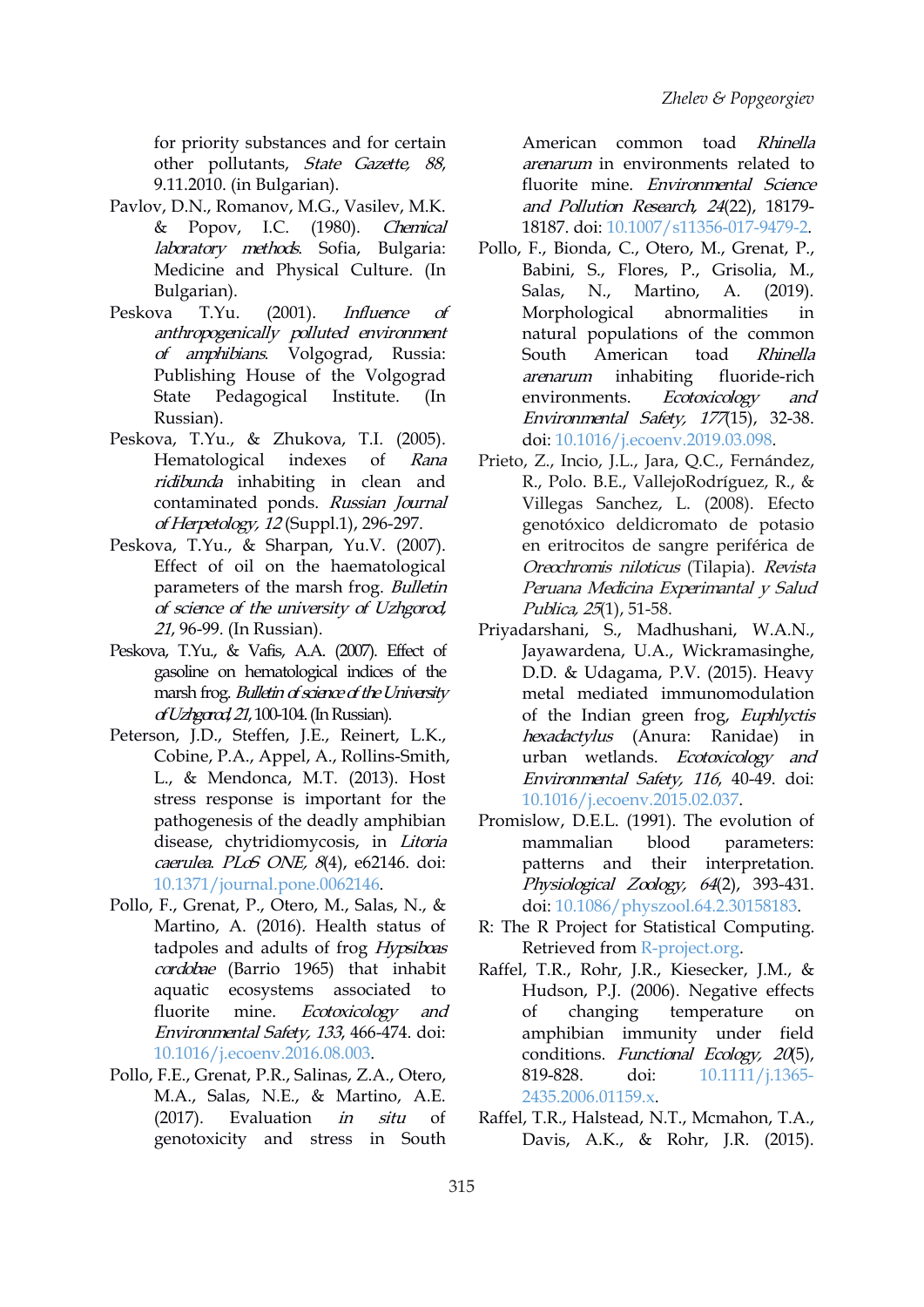Temperature variability and moisture synergistically interact to exacerbate an epizootic disease. Proceedings of the Romero, Royal Society of London Part B: Biological Sciences, <sup>282</sup>(1801), 20142039. doi: [10.1098/rspb.2014.2039](https://doi.org/10.1098/rspb.2014.2039).

- Randall, D.J. (1982). The control of respiration and circulation in fish during exercise and hypoxia. *Journal of* Collecting Experimental Biology, <sup>100</sup>, 275-288.
- Randall, D.J., & Perry, S.F. (1992). Catecholamines, In (Hoar, W.S., & Randall, D.J. (Eds.). Fish Physiology. (Vol. XII: The Cardiovascular System, 255-300). Orlando, USA: Academic Press.
- Rich, E.L. & Romero, L.M. (2005). Exposure to chronic stress downregulates corticosterone responses to acute stressors. American Journal of Physiology, <sup>288</sup>(6), R1628-R1636. doi: [10.1152/ajpregu.00484.2004.](https://doi.org/10.1152/ajpregu.00484.2004)
- Rohr, J.R., Schotthoefer, A.M., Raffel, T.R., Carrick, H.J., Halstead, N., Hoverman, J.T., Johnson, C.M., Johnson, L.B., Lieske, C., Piwoni, M.D., Schoff, P.K., & Beasley, V.R. (2008). Agrochemicals increase trematode infections in a declining amphibian species. Nature, 455(7217), 1235-1239. doi: [10.1038/nature07281.](https://doi.org/10.1038/nature07281)
- Romanova, E.B., & Romanova, O.Yu. (2003). Peculiarities of leukocytic formula of peripheral blood of green frogs under conditions of anthropogenetic load. Journal of Evolutionary, Biochemistry and Physiology, <sup>39</sup> (4), 480-484. doi: [10.1023/B:JOEY.0000010246.27310.85](https://doi.org/10.1023/B:JOEY.0000010246.27310.85).
- Romanova, E.B., & Egorikhina, M.N. (2006). Changes in hematological parameters of Rana frogs in a transformed urban environment. Russian Journal of Ecology, 37(3), 188-192.doi: [10.1134/S10674136030078](https://doi.org/10.1134/S10674136030078).
- Romanova, E.B. (2005). Hematological aspects of adaptation mechanisms of natural populations of green frogs under anthropogenic environmental stress. In Bakiev, A.G. (Ed.). Actual problems of Herpetology and toxicology.<br>(8<sup>th</sup> Edition, 169-176) Togliatti. (8 th Edition, 169-176) Togliatti,

Russian Federation: IEVB Publishing House. (In Russian).

- L.M. & Romero, R.C. (2002). Corticosterone responses in wild birds: the importance of rapid initial sampling. Candar, 104(1), 129-135. doi: [10.1650/0010-](https://doi.org/10.1650/0010-5422(2002)104[0129:CRIWBT]2.0.CO;2) 5422(2002)104[0129:CRIWBT]2.0.CO;2.
- & Reed, J.M. (2005). baseline corticosterone samples in the field: is under 3 min enough? Comparative Biochemistry and Physiology Part A: Molecular & Integrative Physiology, 140(1), 73-79. doi: [10.1016/j.cbpb.2004.11.004.](https://doi.org/10.1016/j.cbpb.2004.11.004)
- Ruiz, G.,. Rosenmann, M., & Veloso, A. (1989). Altitudinal distribution and blood values in the toad, Bufo spinulosus Wiegmann. Comparative Biochemistry and Physiology Part A, 94(4), 643-646. doi: [10.1016/0300-](https://doi.org/10.1016/0300-9629(89)90609-9) 9629(89)90609-9.
- Salinas, Z.A., Baraquet, M., Grenat, P.R., Martino, A.L., & Salas, N.E. (2017). Morphology and size of blood cells of Rhinella arenarum (Hensel, 1867) as environmental health assessment in disturbed aquatic ecosystem from central Argentina. Environmental Science and Pollution Research, 24(32), 24907-24915. doi: [10.1007/s11356-017-](https://doi.org/10.1007/s11356-017-0107-y) 0107-y.
- Sedalishchev, V.T. (2005). Siberian frog (Rana amurensis) as an indicator of anthropogenic impacts. In Ruchin, A.B. (Ed.): Current problems of environmental physiology, biochemistry *and genetics of animals* (5<sup>th</sup> Edition, 209-211). Saransk, Russian Federation: Publishing House of the Mordovian State University. (In Russian).
- Seiverd, C.E. (1972). Hematology for medical technologists. 4<sup>th</sup> edition. Philadelphia, USA: Lea and Febiger.
- Selye, H. (1956). The Stress of Life. New York USA: McGraw-Hill.
- Shutler, D., & Marcogliese, D.J. (2011). Leukocyte profiles of Northern Leopard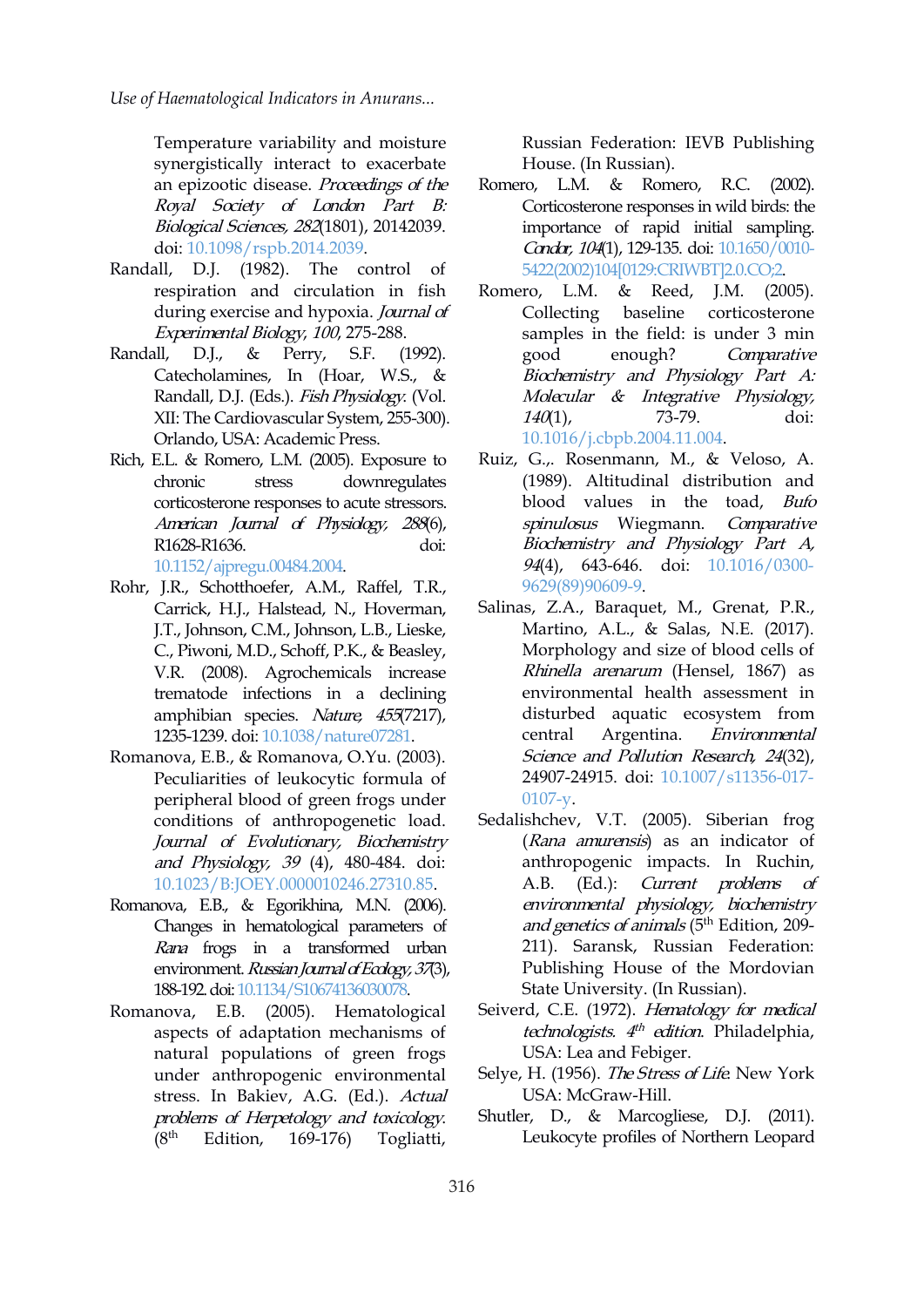Frogs, Lithobates pipiens, exposed to  $Z\alpha log y$ , 53(1), pesticides and hematozoa in agricultural wetlands. Copeia, 2, 301-307.

- Sils, E.A. (2006). Features leukogram peripheral blood lake frog Rana ridibunda in the territory of a large industrial city. In Bolshakov, V.N., & Ivanter, E. (Eds.). Population ecology of animals: Proceedings of the International Conference "Problems of population ecology of animals", dedicated to the memory of Academician Shilov, I.A., (1<sup>st</sup> Zamundo, Edition, 349-351). Tomsk, Russian Federation: Publishing House of the Tomsk State University. (In Russian).
- Sils, E.A. (2008). Specific of amphibian leucogram under condition of anthropogenic load. In Ananjeva, N.B. (Ed.). The Problems of Herpetology. (1<sup>st</sup> anesthesia. Edition, 369-374) Saint-Petersburg, Collection publishing. (In Russian).
- Sils, E.A., & Vershinin, V.L. (2005). Population ecology of amphibians Bulgariens. inhabiting the city based on Deutschland: Chimaira. Bolshakov, V.N. (Ed.). Fundamental and applied Ecology: Proceedings of the International scientific and practical  $coherence$  (2<sup>nd</sup> Edition,  $310-311$ ). Yekaterinburg, Russian Federation: Publishing House of the Ural State University. (In Russian).
- Silva, M.B., Fraga, R.E., Nishiyama, P.B., Silva, I.S.S., Costa, N.L.B., Oliveira, L.A.A., Rocha, M.A., & Juncá, F.A. (2020). Leykocyte profiles in Odontophrynus carvalhoi (Amphibia: Odontopharynidae) tadpoles exposed to organophosphate chlorpyrifos pesticides. Water, Air & Soil Pollution, 231, 372. doi: [10.1007/s11270-](https://doi.org/10.1007/s11270-020-04726-4) 020-04726-4.
- Şişman, T., Keskin, M.Ç., Dane, H., Adil, Ş., Geyikoğlu, F., Çolak, S., & Canpolat, E. (2021). Marsh Frog (Pelophylax ridibundus) as a Bioindicator to Assess Pollution in an Agricultural Area. Pakistan Journal of

Zoology, 53(1), 337-349. doi: [10.17582/journal.pjz/20190103130130.](https://doi.org/10.17582/journal.pjz/20190103130130)

- Spirina, E.V. (2009). Morphophysiological adaptations in Rana ridibunda Pall. under the influence of pollution. Bulletin of the Altai State Agrarian University, <sup>12</sup>(62), 64-68. (In Russian).
- StatSoft Inc. (2004). STATISTICA (Data analysis software system), Version 7. Retrieved from [statsoft.com.](http://www.statsoft.com)
- (genus Rana) peripheral blood American Society of Ichthyologists and Steven, J., Jacobson, E.R., Lillywhite, H.B. & Zamundo, K. (2004). Guidelines for use of Amphibians and Reptiles in field and laboratory research. Second Edition, Revised by the Herpetological Animal Care and Use Committee (HACC) of the Herpetologists. Retrieved from [asih.org](http://www.asih.org/files/hacc-final.pdf)by).
- Russian Fedaration: Russian 82. doi: [10.1016/s1094-9194\(17\)30052-x](https://doi.org/10.1016/s1094-9194(17)30052-x). Stetter, M.D. (2001). Fish and amphibian anesthesia. Veterinary Clinics of North America: Exotixc Animal Practice, 4(1), 69-
	- Stojanov, A.J., Tzankov, N., & Naumov, B. (2011). Die Amphibien und Reptilien Frankfurt am Main,
- hematological parameters. In Sures, B., Nachev, M., Selbach, C., & Marcogliese, D.J. (2017). Parasite responses to pollution: what we know and where we go in Environmental Parasitology. Parasites & Vectors, 10(1), 65. doi: [10.1186/s13071-017-2001-3](https://doi.org/10.1186/s13071-017-2001-3).
	- Sutherland, W.J. (2000). The Conservation Handbook: Research, Management and Policy. Oxford, England: Blackwell.
	- Tarasenko, S.N. (1981). Hematological aspects of adaptation marsh frog to the extreme conditions of industrial pollution. In Darevskii, I.S. (Ed.). Questions of Herpetology (4<sup>th</sup> Edition, 129-130). Saint Petersburg, Russian Federation: Science. (In Russian).
	- Tarasenko, S.N., & Tarasenko, S.V. (1988). Comparative characteristics of blood parameters in anurans of different degree of familiarity of human ecosystems. In Volskis, R.S. (Ed.). Kind and productivity in the habitat (1 st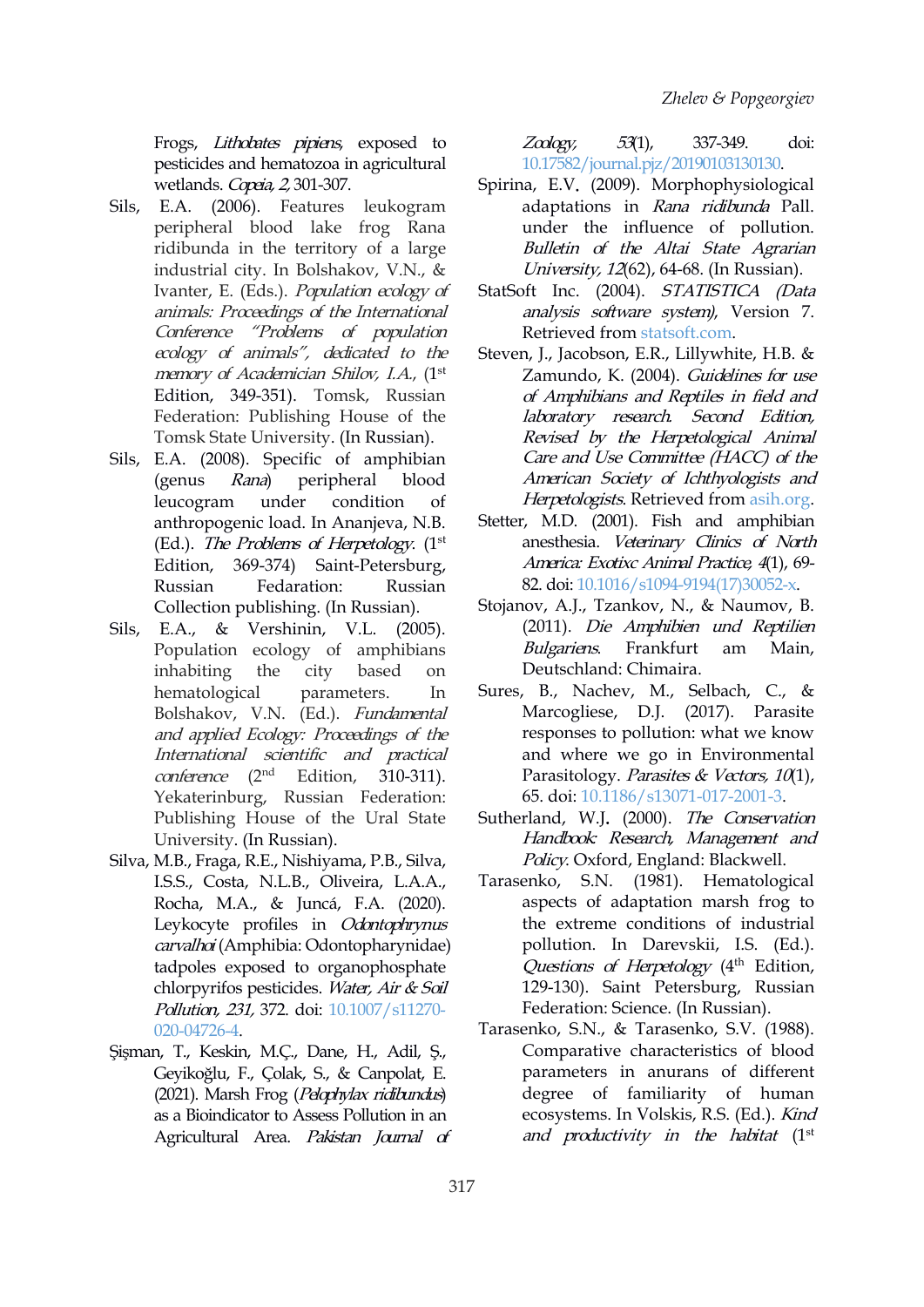Edition, 137-138). Vilnius, Lithuania: Biosphere. (In Russian).

- Thrall, M.A., Baker, D.C., & Lassen, E.D. (2004). Veterinary Hematology and Clinical Chemistry. Iowa, USA: Iowa State University Press.
- Thrall, M.A., Baker, D.C., Lassen, E.D., Campbell, T.W., de Nicola, D., Rebar, A., Fettman, M.J., & Weiser, G. (2006). Veterinary Hematology and Clinical Chemistry. Ames, Iowa, USA: Blackwell Publishing.
- Toktamysova, Z.S. (2005). Morphological indicators of marsh frog populations exposed to anthropogenic impact. In Pakhomov, A.E. (Ed.). Biodiversity and role of zoocenoses in natural and *anthropogenic ecosystems* (2<sup>nd</sup> Edition*,* s 380-381). Dnepropetrovsk Ukraine: DNU Publishing House. (In Russian).
- Tyler, R.D., & Cowell, R.L. (1996). Classification and diagnosis of anaemia. Comparative Haematology International, <sup>6</sup>, 1-16. doi: [10.1007/BF00368096.](https://doi.org/10.1007/BF00368096)
- Vafis, A.A., & Peskova, T.Yu. (2009). The reaction of the blood of marsh frog Rana ridibunda Pal. The effect of waste water of sugar factories. Problems of Contemporary Science and Practice, <sup>2</sup>, 8- 18. (In Russian).
- Valenzuela, A.E., Silva, V.M., & Klempau, A.E. (2006). Qualitative and quantitative Ecology, effects of constant light photoperiod on rainbow trout (Oncorhynchus mykiss) peripheral blood erythrocytes. Aquaculture, <sup>251</sup>(2-4), 596-602. doi: [10.1016/j.aquaculture.2005.06.012](https://doi.org/10.1016/j.aquaculture.2005.06.012).
- Vallejo, C.A., Hernándes-Gallegos, O., Von Herbing, J.H., López-Moreno, A.E., Ruiz-Gómez, M.de L., Grandos- Gonzalez, G., Garundño-Paz, M.V., Méndez-Sánchez, J.F., Banda-Leal, J., & Davis, A.D. (2015). Assessing population health of the Toluca axolotl Ambystoma rivulare (Taylor, 1940) from Mexico, using leukocyte profiles. Herpetological Conservation and Biology, 10(2), 592-601.
- Venturino, A., Rosenbaum, E., Caballero de Castro, A., Anguiano, O.L., Gauna, L., Fonovich de Schroeder, T., & Pechen de D'Angelo, A.M. (2004). Biomarkers of effect in toads and frogs. Biomarkers: Biochemical Indicators of Exposure, Response, and Susceptibility to Chemicals, 8(3-4), 167-186. doi: [10.1080/1354700031000120116](https://doi.org/10.1080/1354700031000120116).
- Vinogradov, A.E., & Anatskaya, O.V. (2006). Genome size and metabolic intensity in tetrapods: A tale of two lines. Proceedings of the Royal Society B: Biological Sciences, <sup>273</sup>(1582), 27-32. doi: [10.1098/rspb.2005.3266](https://doi.org/10.1098/rspb.2005.3266).
- Webster, M., Witkin, K.L., & Cohen-Fix, O. (2009). Sizing up the nucleus: Nuclear shape, size and nuclear-envelope assembly. Journal of Cell Science, 122(Pt 10), 1477-1486. doi: [10.1242/](https://doi.org/10.1242/ jcs.037333) jcs.037333.
- Wei, J., Li1, Y.Y., Wei, L., Ding, G.H., Fan, X.L., & Lin, Z.H. (2015). Evolution of erythrocyte morphology in amphibians (Amphibia: Anura). *Zoologia, 32*(5), 360-370. doi: [10.1590/S1984-46702015000500005](https://doi.org/10.1590/S1984-46702015000500005).
- Wells, R.M.G., & Baldwin, J. (1990). Oxygen transport potential in tropical reef fish with special reference to blood viscosity and haematocrit. Journal of Experimental and Marine Biology and 141(2-3), 131-142. doi: [10.1016/0022-0981\(90\)90219-3.](https://doi.org/10.1016/0022-0981(90)90219-3)
- Wintrobe, M. (1933). Variation s in the size hemoglobin content of erythrocytes in the blood of various vertebrates. Folia Haematologyca, 51(1), 32-49.
- Wojtaszek, J., & Adamowicz, A. (2003). Haematology of the fire-bellied toad, Bombina bombina L. Comparative Clinical Pathology, <sup>12</sup>(3), 129-134. doi: [10.1007/s00580-003-0482-2](https://doi.org/10.1007/s00580-003-0482-2).
- Wright, K. (2001). Amphibian hematology. In Wright, K., & Whitaker, B. (Eds). Amphibian medicine and captive husbandry (2 nd Edition, 129-146). Malabar, Florida, USA: Krieger Publishing.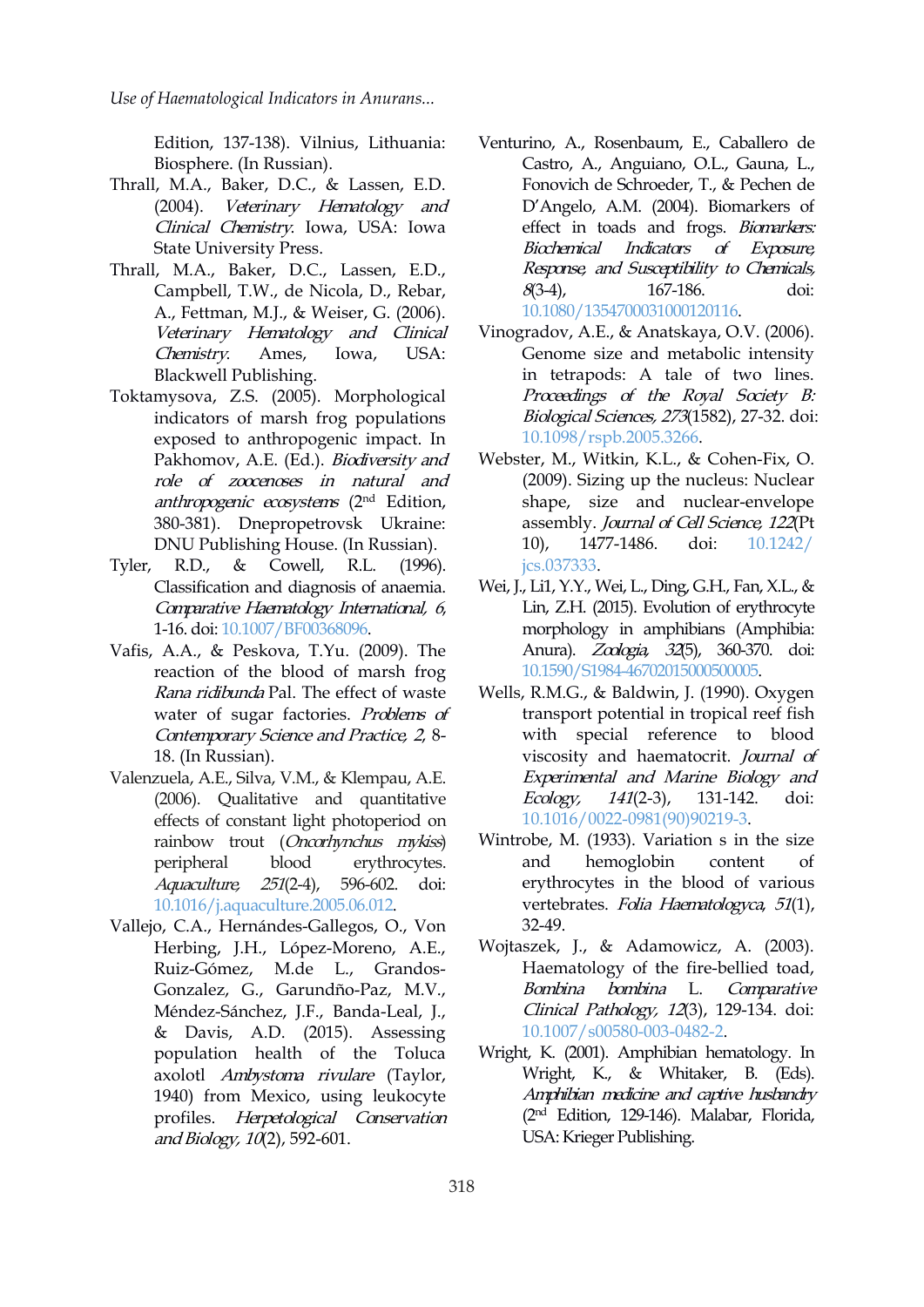- Xiong, J., Zhang, Y., Chen, W., Min, Y., & Gou, J. (2018). Some haematological parameters of wild caught warty toothed toad Oreolalax rugosus (Liu, 1943) (Anura: Megophryidae) Acta zoologica bulgarica, <sup>70</sup>(1), 69-74.
- Zamaletdinov, R.I., Nazarov, N.G., Svinin, A.O., Drobot, G.P., & Sal'nikova, E.Yu. (2019). Biochemical peculiarities of the peripheral blood of the *Pelophylax* Zhelev, Zh.M., lessonae pond frog (Camarano, 1882) of the Kazan city populations. University Proceedings of the Volga region, 25(1), 41-49. doi: [10.21685/2307-9150-2019-1-5.](https://doi.org/10.21685/2307-9150-2019-1-5)
- Zhelev, Zh., Petkov, M., & Adzalijski, Z. (2005). Blood composition in Rana ridibunda (Anura, Amphibia) from an area of highly developed chemical industry. Acta zoologica bulgarica, <sup>57</sup>(2), 229-236.
- Zhelev, Zh.M., Angelov, M.V., & Mollov, I.A. (2006). A study of some metric parameters of the erythrocytes in Rana ridibunda (Amphibia: Anura) derived from an area of highly developed chemical industry. Acta zoologica bulgarica, <sup>58</sup>(2), 235-244.
- Zhelev, Zh. (2007). Investigation on the *Pelophylax* blood differential formula in Rana ridibunda (Amphibia: Anura) from the area of the Maritsa-Istok-1 Steam Power Plant. Acta zoologica bulgarica, 59(2), 181-190.
- Zhelev, Zh.M., Popgeorgiev, G.S., & Angelov, M.V. (2013). Investigating the changes in the morphological content of the blood of Pelophylax Pelophylax ridibundus (Amphibia: Ranidae) as a result of anthropogenic pollution and its use as an environmental bioindicator. Acta zoologica bulgarica, 65(2), 187-196.
- Zhelev, Zh.M., Popgeorgiev, G.S., Mehterov, Research, N.H. (2015). Haematological Parameters of Pelophylax ridibundus (Amphibia: Ranidae) from the Region of the Lead and Zinc Plant "Kardzhali"

(South Bulgaria) and their use in the Environmental Quality Assessment. Acta zoologica bulgarica, 67(2), 271-282.

- Zhelev, Zh.M. (2016a). Biomonitoring on polluted water ecosystems in Bulgaria. Fluctuating asymmetry and hematological indices in Pelophylax ridibundus (Amphibia: Anura: Ranidae). Saarbrucken: Deutschland: LAP LAMBERT Academic publishing.
- Mehterov, N.H., & Popgeorgiev, G.S. (2016b). Seasonal changes of basic erythrocyte-metric parameters in Pelophylax ridibundus (Amphibia: Ranidae) from anthropogenically polluted biotopes in Southern Bulgaria and their role as Ecotoxicology and Environmental Safety, <sup>124</sup>, 406-417. doi: [10.1016/j.ecoenv.2015.11.011](https://doi.org/10.1016/j.ecoenv.2015.11.011).
- Zhelev, Zh.M., Georgieva, K.N., Todorov, O.B., & Peeva, K.G. (2017a). Haematological parameters of Bufotes (Laurenti, 1768) (Anura: Bufonidae) from southern Bulgaria. Acta zoologica bulgarica, <sup>69</sup>(3), 335-343.
- Zhelev, Zh., Popgeorgiev, G., Ivanov, I., & Boyadzhiev, P. (2017b). Changes of erythrocyte-metric parameters in ridibundus (Amphibia: Anura: Ranidae) inhabiting water bodies with different types of anthropogenic pollution in Southern Bulgaria. Environmental Science and Pollution Research, 24(21), 17920-17934. doi: [10.1007/s11356-017-9364-z.](https://doi.org/10.1007/s11356-017-9364-z)
- Zhelev, Z., Tsonev, C., Georgieva, K., & Arnaudova, D. (2018). Health status of ridibundus (Amphibia: Ranidae) in a rice paddy ecosystem in Southern Bulgaria and its importance in environmental state: Haematological parameters. Environmental Science and Pollution 25(8), 7884-7895. doi: [10.1007/s11356-017-1109-5.](https://doi.org/10.1007/s11356-017-1109-5)
- Zhelev, Zh.M., Arnaudova, D.N., Popgeorgiev, G.S., & Tsonev, S.V. (2020). In situ assessment of health status and heavy